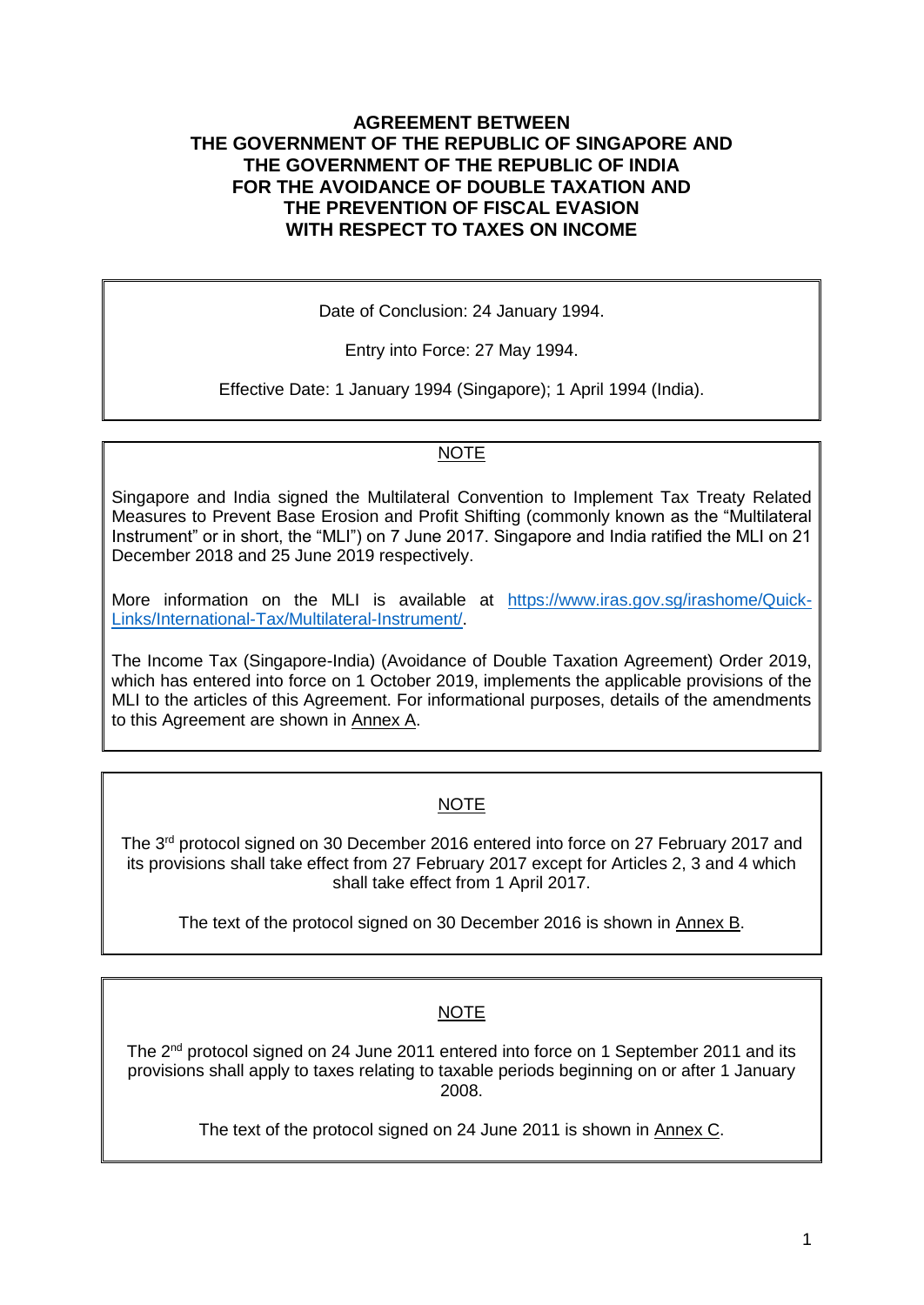### **NOTE**

The provisions of the Agreement signed between the Government of the Republic of Singapore and the Government of the Republic of India for the avoidance of double taxation and the prevention of fiscal evasion with respect to taxes on income on 24 January 1994 had been modified by a protocol.

The text of this protocol which was signed on 29 June 2005 is shown in Annex D.

# NOTE

There was an earlier Agreement signed between the Government of the Republic of Singapore and the Government of the Republic of India for the avoidance of double taxation and the prevention of fiscal evasion with respect to taxes on income.

The text of this Agreement which was signed on 20 April 1981 is shown in Annex E.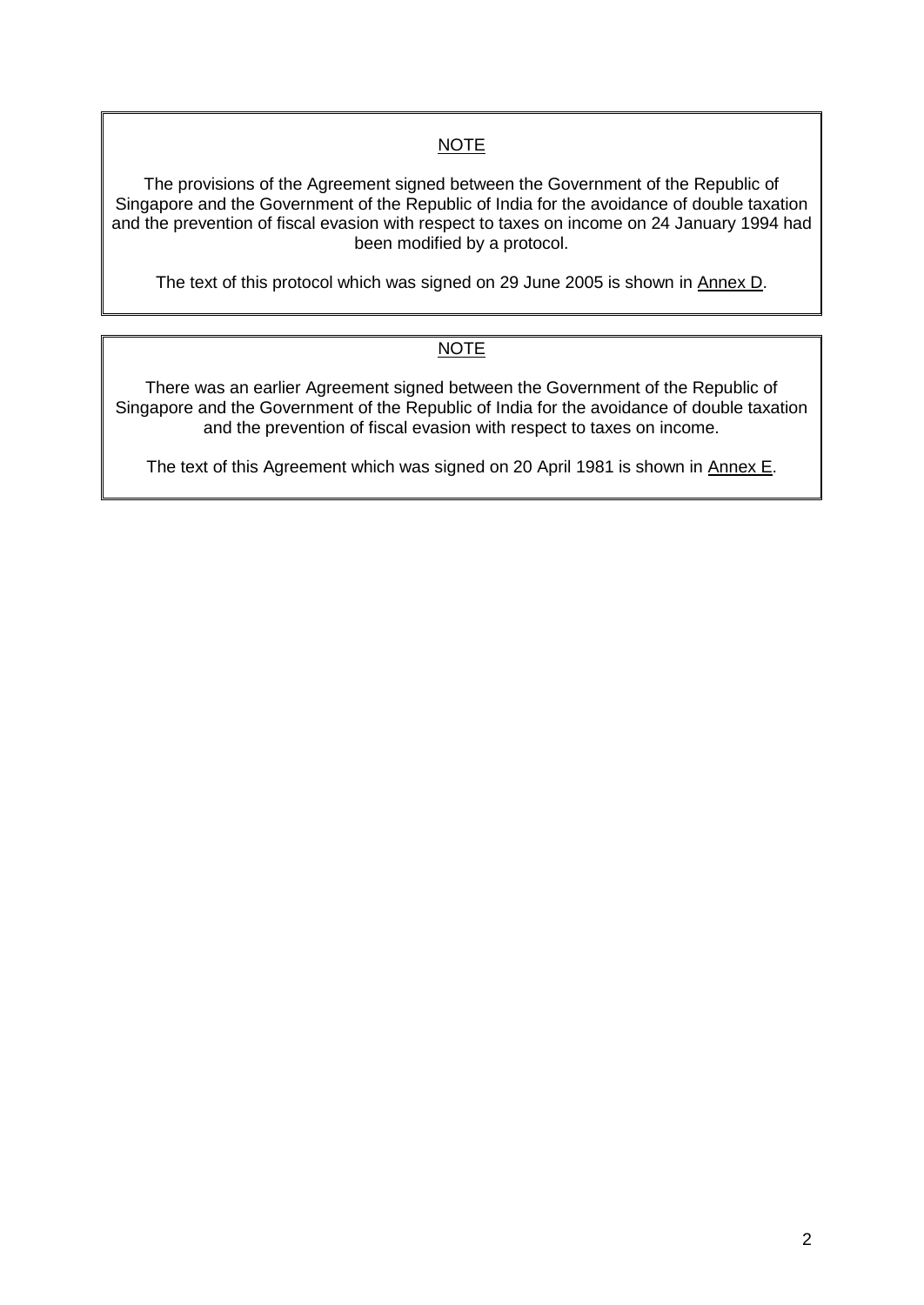The Government of the Republic of Singapore and the Government of the Republic of India,

DESIRING to conclude an Agreement for the avoidance of double taxation and the prevention of fiscal evasion with respect to taxes on income,

HAVE agreed as follows: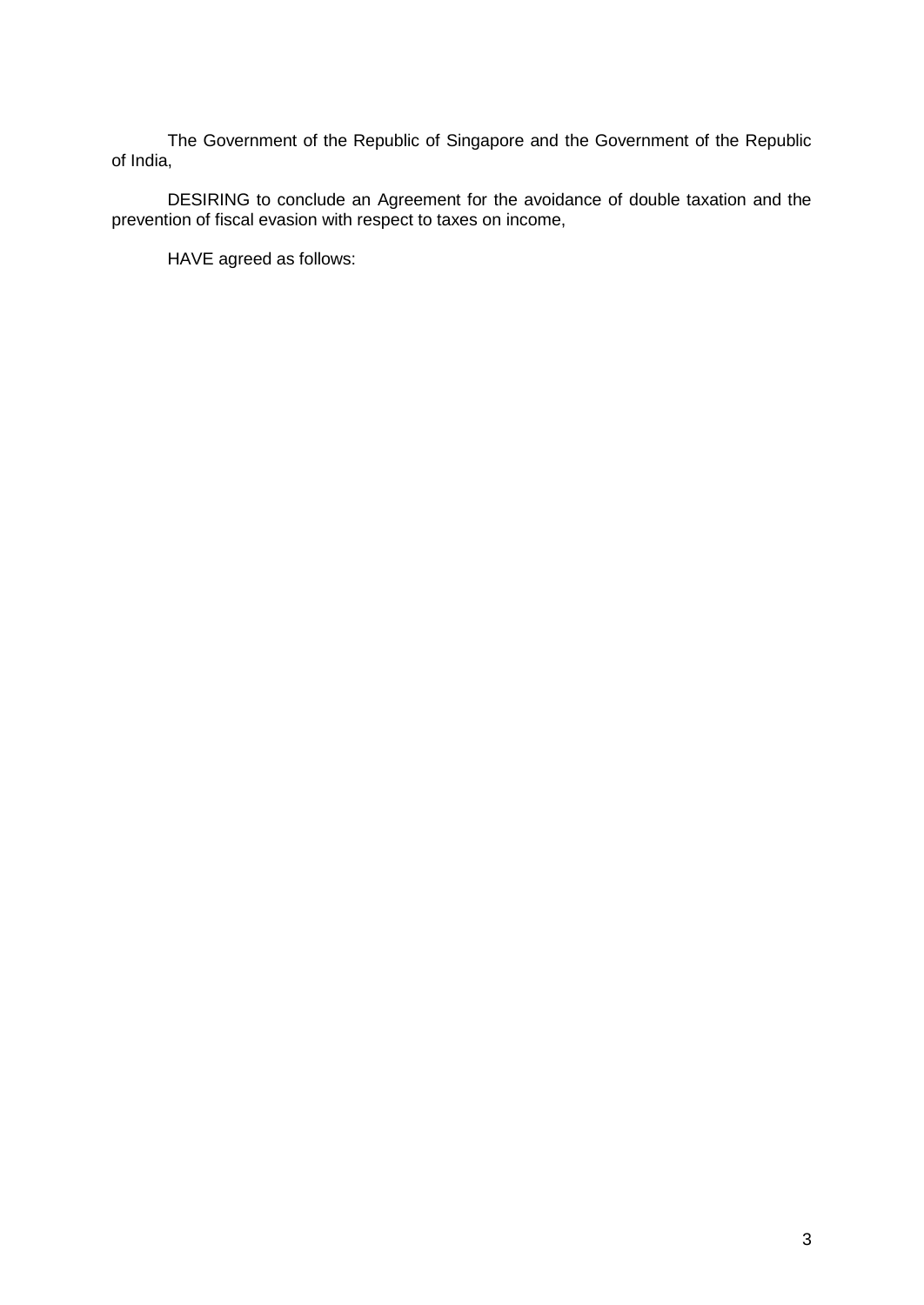# **ARTICLE 1 - PERSONAL SCOPE**

This Agreement shall apply to persons who are residents of one or both of the Contracting States.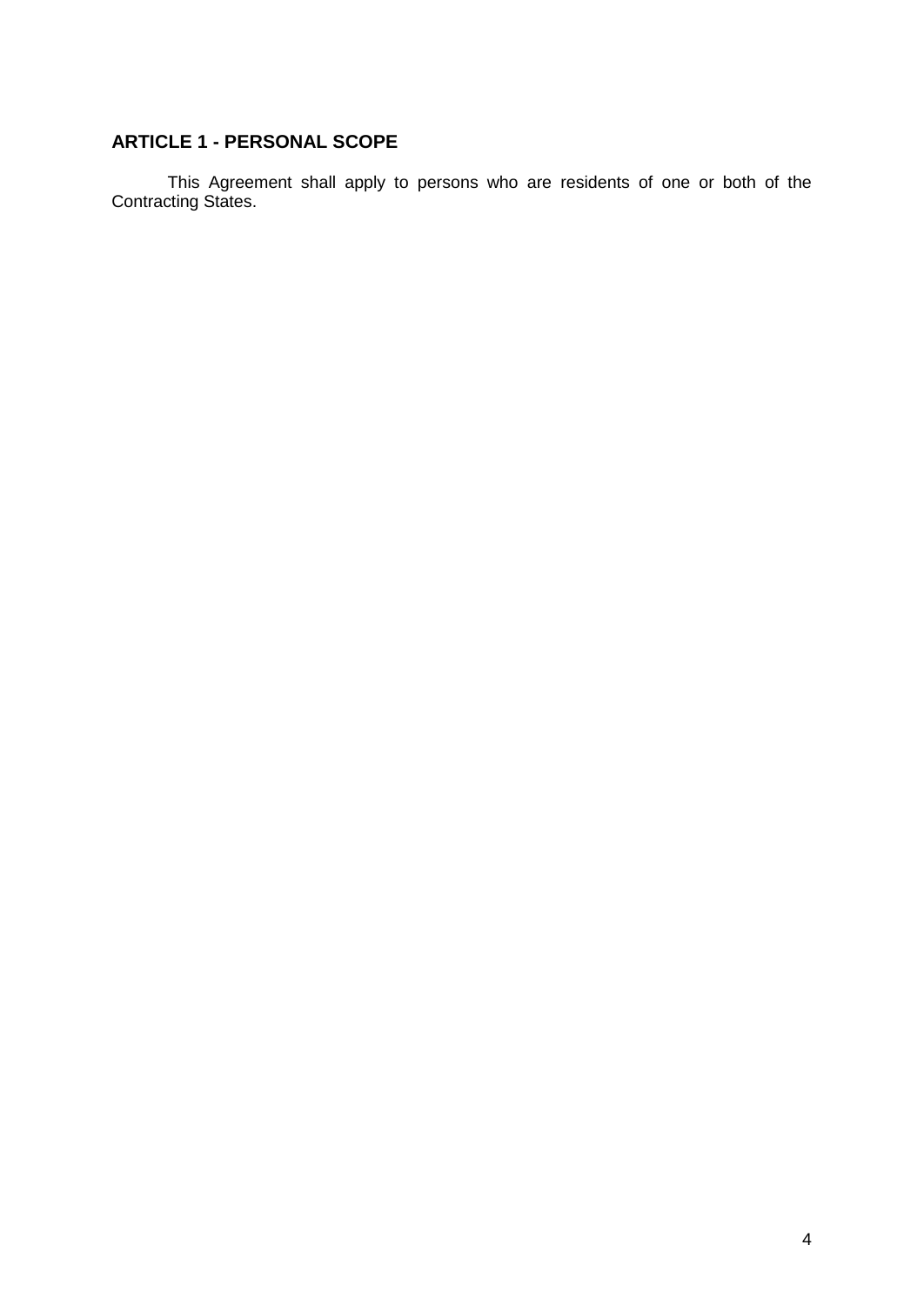# **ARTICLE 2 - TAXES COVERED**

- 1. The taxes to which this Agreement shall apply are:
	- (a) in India:

income-tax including any surcharge thereon

(hereinafter referred to as "Indian tax");

(b) in Singapore:

the income tax

(hereinafter referred to as "Singapore tax").

2. The Agreement shall also apply to any identical or substantially similar taxes which are imposed by either Contracting State after the date of signature of the present Agreement in addition to, or in place of, the taxes referred to in paragraph 1. The competent authorities of the Contracting States shall notify each other of any substantial changes which are made in their respective taxation laws.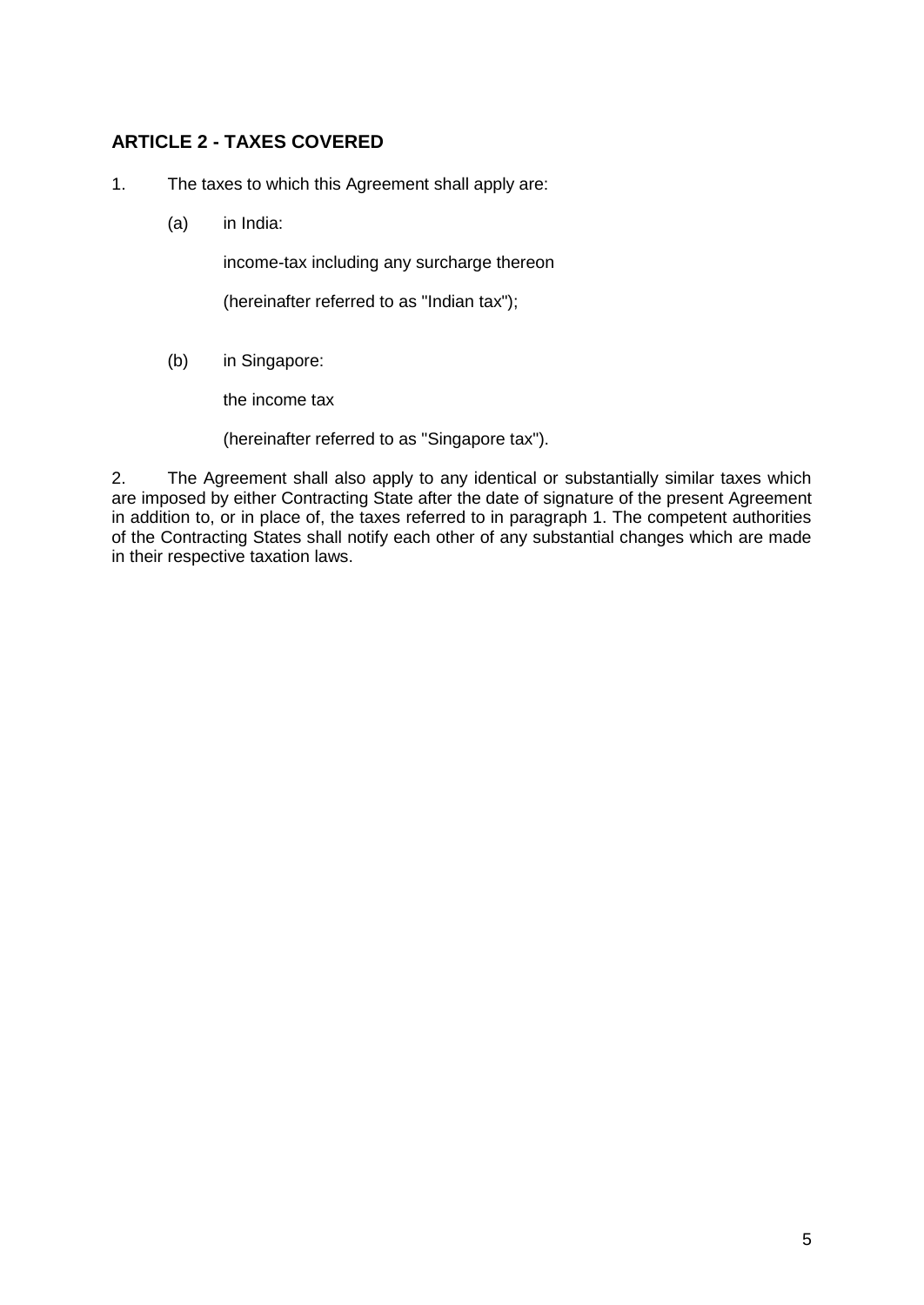# **ARTICLE 3 - GENERAL DEFINITIONS**

- 1. In this Agreement, unless the context otherwise requires:
	- (a) the term "India" means the territory of India and includes the territorial sea and airspace above it, as well as any other maritime zone in which India has sovereign rights, other rights and jurisdictions, according to the Indian law and in accordance with international law;
	- (b) the term "Singapore" means the Republic of Singapore;
	- (c) the terms "a Contracting State" and "the other Contracting State" mean India or Singapore as the context requires;
	- (d) the term "company" means any body corporate or any entity which is treated as a company or body corporate under the taxation laws in force in the respective Contracting States;
	- (e) the term "competent authority" means, in the case of India, the Central Government in the Ministry of Finance (Department of Revenue) or their authorised representative; and in the case of Singapore, the Minister for Finance or his authorised representative;
	- (f) the terms "enterprise of a Contracting State" and "enterprise of the other Contracting State" mean respectively an enterprise carried on by a resident of a Contracting State and an enterprise carried on by a resident of the other Contracting State;
	- (g) the term "fiscal year" means:
		- (i) in the case of India, "previous year" as defined under section 3 of the Income-tax Act, 1961;
		- (ii) in the case of Singapore, calendar year;
	- (h) the term "international traffic" means any transport by a ship or aircraft operated by an enterprise of a Contracting State, except when the ship or aircraft is operated solely between places in the other Contracting State;
	- (i) the term "national" means any individual, possessing the nationality of a Contracting State and any legal person, partnership or association deriving its status as such from the laws in force in the Contracting State;
	- (j) the term "person" includes an individual, a company, a body of persons and any other entity which is treated as a taxable unit under the taxation laws in force in the respective Contracting States;
	- (k) the term "tax" means Indian tax or Singapore tax, as the context requires, but shall not include any amount which is payable in respect of any default or omission in relation to the taxes to which this Agreement applies or which represents a penalty imposed relating to those taxes.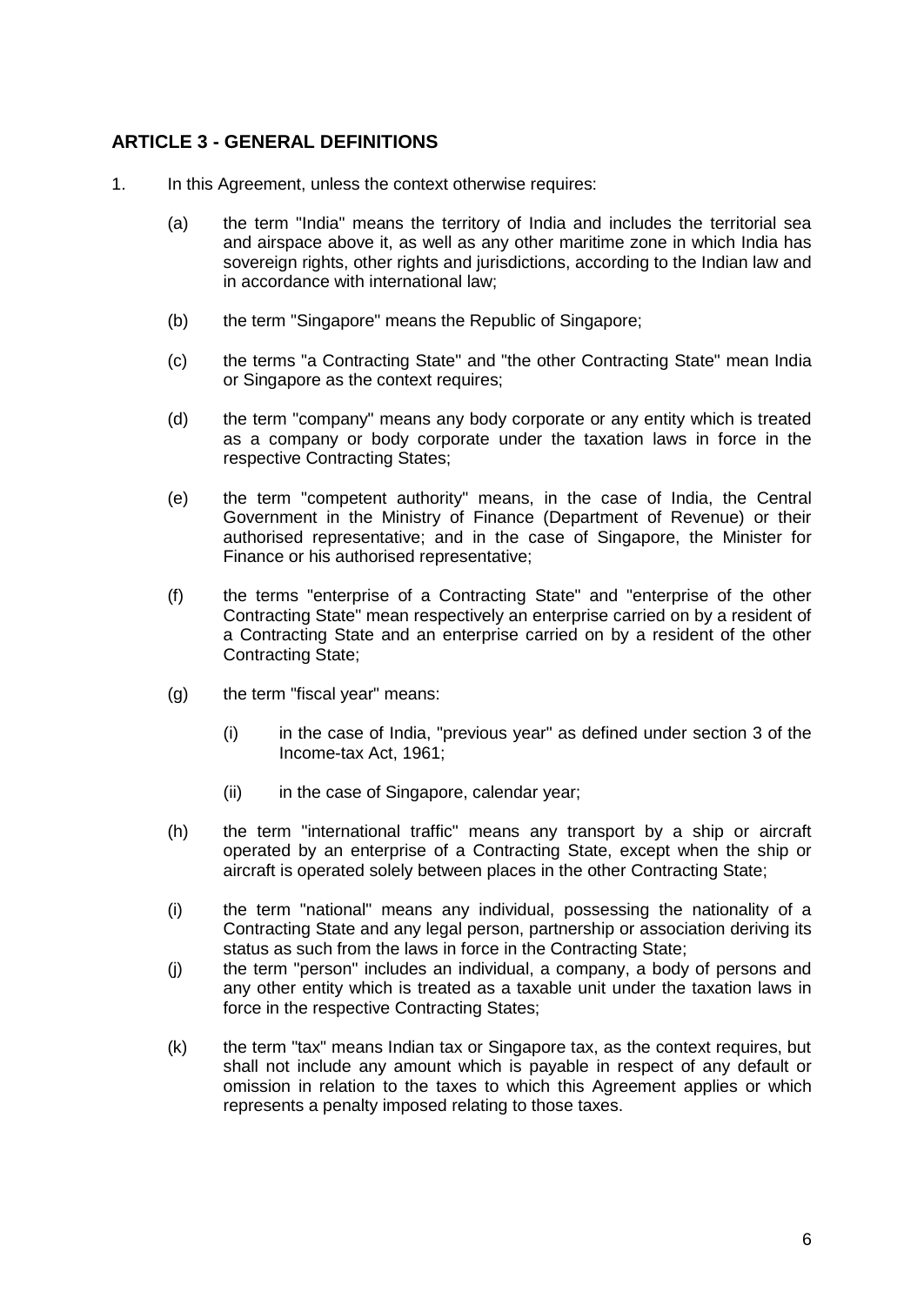2. As regards the application of the Agreement by a Contracting State, any term not defined therein shall, unless the context otherwise requires, have the meaning which it has under the law of that State concerning the taxes to which the Agreement applies.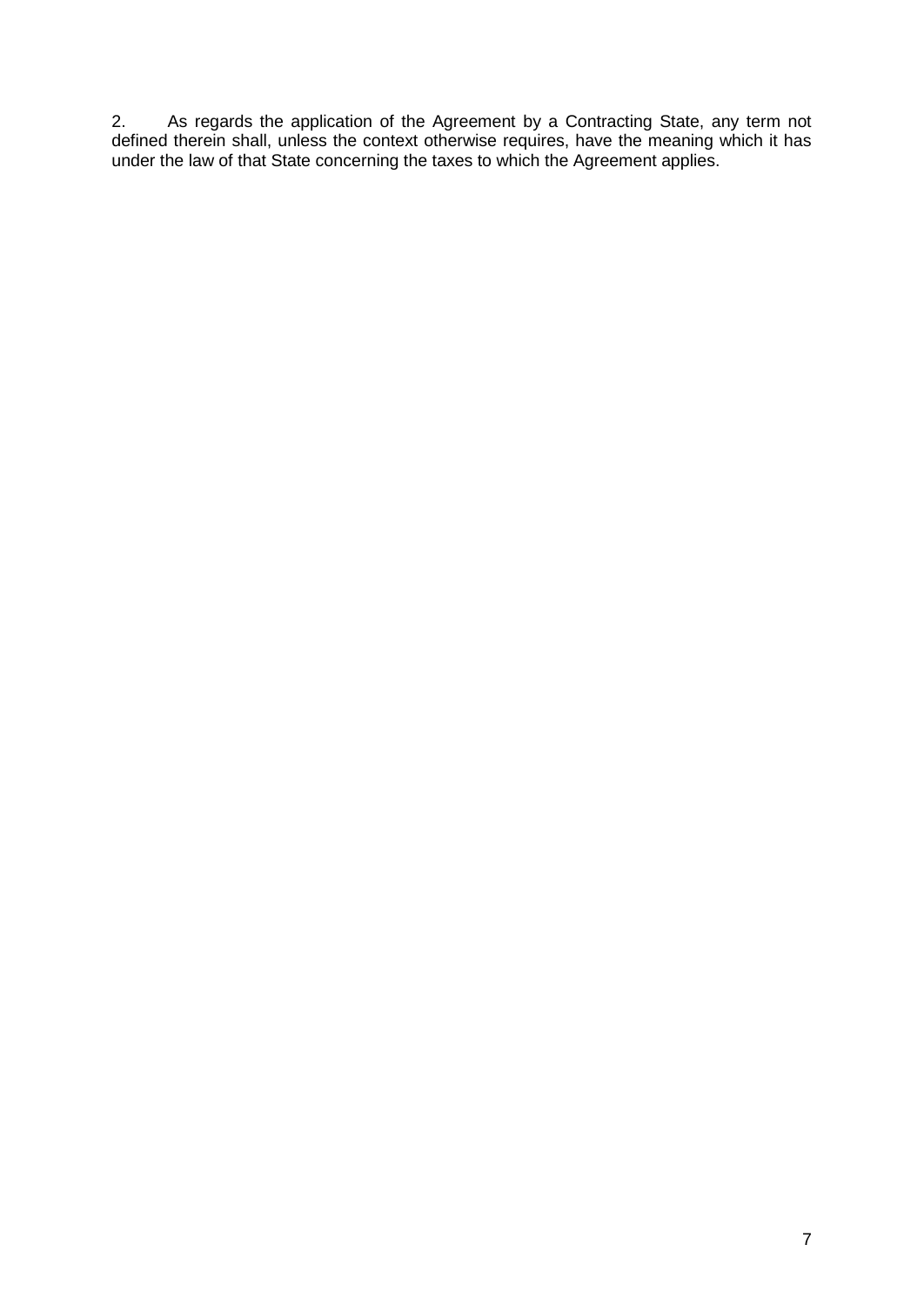# **ARTICLE 4 - RESIDENT**

1. For the purposes of this Agreement, the term "resident of a Contracting State" means any person who is a resident of a Contracting State in accordance with the taxation laws of that State.

2. Where, by reason of the provisions of paragraph 1, an individual is a resident of both Contracting States, then his status shall be determined as follows:

- (a) he shall be deemed to be a resident of the State in which he has a permanent home available to him; if he has a permanent home available to him in both States, he shall be deemed to be a resident of the State with which his personal and economic relations are closer (centre of vital interests);
- (b) if the State in which he has his centre of vital interests cannot be determined, or if he has not a permanent home available to him in either State, he shall be deemed to be a resident of the State in which he has an habitual abode;
- (c) if he has an habitual abode in both States or in neither of them, he shall be deemed to be a resident of the State of which he is a national;
- (d) if he is a national of both States or of neither of them, the competent authorities of the Contracting States shall settle the question by mutual agreement.

3. Where, by reason of the provisions of paragraph 1, a person other than an individual is a resident of both Contracting States, then it shall be deemed to be a resident of the State in which its place of effective management is situated.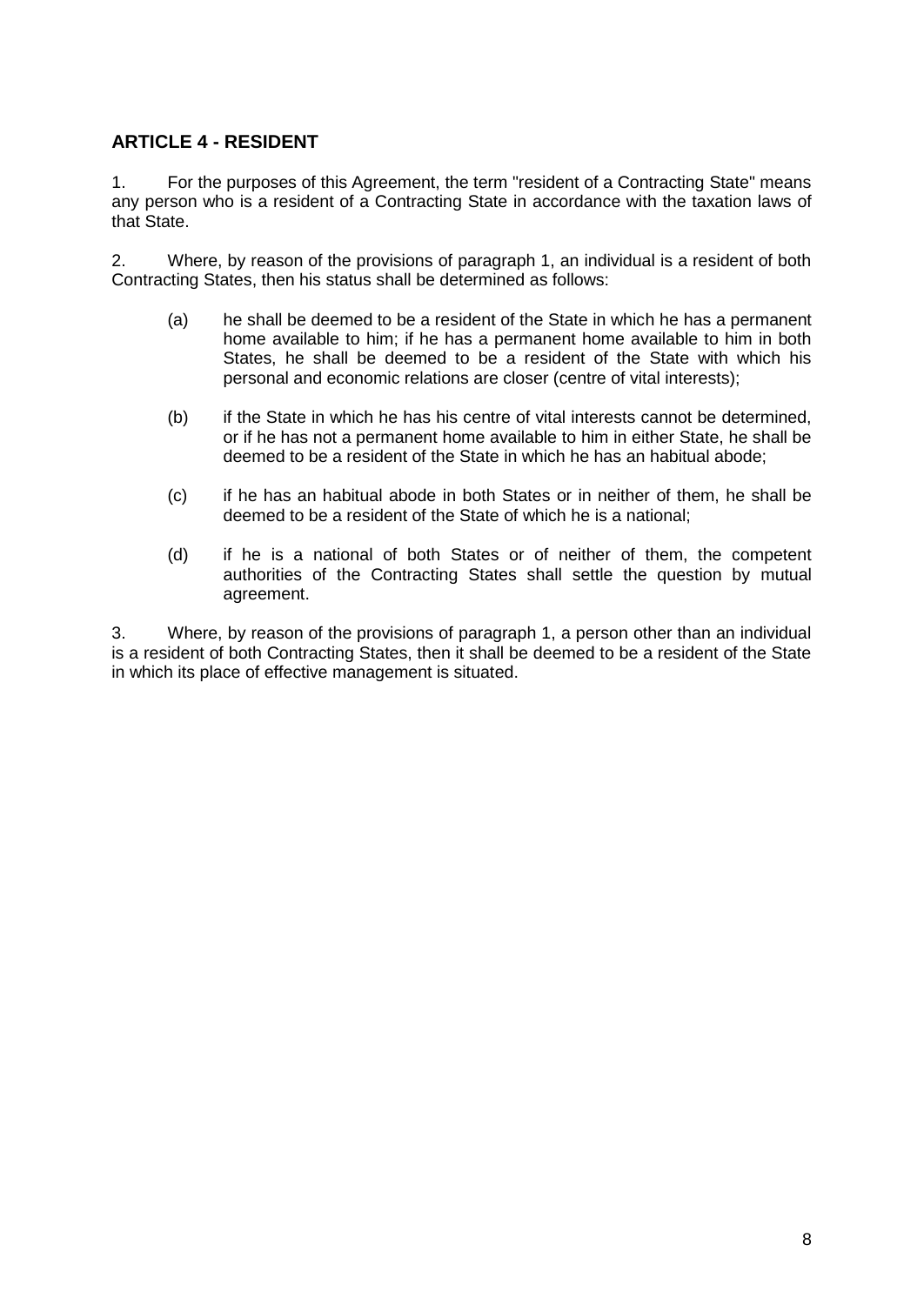## **ARTICLE 5 - PERMANENT ESTABLISHMENT**

1. For the purposes of this Agreement, the term "permanent establishment" means a fixed place of business through which the business of the enterprise is wholly or partly carried on.

- 2. The term "permanent establishment" includes especially:
	- (a) a place of management;
	- (b) a branch;
	- (c) an office;
	- (d) a factory;
	- (e) a workshop;
	- (f) a mine, an oil or gas well, a quarry or any other place of extraction of natural resources;
	- (g) a warehouse in relation to a person providing storage facilities for others;
	- (h) a farm, plantation or other place where agriculture, forestry, plantation or related activities are carried on;
	- (i) premises used as a sales outlet or for soliciting and receiving orders;
	- (j) an installation or structure used for the exploration or exploitation of natural resources but only if so used for a period of more than 120 days in any fiscal year.

3. A building site or construction, installation or assembly project constitutes a permanent establishment only if it continues for a period of more than 183 days in any fiscal year.

4. An enterprise shall be deemed to have a permanent establishment in a Contracting State and to carry on business through that permanent establishment if it carries on supervisory activities in that Contracting State for a period of more than 183 days in any fiscal year in connection with a building site or construction, installation or assembly project which is being undertaken in that Contracting State.

5. Notwithstanding the provisions of paragraph 3 and 4, an enterprise shall be deemed to have a permanent establishment in a Contracting State and to carry on business through that permanent establishment if it provides services or facilities in that Contracting State for a period of more than 183 days in any fiscal year in connection with the exploration, exploitation or extraction of mineral oils in that Contracting State.

6. An enterprise shall be deemed to have a permanent establishment in a Contracting State if it furnishes service, other than services referred to in paragraphs 4 and 5 of this Article and technical services as defined in Article 12, within a Contracting State through employees or other personnel, but only if:

(a) activities of that nature continue within that Contracting State for a period or periods aggregating more than 90 days in any fiscal year; or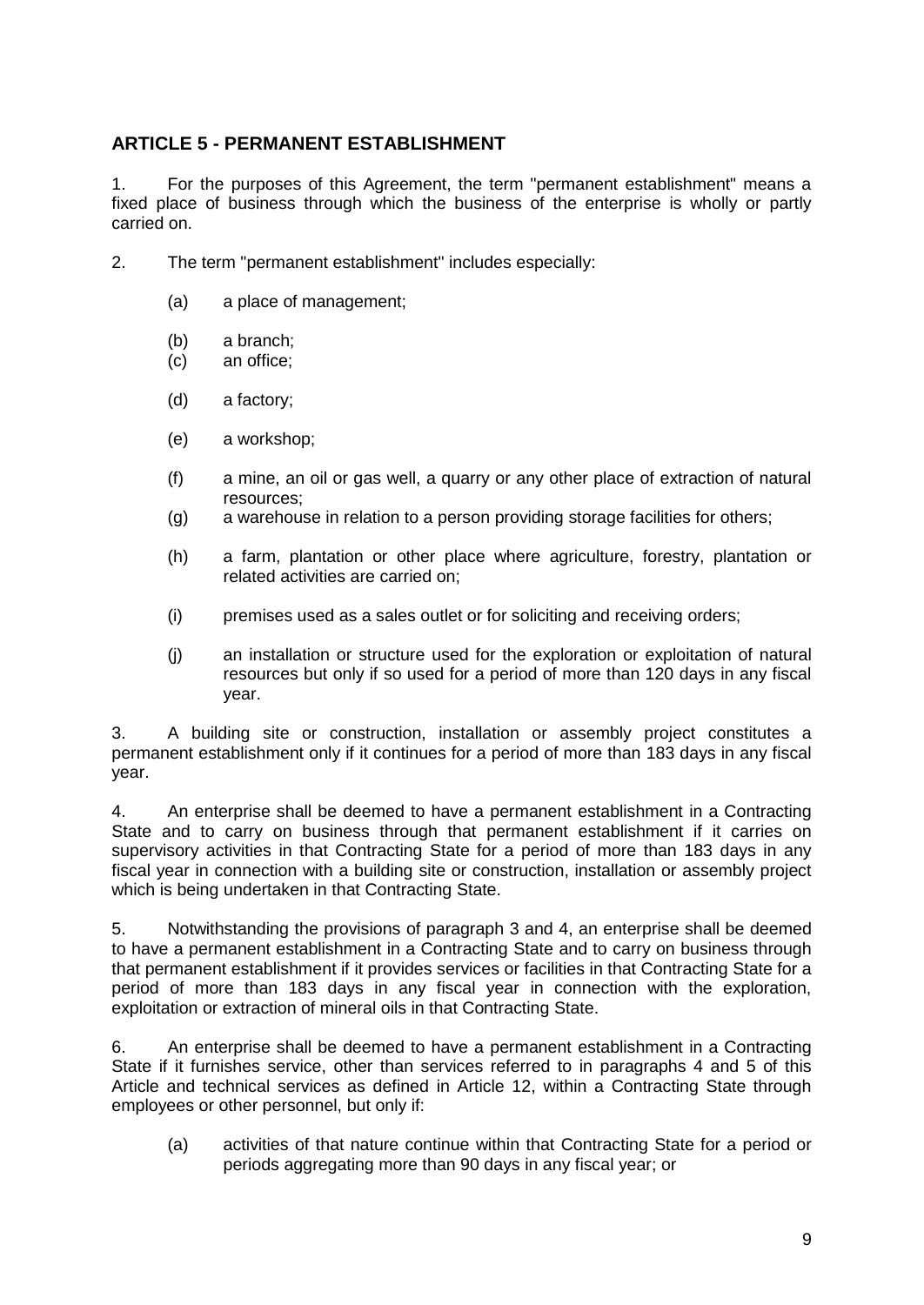(b) activities are performed for a related enterprise (within the meaning of Article 9 of this Agreement) for a period or periods aggregating more than 30 days in any fiscal year.

7. Notwithstanding the preceding provisions of this Article, the term "permanent establishment" shall be deemed not to include:

- (a) the use of facilities solely for the purpose of storage, display or occasional delivery of goods or merchandise belonging to the enterprise;
- (b) the maintenance of a stock of goods or merchandise belonging to the enterprise solely for the purpose of storage, display or occasional delivery;
- (c) the maintenance of a stock of goods or merchandise belonging to the enterprise solely for the purpose of processing by another enterprise;
- (d) the maintenance of a fixed place of business solely for the purpose of purchasing goods or merchandise, or of collecting information, for the enterprise;
- (e) the maintenance of a fixed place of business solely for the purpose of advertising, for the supply of information, for scientific research, or for similar activities which have a preparatory or auxiliary character, for the enterprise.

However, the provisions of subparagraphs (a) to (e) shall not be applicable where the enterprise maintains any other fixed place of business in the other Contracting State through which the business of the enterprise is wholly or partly carried on.

8. Notwithstanding the provisions of paragraphs 1 and 2, where a person - other than an agent of an independent status to whom paragraph 9 applies - is acting in a Contracting State on behalf of an enterprise of the other Contracting State that enterprise shall be deemed to have a permanent establishment in the first-mentioned State, if:

- (a) he has and habitually exercises in that State an authority to conclude contracts on behalf of the enterprise, unless his activities are limited to the purchase of goods or merchandise for the enterprise;
- (b) he has no such authority, but habitually maintains in the first-mentioned State a stock of goods or merchandise from which he regularly delivers goods or merchandise on behalf of the enterprise; or
- (c) he habitually secures orders in the first-mentioned State, wholly or almost wholly for the enterprise itself or for the enterprise and other enterprises controlling, controlled by, or subject to the same common control, as that enterprise.

9. An enterprise of a Contracting State shall not be deemed to have a permanent establishment in the other Contracting State merely because it carries on business in that other State through a broker, general commission agent or any other agent of an independent status provided that such persons are acting in the ordinary course of their business. However, when the activities of such an agent are devoted wholly or almost wholly on behalf of that enterprise itself or on behalf of that enterprise and other enterprises controlling, controlled by, or subject to the same common control, as that enterprise, he will not be considered an agent of an independent status within the meaning of this paragraph.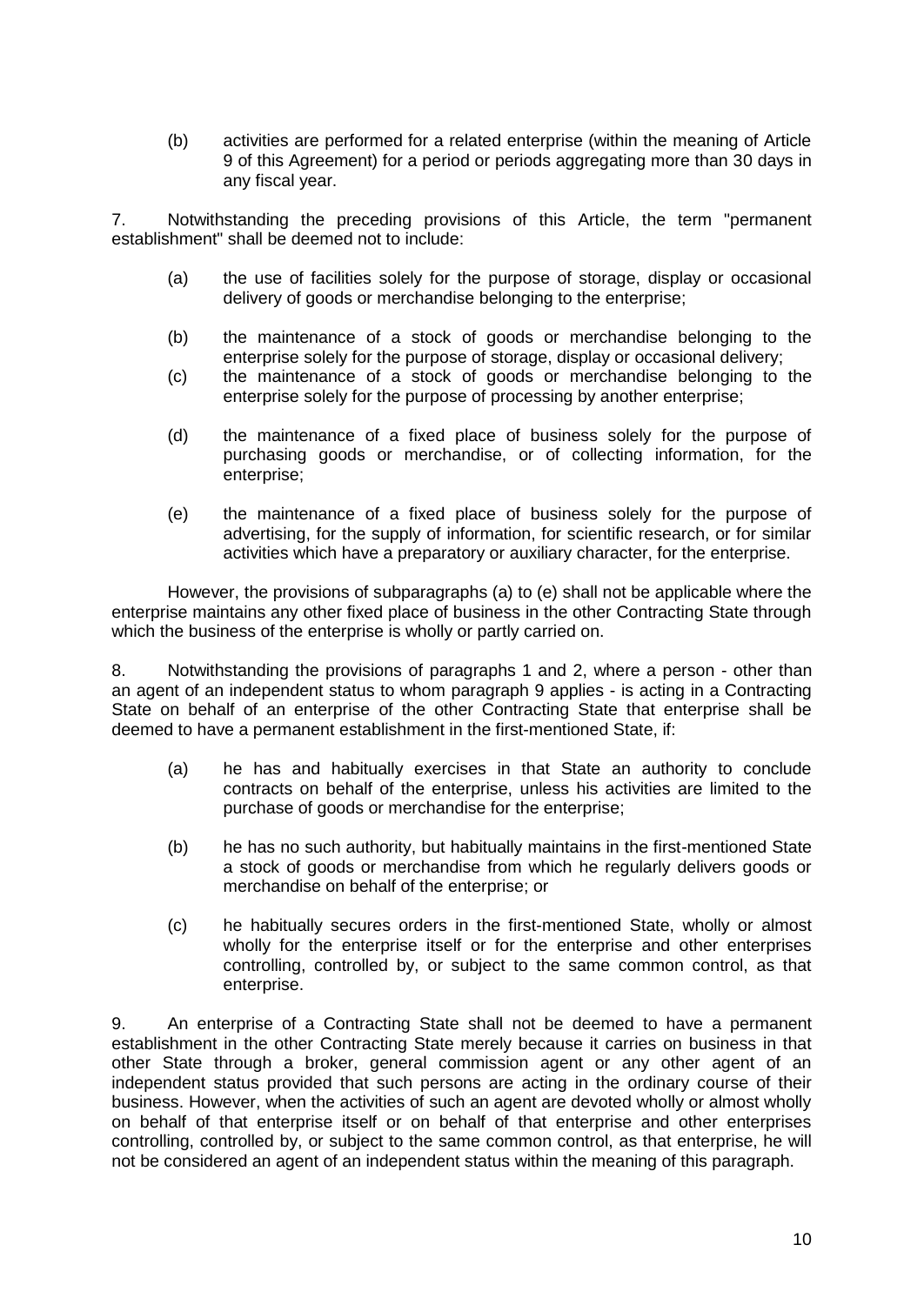10. The fact that a company which is a resident of a Contracting State controls or is controlled by a company which is a resident of the other Contracting State, or which carries on business in that other Contracting State (whether through a permanent establishment or otherwise), shall not of itself constitute either company a permanent establishment of the other.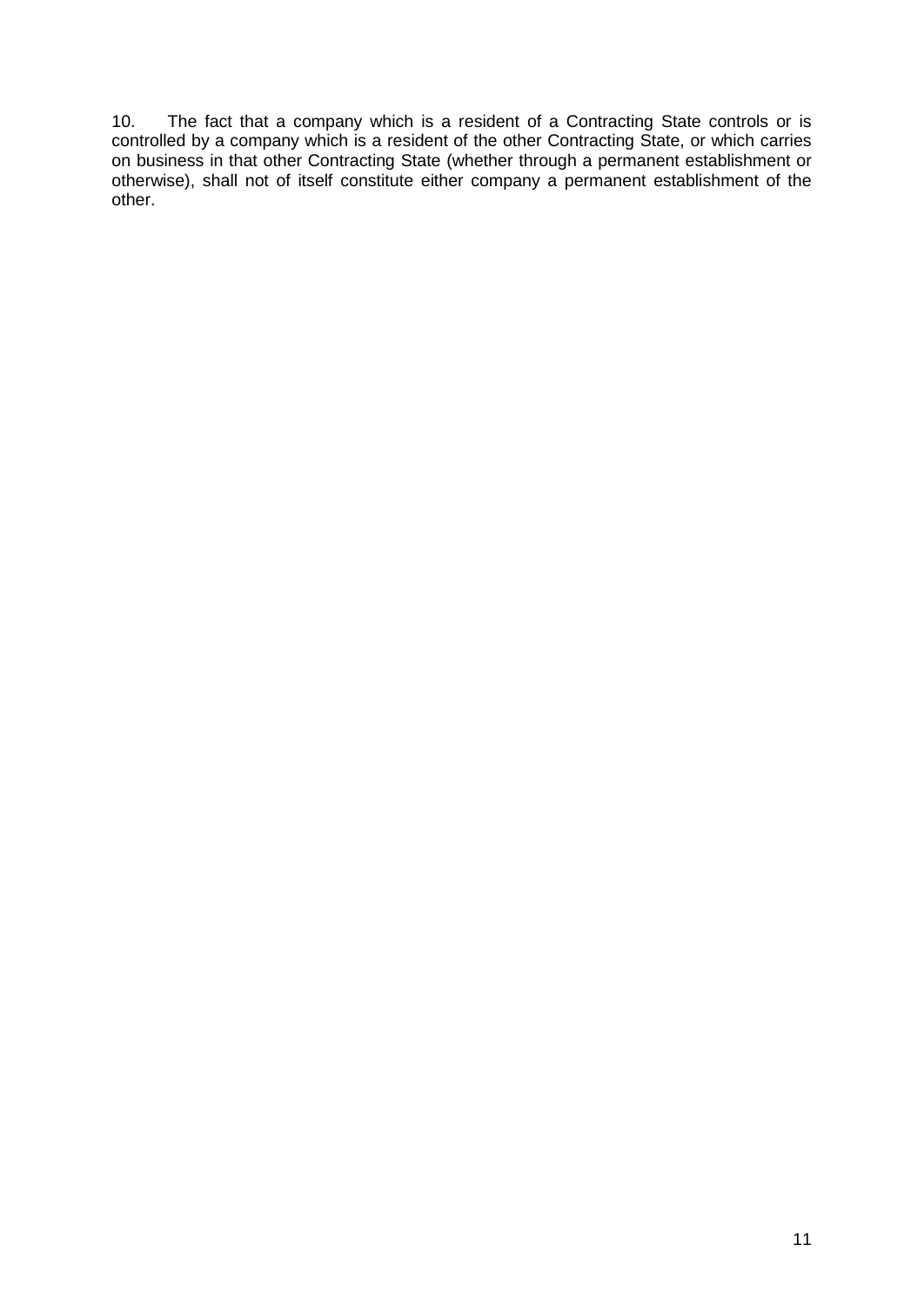# **ARTICLE 6 - INCOME FROM IMMOVABLE PROPERTY**

1. Income derived by a resident of a Contracting State from immovable property situated in the other Contracting State may be taxed in that other State.

2. The term "immovable property" shall have the meaning which it has under the law of the Contracting State in which the property in question is situated. The term shall in any case include property accessory to immovable property, livestock and equipment used in agriculture and forestry, rights to which the provisions of general law respecting landed property apply, usufruct of immovable property and rights to variable or fixed payments as consideration for the working of, or the right to work, mineral deposits, sources and other natural resources. Ships and aircraft shall not be regarded as immovable property.

3. The provisions of paragraph 1 shall also apply to income derived from the direct use, letting, or use in any other form of immovable property.

4. The provisions of paragraphs 1 and 3 shall also apply to the income from immovable property of an enterprise and to income from immovable property used for the performance of independent personal services.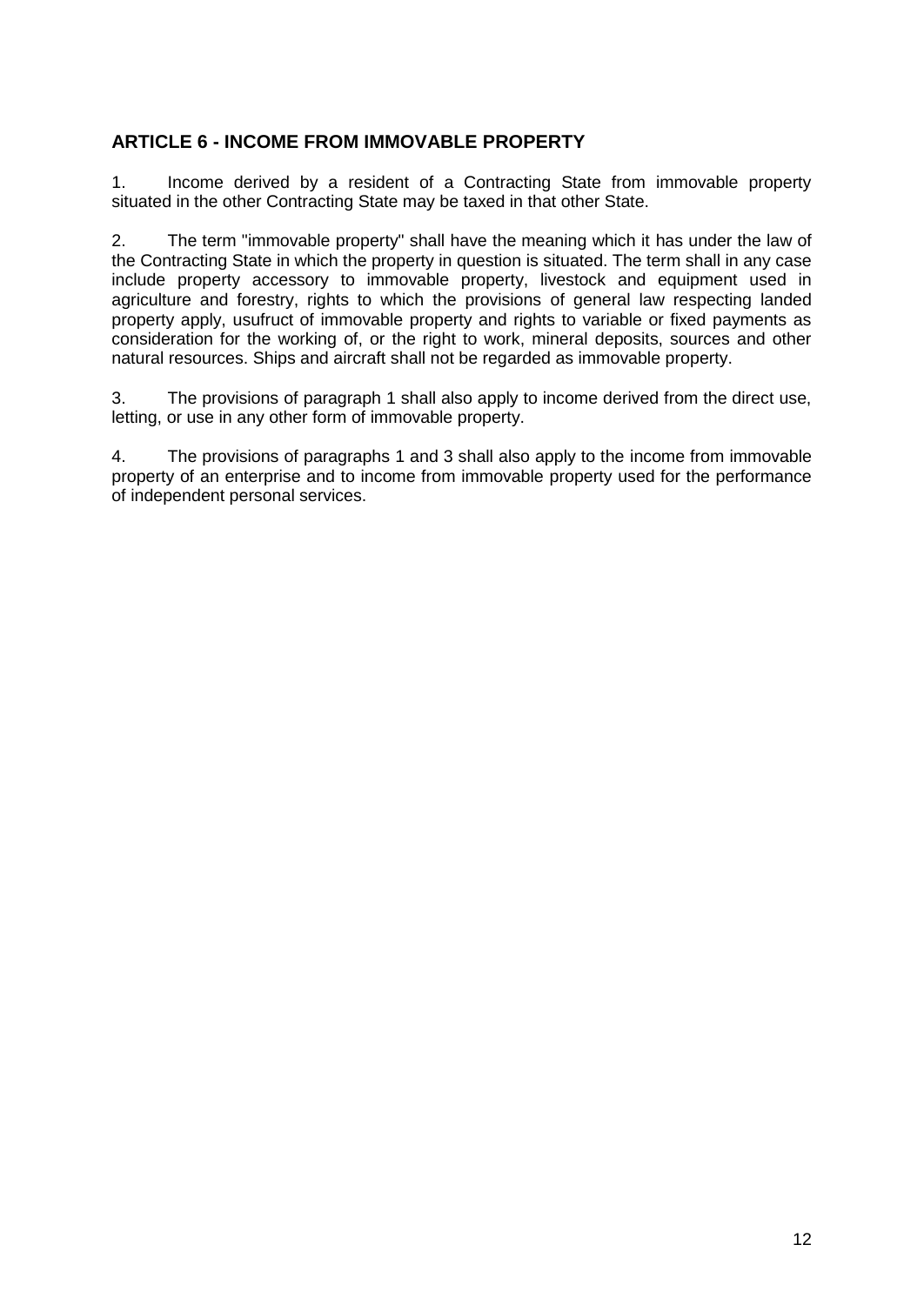# **ARTICLE 7 - BUSINESS PROFITS**

1. The profits of an enterprise of a Contracting State shall be taxable only in that State unless the enterprise carries on business in the other Contracting State through a permanent establishment situated therein. If the enterprise carries on business as aforesaid, the profits of the enterprise may be taxed in the other State but only so much of them as is directly or indirectly attributable to that permanent establishment.

2. Subject to the provisions of paragraph 3, where an enterprise of a Contracting State carries on business in the other Contracting State through a permanent establishment situated therein, there shall in each Contracting State be attributed to that permanent establishment the profits which it might be expected to make if it were a distinct and separate enterprise engaged in the same or similar activities under the same or similar conditions and dealing wholly independently with the enterprise of which it is a permanent establishment. In any case where the correct amount of profits attributable to a permanent establishment is incapable of determination or the determination thereof presents exceptional difficulties, the profits attributable to the permanent establishment may be estimated on a reasonable basis.

3. In the determination of the profits of a permanent establishment, there shall be allowed as deductions expenses which are incurred for the purposes of the business of the permanent establishment including executive and general administrative expenses so incurred, whether in the State in which the permanent establishment is situated or elsewhere, in accordance with the provisions of and subject to the limitations of the taxation laws of that State.

4. Insofar as it has been customary in the Contracting State to determine the profits to be attributed to a permanent establishment on the basis of an apportionment of the total profits of the enterprise to its various parts, nothing in paragraph 2 shall preclude that Contracting State from determining the profits to be taxed by such an apportionment as may be customary; the method of apportionment adopted shall, however, be such that the result shall be in accordance with the principles contained in this Article.

5. No profits shall be attributed to a permanent establishment by reason of the mere purchase by that permanent establishment of goods or merchandise for the enterprise.

6. For the purposes of the preceding paragraphs, the profits to be attributed to the permanent establishment shall be determined by the same method year by year unless there is good and sufficient reason to the contrary.

7. Where profits include items of income which are dealt with separately in other Articles of this Agreement, then the provisions of those Articles shall not be affected by the provisions of this Article.

8. For the purpose of paragraph 1, the term "directly or indirectly attributable to the permanent establishment" includes profits arising from transactions in which the permanent establishment has been involved and such profits shall be regarded as attributable to the permanent establishment to the extent appropriate to the part played by the permanent establishment in those transactions, even if those transactions are made or placed directly with the overseas head office of the enterprise rather than with the permanent establishment.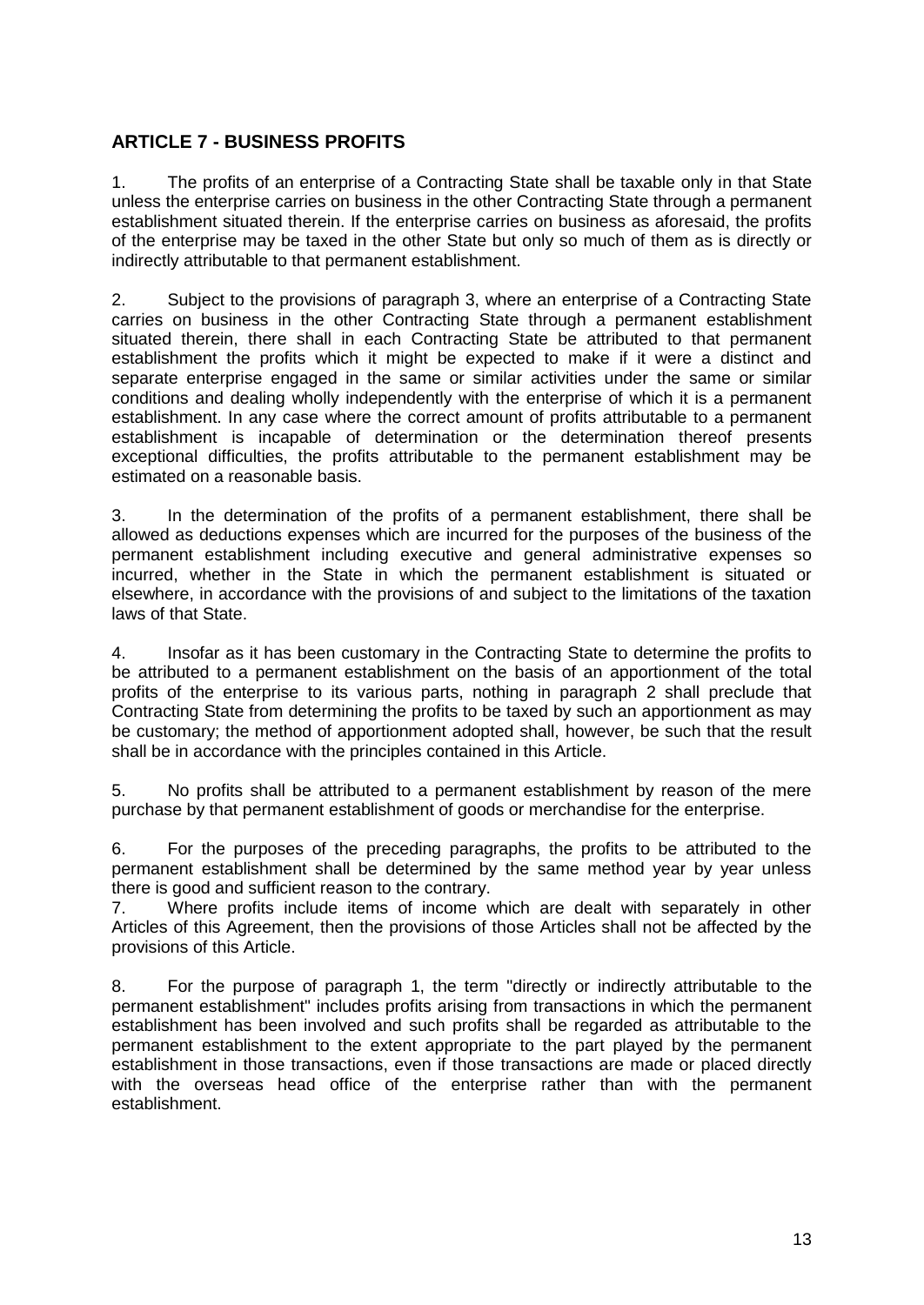# **ARTICLE 8 - SHIPPING AND AIR TRANSPORT**

1. Profits derived by an enterprise of a Contracting State from the operation of ships or aircraft in international traffic shall be taxable only in that State.

2. The provisions of paragraph 1 shall also apply to profits from the participation in a pool, a joint business or an international operating agency engaged in the operation of ships or aircraft.

3. Interest on funds connected with the operation of ships or aircraft in international traffic shall be regarded as profits derived from the operation of such ships or aircraft, and the provisions of Article 11 shall not apply in relation to such interest.

4. For the purposes of this Article, profits from the operation of ships or aircraft in international traffic shall mean profits derived from the transportation by sea or air of passengers, mail, livestock or goods carried on by the owners or lessees or charterers of the ships or aircraft, including profits from:

- (a) the sale of tickets for such transportation on behalf of other enterprises;
- (b) the incidental lease of ships or aircraft used in such transportation;
- (c) the use, maintenance or rental of containers (including trailers and related equipment for the transport of containers) in connection with such transportation; and
- (d) any other activity directly connected with such transportation.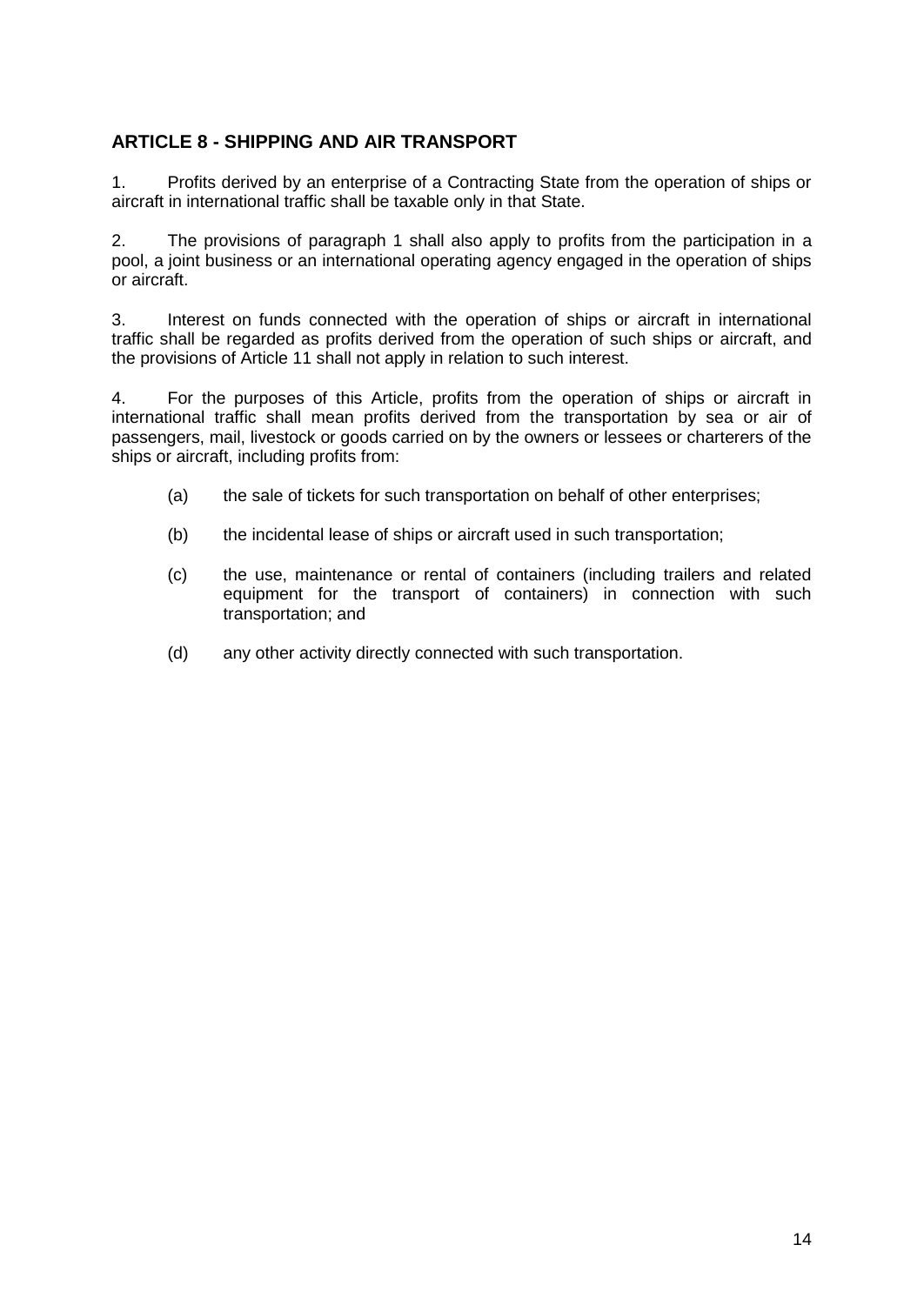# **ARTICLE 9 - ASSOCIATED ENTERPRISES**

Where -

- (a) an enterprise of a Contracting State participates directly or indirectly in the management, control or capital of an enterprise of the other Contracting State, or
- (b) the same persons participate directly or indirectly in the management, control or capital of an enterprise of a Contracting State and an enterprise of the other Contracting State,

and in either case conditions are made or imposed between the two enterprises in their commercial or financial relations which differ from those which would be made between independent enterprises, then any profits which would, but for those conditions, have accrued to one of the enterprises, but, by reason of those conditions, have not so accrued, may be included in the profits of that enterprise and taxed accordingly.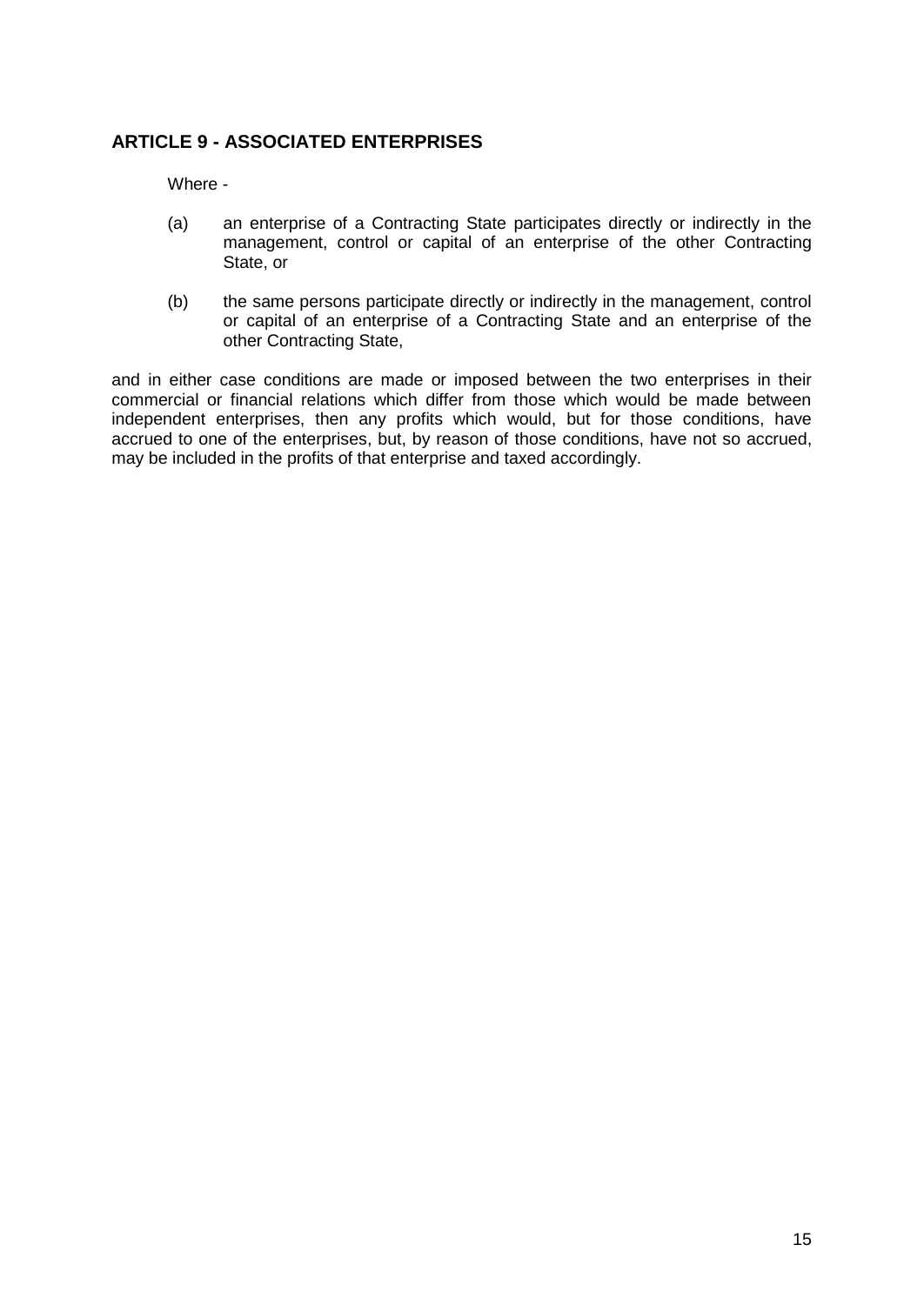# **ARTICLE 10 - DIVIDENDS**

1. Dividends paid by a company which is a resident of a Contracting State to a resident of the other Contracting State may be taxed in that other State.

2. However, such dividends may also be taxed in the Contracting State of which the company paying the dividends is a resident and according to the laws of that State, but if the recipient is the beneficial owner of the dividends, the tax so charged shall not exceed:

- (a) 10% of the gross amount of the dividends if the beneficial owner is a company which owns at least 25% of the shares of the company paying the dividends;
- (b) 15% of the gross amount of the dividends in all other cases.

This paragraph shall not affect the taxation of the company in respect of the profits out of which the dividends are paid.

3. Notwithstanding the provisions of paragraph 2 of this Article, as long as Singapore does not impose a tax on dividends in addition to the tax chargeable on the profits or income of a company, dividends paid by a company which is a resident of Singapore to a resident of India shall be exempt from any tax in Singapore which may be chargeable on dividends in addition to the tax chargeable on the profits or income of the company.

4. The term "dividends" as used in this Article means income from shares or other rights, not being debt-claims, participating in profits, as well as income from other corporate rights which is subjected to the same taxation treatment as income from shares by the laws of the State of which the company making the distribution is a resident.

5. The provisions of paragraphs 1 and 2 shall not apply if the beneficial owner of the dividends, being a resident of a Contracting State, carries on business in the other Contracting State of which the company paying the dividends is a resident, through a permanent establishment situated therein or performs in that other State independent personal services from a fixed base situated therein, and the holding in respect of which the dividends are paid is effectively connected with such permanent establishment or fixed base. In such case, the provisions of Article 7, or Article 14, as the case may be, shall apply.

6. Where a company which is a resident of a Contracting State derives profits or income from the other Contracting State, that other State may not impose any tax on the dividends paid by the company except in so far as such dividends are paid to a resident of that other State or so far as the holding in respect of which the dividends are paid is effectively connected with a permanent establishment or a fixed base situated in that other State, nor subject the company's undistributed profits to a tax on the company's undistributed profits, even if the dividends paid or the undistributed profits consist wholly or partly of profits or income arising in such other State.

7.

- (a) Dividends shall be deemed to arise in India if they are paid by a company which is a resident of India.
- (b) Dividends shall be deemed to arise in Singapore:
	- (i) if they are paid by a company which is a resident of Singapore; or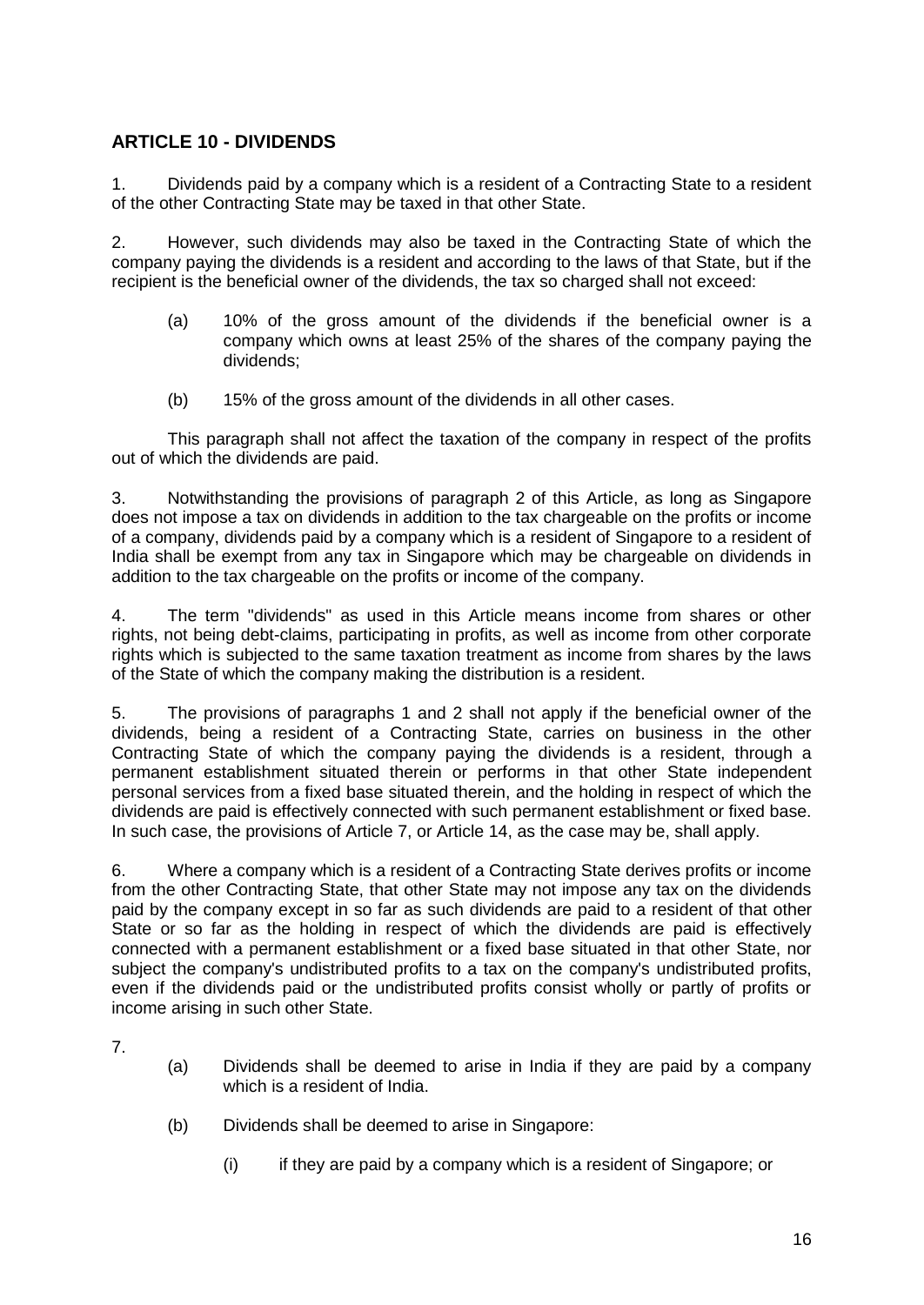(ii) if they are paid by a company which is a resident of Malaysia out of profits arising in Singapore and qualifying as dividends arising in Singapore under Article VII of the Agreement for the Avoidance of Double Taxation between Singapore and Malaysia signed on 26th December 1968.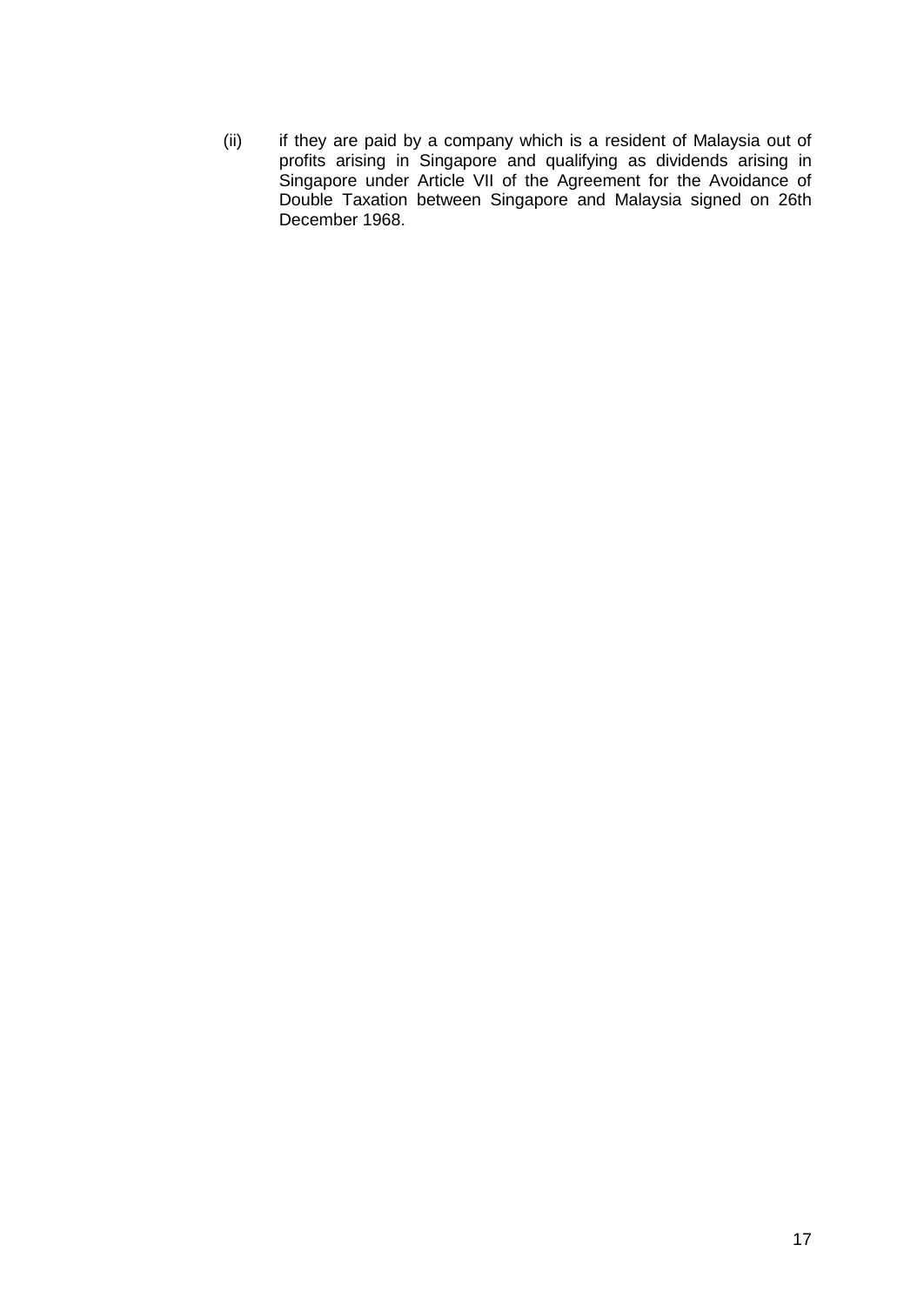# **ARTICLE 11 - INTEREST**

1. Interest arising in a Contracting State and paid to a resident of the other Contracting State may be taxed in that other State.

2. However, such interest may also be taxed in the Contracting State in which it arises, and according to the laws of that State, but if the beneficial owner of the interest is a resident of the other Contracting State, the tax so charged shall not exceed:

- (a) 10% of the gross amount of the interest if such interest is paid on a loan granted by a bank carrying on a bona fide banking business or by a similar financial institution (including an insurance company);
- (b) 15% of the gross amount of the interest in all other cases.

3. The term "interest" as used in this Article means income from debt-claims of every kind, whether or not secured by mortgage and whether or not carrying a right to participate in the debtor's profits; and in particular, income from government securities and income from bonds or debentures, including premiums and prizes attaching to such securities, bonds or debentures. Penalty charges for late payment shall not be regarded as interest for the purpose of this Article.

4. The provisions of paragraphs 1 and 2 shall not apply if the beneficial owner of the interest, being a resident of a Contracting State, carries on business in the other Contracting State in which the interest arises, through a permanent establishment situated therein, or performs in that other State independent personal services from a fixed base situated therein, and the debt-claim in respect of which the interest paid is effectively connected with such permanent establishment or fixed base. In such case, the provisions of Article 7 or Article 14, as the case may be, shall apply.

5. Interest shall be deemed to arise in a Contracting State when the payer is that Contracting State itself, a political subdivision, a local authority, a statutory body or a resident of that State. Where, however, the person paying the interest, whether he is a resident of a Contracting State or not, has in a Contracting State a permanent establishment or a fixed base in connection with which the indebtedness on which the interest is paid was incurred, and such interest is borne by such permanent establishment or fixed base, then such interest shall be deemed to arise in the Contracting State in which the permanent establishment or fixed base is situated.

6. Where, by reason of a special relationship between the payer and the beneficial owner or between both of them and some other person, the amount of the interest, having regard to the debt-claim for which it is paid, exceeds the amount which would have been agreed upon by the payer and the beneficial owner in the absence of such relationship, the provisions of this Article shall apply to the last-mentioned amount. In such case, the excess part of the payments shall remain taxable according to the laws of each Contracting State, due regard being had to the other provisions of this Agreement.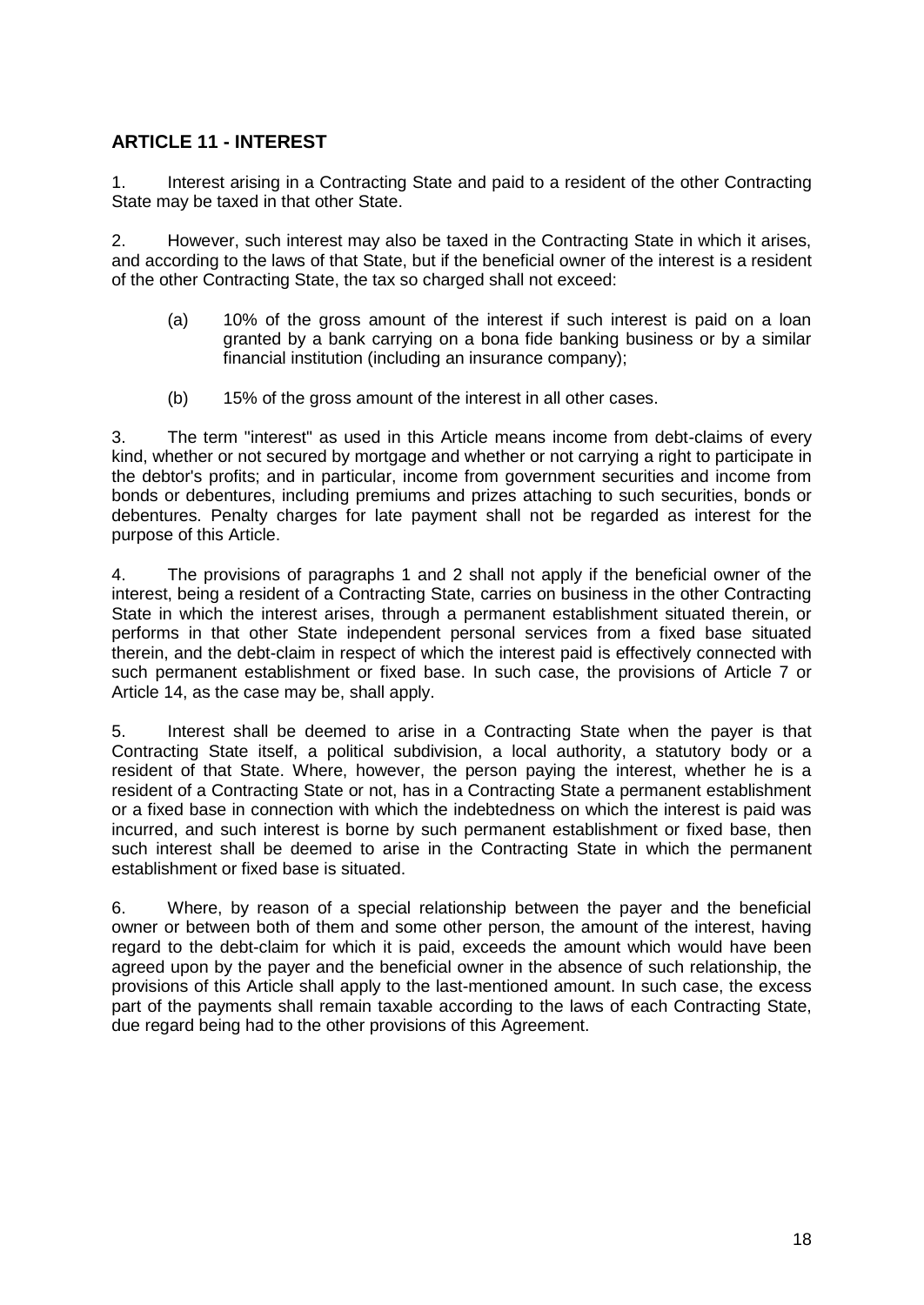# **ARTICLE 12 - ROYALTIES AND FEES FOR TECHNICAL SERVICES**

1. Royalties and fees for technical services arising in a Contracting State and paid to a resident of the other Contracting State may be taxed in that other State.

2. However, such royalties and fees for technical services may also be taxed in the Contracting State in which they arise and according to the laws of that State, but if the recipient is the beneficial owner of the royalties or fees for technical services, the tax so charged shall not exceed:

- (a) in the case of royalties referred to in paragraph  $3(a)$  and fees for technical services as defined in this Article (other than services described in subparagraph (b) of this paragraph), 15% of the gross amount of the royalties and fees;
- (b) in the case of royalties referred to in paragraph 3(b) and fees for technical services as defined in this Article that are ancillary and subsidiary to the enjoyment of property for which royalties under paragraph 3(b) are received, 10% of the gross amount of the royalties and fees.

3. The term "royalties" as used in this Article means payments of any kind received as a consideration for the use of, or the right to use:

- (a) any copyright of a literary, artistic or scientific work, including cinematograph films or films or tapes used for radio or television broadcasting, any patent, trade mark, design or model, plan, secret formula or process, or for information concerning industrial, commercial or scientific experience, including gains derived from the alienation of any such right, property or information;
- (b) any industrial, commercial or scientific equipment, other than payments derived by an enterprise from activities described in paragraph 4(b) or 4(c) of Article 8.

4. The term "fees for technical services" as used in this Article means payments of any kind to any person in consideration for services of a managerial, technical or consultancy nature (including the provision of such services through technical or other personnel) if such services:

- (a) are ancillary and subsidiary to the application or enjoyment of the right, property or information for which a payment described in paragraph 3 is received; or
- (b) make available technical knowledge, experience, skill, know-how or processes, which enables the person acquiring the services to apply the technology contained therein; or
- (c) consist of the development and transfer of a technical plan or technical design, but excludes any service that does not enable the person acquiring the service to apply the technology contained therein.

For the purposes of (b) and (c) above, the person acquiring the service shall be deemed to include an agent, nominee, or transferee of such person.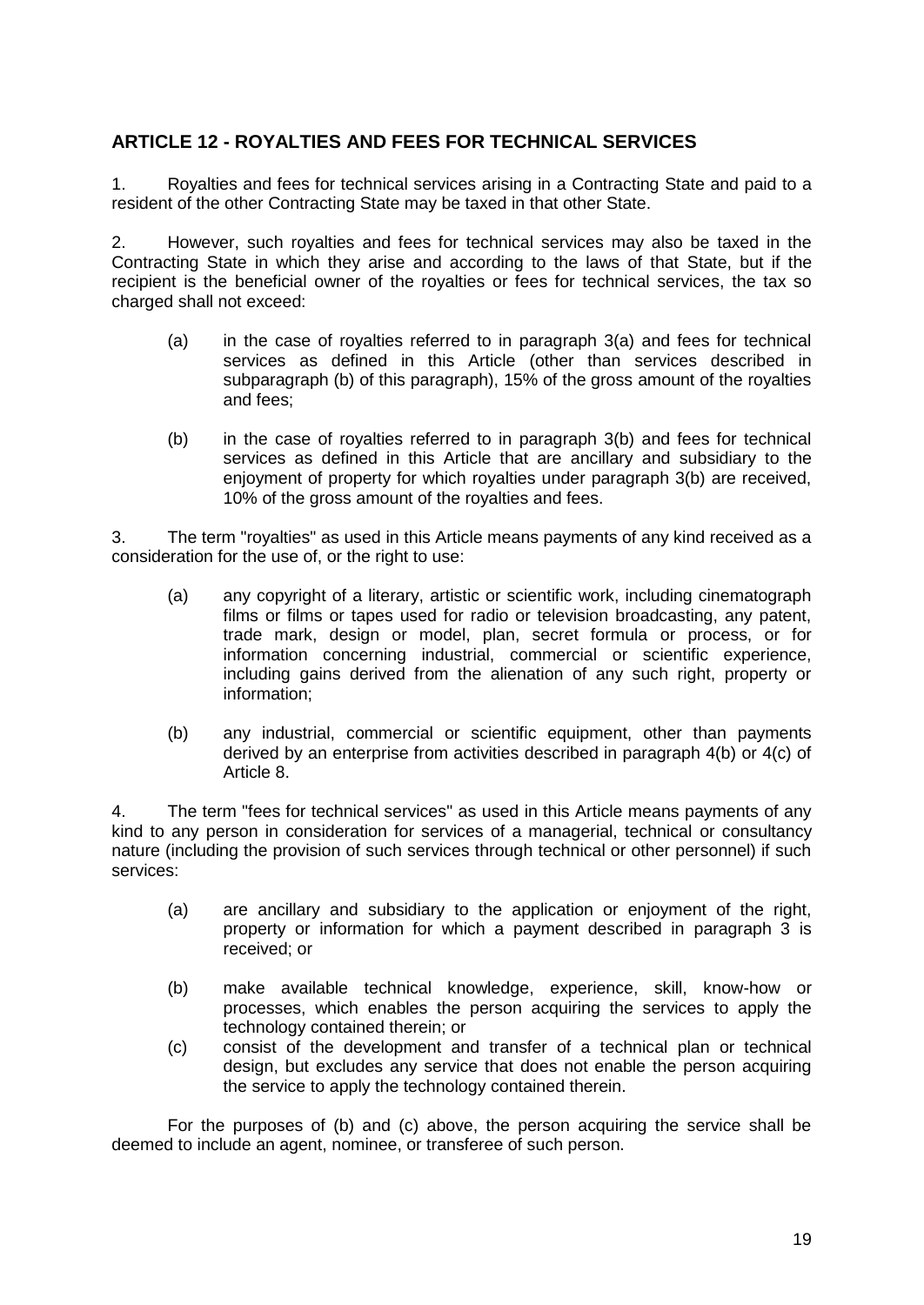5. Notwithstanding paragraph 4, "fees for technical services" does not include payments:

- (a) for services that are ancillary and subsidiary, as well as inextricably and essentially linked, to the sale of property other than a sale described in paragraph 3(a);
- (b) for services that are ancillary and subsidiary to the rental of ships, aircraft, containers or other equipment used in connection with the operation of ships or aircraft in international traffic;
- (c) for teaching in or by educational institutions;
- (d) for services for the personal use of the individual or individuals making the payment;
- (e) to an employee of the person making the payments or to any individual or firm of individuals (other than a company) for professional services as defined in Article 14;
- (f) for services rendered in connection with an installation or structure used for the exploration or exploitation of natural resources referred to in paragraph 2(j) of Article 5;
- (g) for services referred to in paragraphs 4 and 5 of Article 5.

6. The provisions of paragraphs 1 and 2 shall not apply if the beneficial owner of the royalties or fees for technical services, being a resident of a Contracting State, carries on business in the other Contracting State in which the royalties or fees for technical services arise, through a permanent establishment situated therein, or performs in that other State independent personal services from a fixed base situated therein, and the right, property or contract in respect of which the royalties or fees for technical services are paid is effectively connected with such permanent establishment or fixed base. In such case, the provisions of Article 7 or Article 14, as the case may be, shall apply.

7. Royalties and fees for technical services shall be deemed to arise in a Contracting State when the payer is that State itself, a political subdivision, a local authority, a statutory body or a resident of that State. Where, however, the person paying the royalties or fees for technical services, whether he is a resident of a Contracting State or not, has in a Contracting State a permanent establishment or a fixed base in connection with which the liability to pay the royalties or fees for technical services was incurred, and such royalties or fees for technical services are borne by such permanent establishment or fixed base, then such royalties or fees for technical services shall be deemed to arise in the State in which the permanent establishment or fixed base is situated.

8. Where, by reason of a special relationship between the payer and the beneficial owner or between both of them and some other person, the amount of royalties or fees for technical services paid exceeds the amount which would have been paid in the absence of such relationship, the provisions of this Article shall apply only to the last-mentioned amount. In such case, the excess part of the payments shall remain taxable according to the laws of each Contracting State, due regard being had to the other provisions of this Agreement.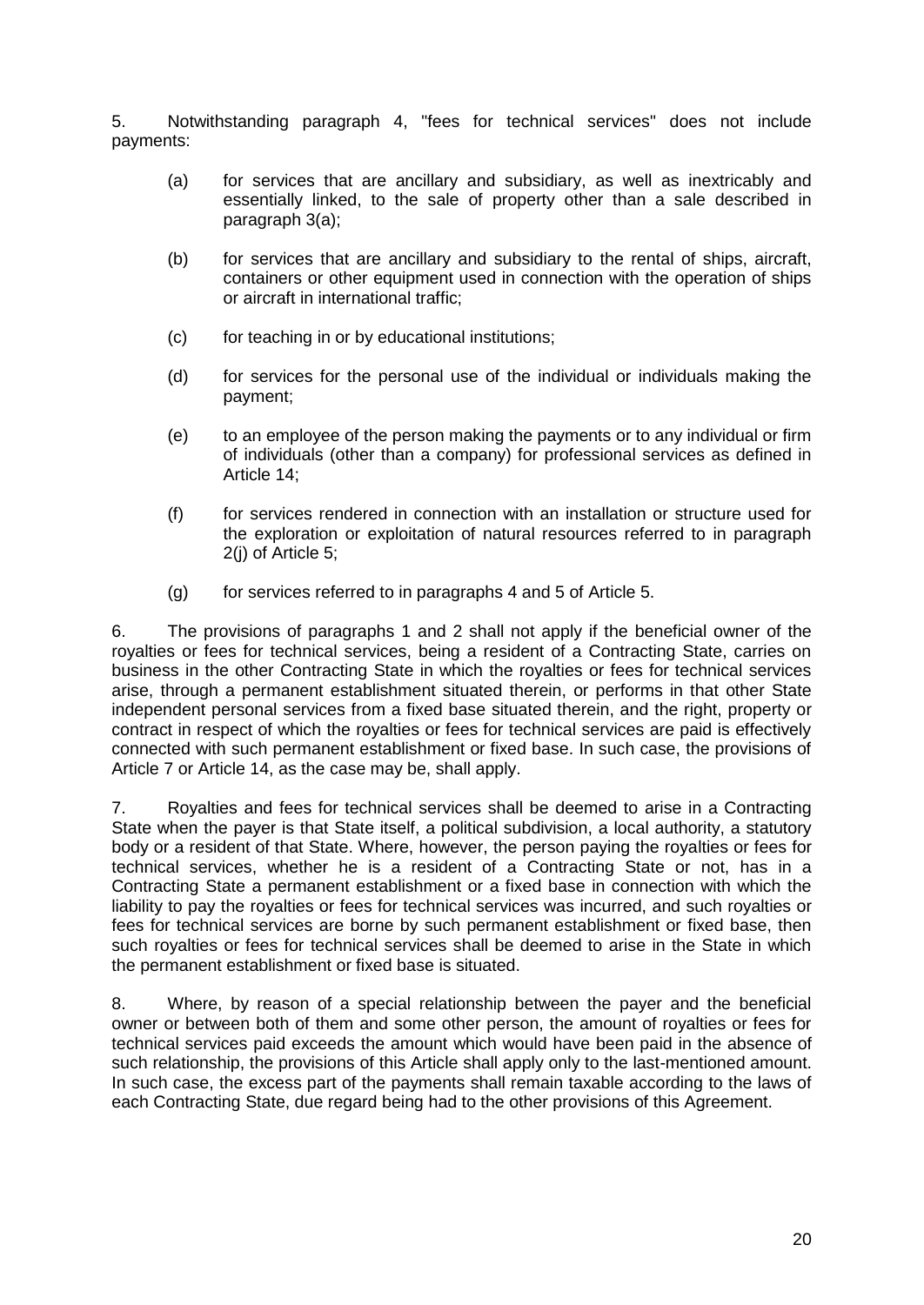# **ARTICLE 13 - CAPITAL GAINS**

1. Gains derived by a resident of a Contracting State from the alienation of immovable property, referred to in Article 6, and situated in the other Contracting State may be taxed in that other State.

2. Gains from the alienation of movable property forming part of the business property of a permanent establishment which an enterprise of a Contracting State has in the other Contracting State or of movable property pertaining to a fixed base available to a resident of a Contracting State in the other Contracting State for the purpose of performing independent personal services, including such gains from the alienation of such a permanent establishment (alone or together with the whole enterprise) or of such fixed base, may be taxed in that other State.

3. Gains from the alienation of ships or aircraft operated in international traffic or movable property pertaining to the operation of such ships or aircraft shall be taxable only in the Contracting State of which the alienator is a resident.

4. Gains from the alienation of shares of the capital stock of a company the property of which consists principally, directly or indirectly, of immovable property situated in a Contracting State may be taxed in that State.

5. Gains from the alienation of shares other than those mentioned in paragraph 4 in a company which is a resident of a Contracting State may be taxed in that State.

6. Gains from the alienation of any property other than that mentioned in paragraphs 1, 2, 3, 4 and 5 of this Article and paragraph 3(b) of Article 12 shall be taxable only in the Contracting State of which the alienator is a resident.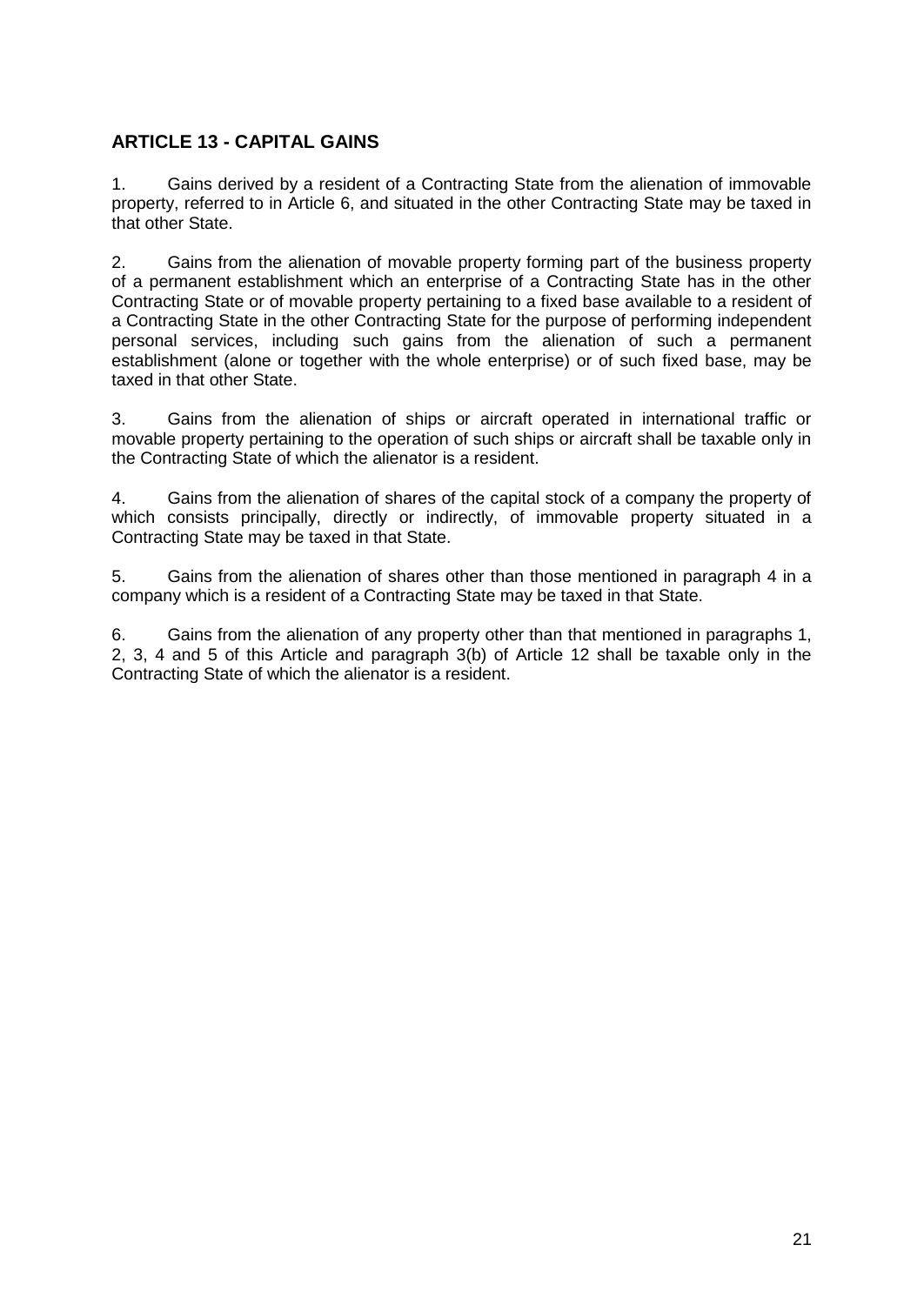## **ARTICLE 14 - INDEPENDENT PERSONAL SERVICES**

1. Income derived by an individual who is a resident of a Contracting State from the performance of professional services or other independent activities of a similar character shall be taxable only in that State except in the following circumstances when such income may also be taxed in the other Contracting State:

- (a) if he has a fixed base regularly available to him in the other Contracting State for the purpose of performing his activities; in that case, only so much of the income as is attributable to that fixed base may be taxed in that other State; or
- (b) if his stay in the other Contracting State is for a period or periods amounting to or exceeding in the aggregate 90 days in the relevant fiscal year; in that case, only so much of the income as is derived from his activities performed in that other State may be taxed in that other State.

2. The term "professional services" includes independent scientific, literary, artistic, educational or teaching activities, as well as the independent activities of physicians, surgeons, lawyers, engineers, architects, dentists and accountants.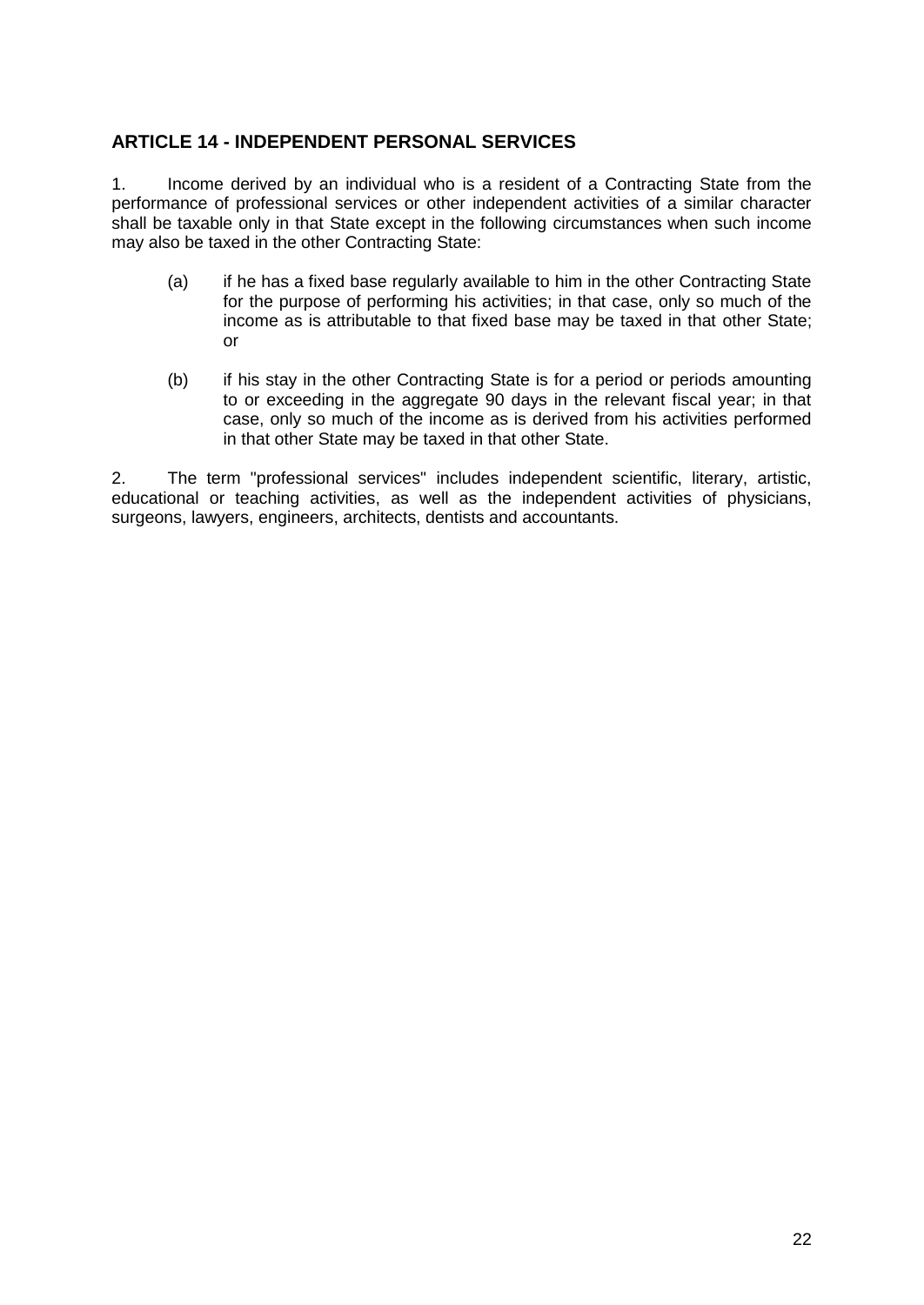## **ARTICLE 15 - DEPENDENT PERSONAL SERVICES**

1. Subject to the provisions of Articles 16, 18, 19, 20 and 21, salaries, wages and other similar remuneration derived by a resident of a Contracting State in respect of an employment shall be taxable only in that State unless the employment is exercised in the other Contracting State. If the employment is so exercised, such remuneration as is derived therefrom may be taxed in that other State.

2. Notwithstanding the provisions of paragraph 1, remuneration derived by a resident of a Contracting State in respect of an employment exercised in the other Contracting State shall be taxable only in the first-mentioned State if:

- (a) the recipient is present in the other State for a period or periods not exceeding in the aggregate 183 days in the relevant fiscal year; and
- (b) the remuneration is paid by, or on behalf of, an employer who is not a resident of the other State; and
- (c) the remuneration is not borne by a permanent establishment or a fixed base which the employer has in the other State.

3. In the case of a recipient who satisfies all the conditions under subparagraphs (a), (b) and (c) of paragraph 2, if his remuneration is deductible as an expense against fees for technical services (dealt with under Article 12) derived by his employer and the employer has no permanent establishment in the other Contracting State, the remuneration may, notwithstanding the provisions of paragraph 2, be taxed in that State. In such case, the tax so charged shall not exceed 15% of the gross amount of the remuneration.

4. Notwithstanding the preceding provisions of this Article, remuneration derived in respect of an employment exercised aboard a ship or aircraft operated in international traffic by an enterprise of a Contracting State shall be taxable only in that State.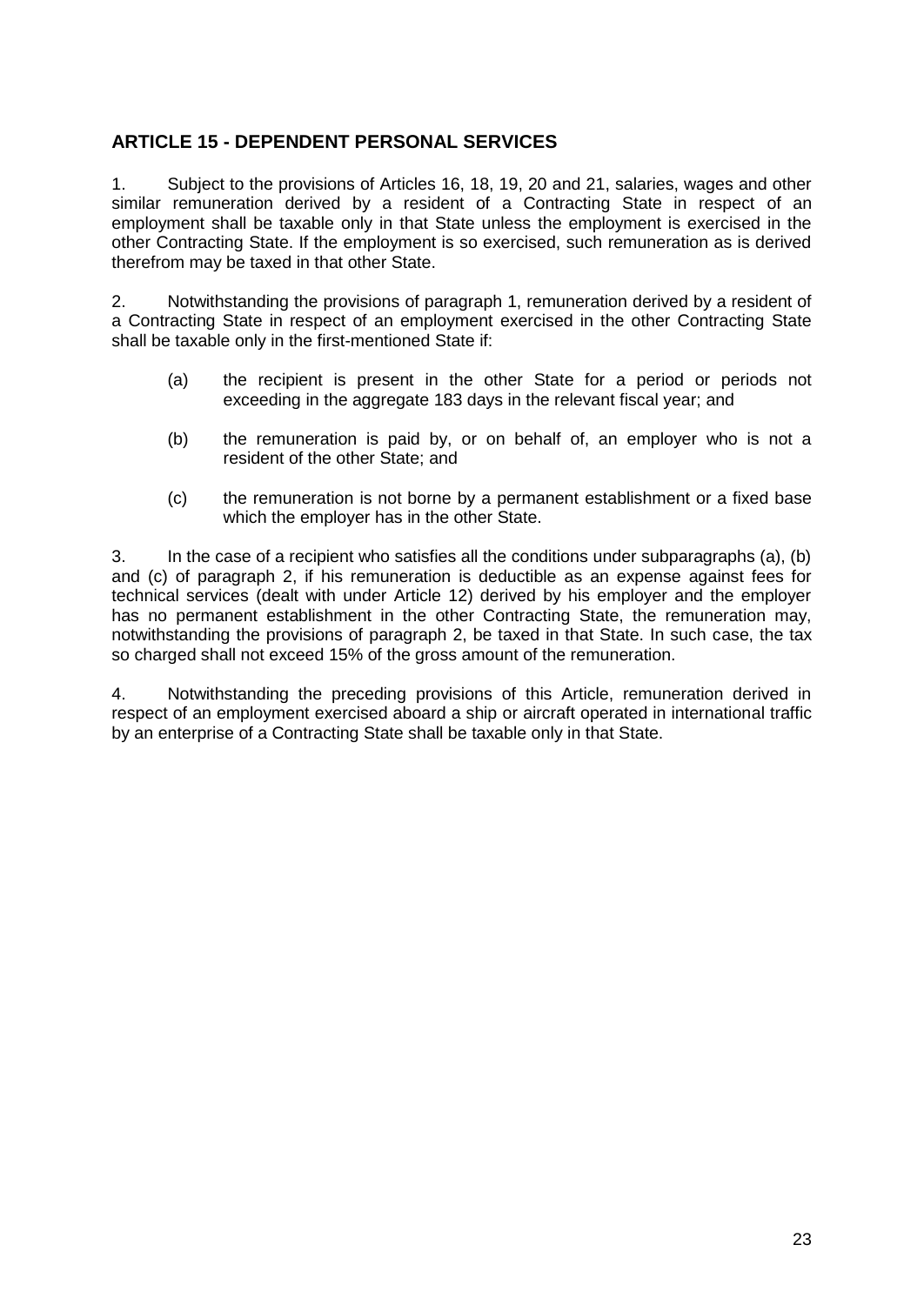#### **ARTICLE 16 - DIRECTORS' FEES**

Directors' fees and similar payments derived by a resident of a Contracting State in his capacity as a member of the board of directors of a company which is a resident of the other Contracting State may be taxed in that other State.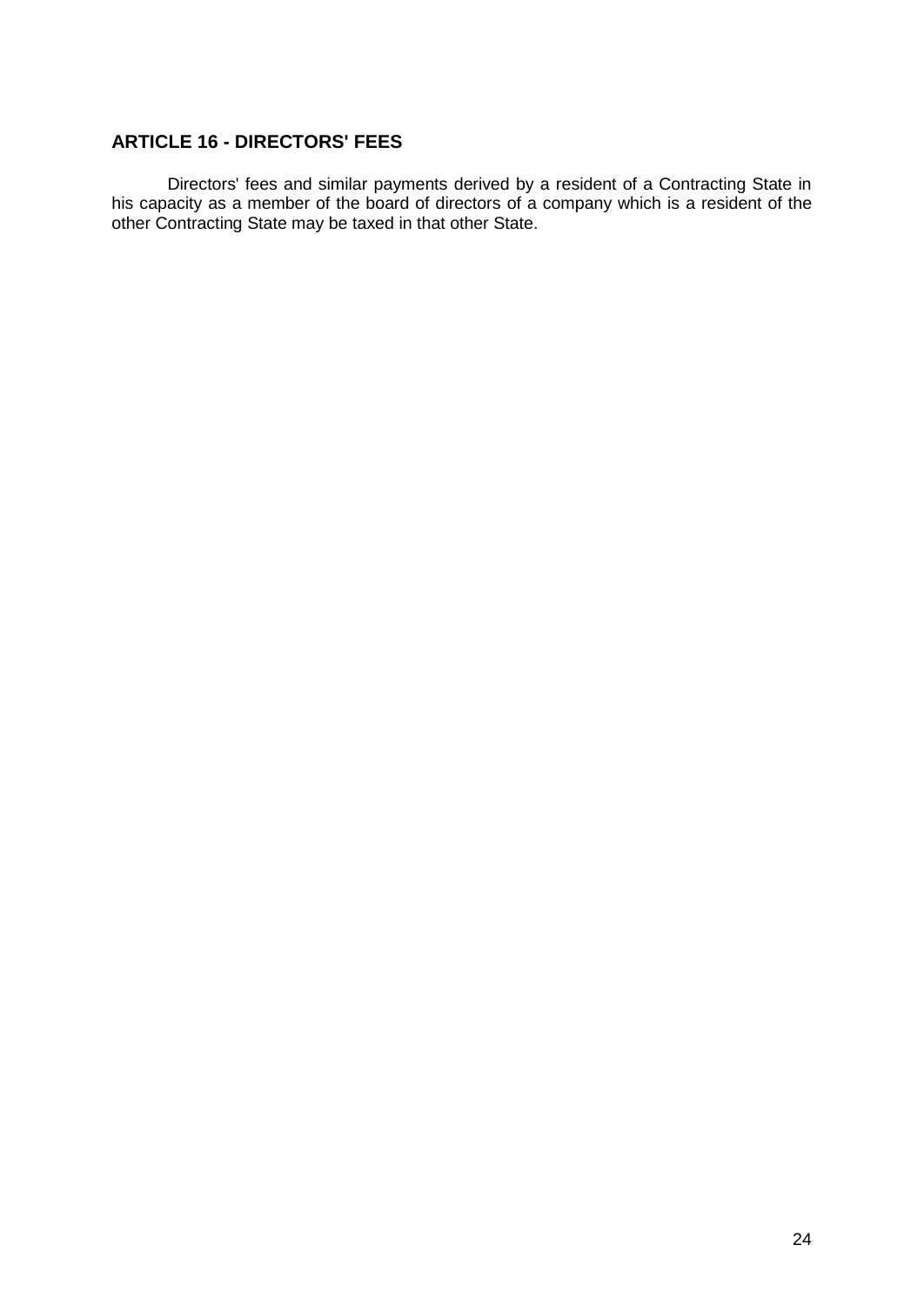## **ARTICLE 17 - ARTISTES AND SPORTSPERSONS**

1. Notwithstanding the provisions of Articles 14 and 15, income derived by a resident of a Contracting State as an artiste such as a theatre, motion picture, radio or television artiste or a musician or as a sportsperson, from his personal activities as such exercised in the other Contracting State may be taxed in that other State.

2. Where income in respect of or in connection with personal activities exercised by an artiste or sportsperson accrues not to the artiste or sportsperson himself but to another person, that income may, notwithstanding the provisions of Articles 7, 14 and 15, be taxed in the Contracting State in which the activities of the artistes or sportspersons are exercised.

3. Notwithstanding the provisions of paragraph 1, income derived by an artiste or a sportsperson who is a resident of a Contracting State from his personal activities as such exercised in the other Contracting State, shall be taxable only in the first-mentioned State, if the activities in the other State are supported wholly or substantially from the public funds of the first-mentioned State, including any of its political subdivisions, local authorities or statutory bodies.

4. Notwithstanding the provisions of paragraph 2 and Articles 7, 14 and 15, where income in respect of or in connection with personal activities exercised by an artiste or a sportsperson in a Contracting State accrues not to the artiste or sportsperson himself but to another person, that income shall be taxable only in the other Contracting State, if that other person is supported wholly or substantially from the public funds of that other State, including any of its political subdivisions, local authorities or statutory bodies.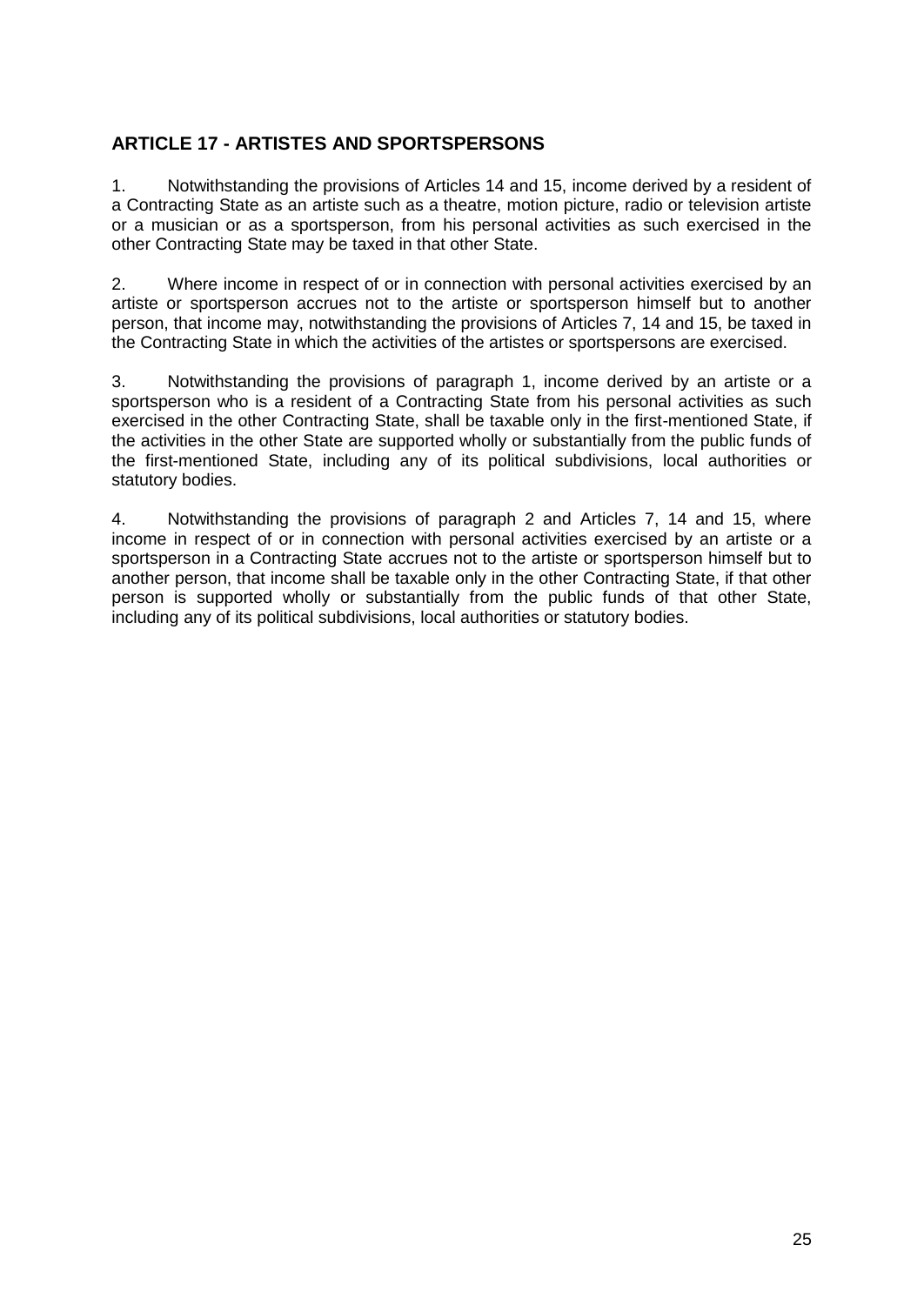## **ARTICLE 18 - REMUNERATION AND PENSIONS IN RESPECT OF GOVERNMENT SERVICE**

- 1.
- (a) Remuneration, other than a pension, paid by a Contracting State or a political subdivision, a local authority or a statutory body thereof to an individual in respect of services rendered to that State or subdivision or authority or body shall be taxable only in that State.
- (b) However, such remuneration shall be taxable only in the other Contracting State if the services are rendered in that other State and the individual is a resident of that State who:
	- (i) is a national of that State; or
	- (ii) did not become a resident of that State solely for the purpose of rendering the services.
- $\mathcal{P}$
- (a) Any pension paid by, or out of funds created by, a Contracting State or a political subdivision, a local authority or a statutory body thereof to an individual in respect of services rendered to that State or subdivision or authority or body shall be taxable only in that State.
- (b) However, such pension shall be taxable only in the other Contracting State if the individual is a resident of, and a national of that other State.

3. The provisions of Articles 15, 16 and 19 shall apply to remuneration and pensions in respect of services rendered in connection with a business carried on by a Contracting State or a political subdivision or a local authority or a statutory body thereof.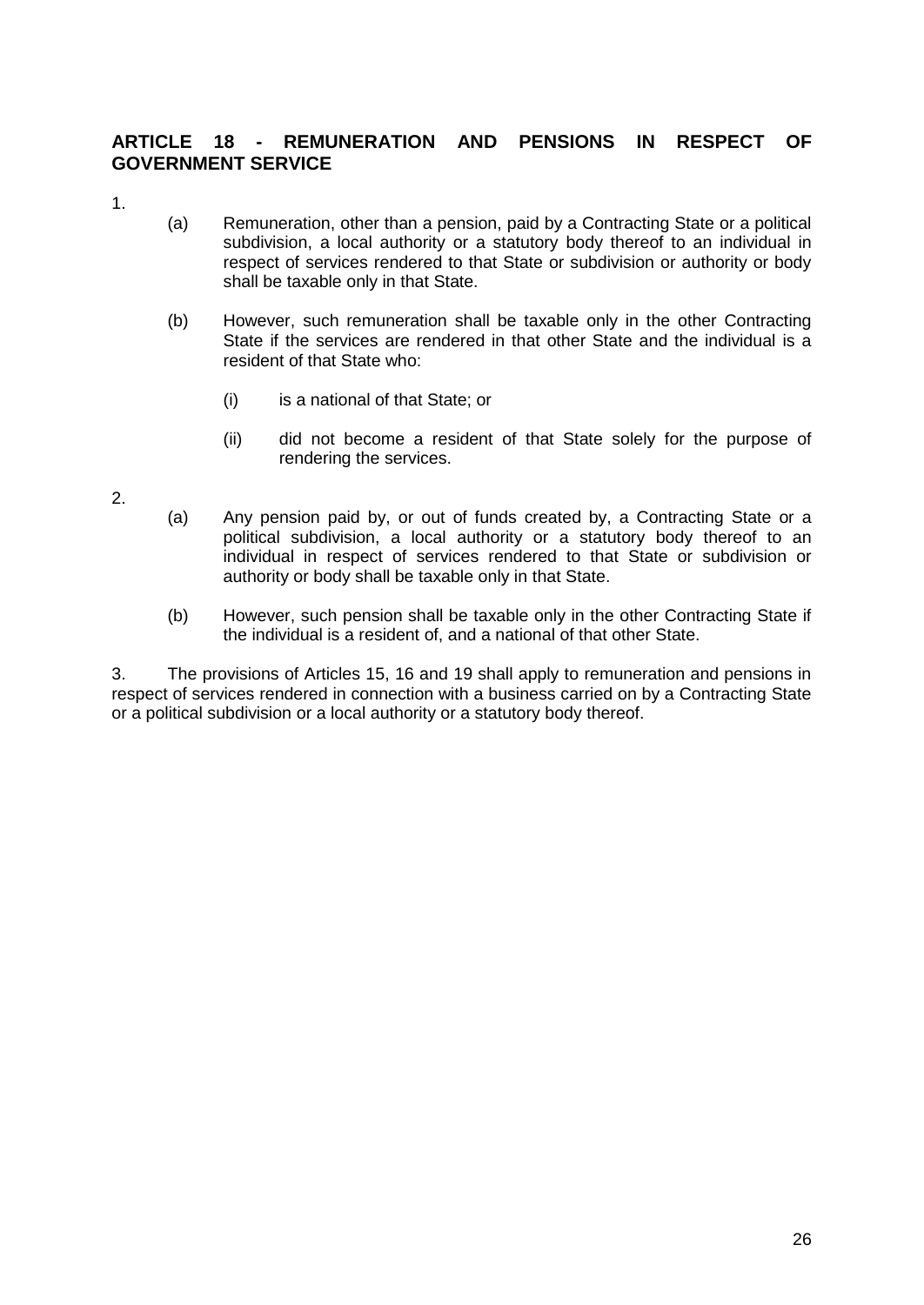## **ARTICLE 19 - NON-GOVERNMENT PENSIONS AND ANNUITIES**

1. Any pension, other than a pension referred to in Article 18, or any annuity derived by a resident of a Contracting State from sources within the other Contracting State may be taxed only in the first-mentioned State.

2. The term "pension" means a periodic payment made in consideration of past services or by way of compensation for injuries received in the course of performance of services.

3. The term "annuity" means a stated sum payable periodically at stated times during life or during a specified or ascertainable period of time, under an obligation to make the payments in return for adequate and full consideration in money or money's worth.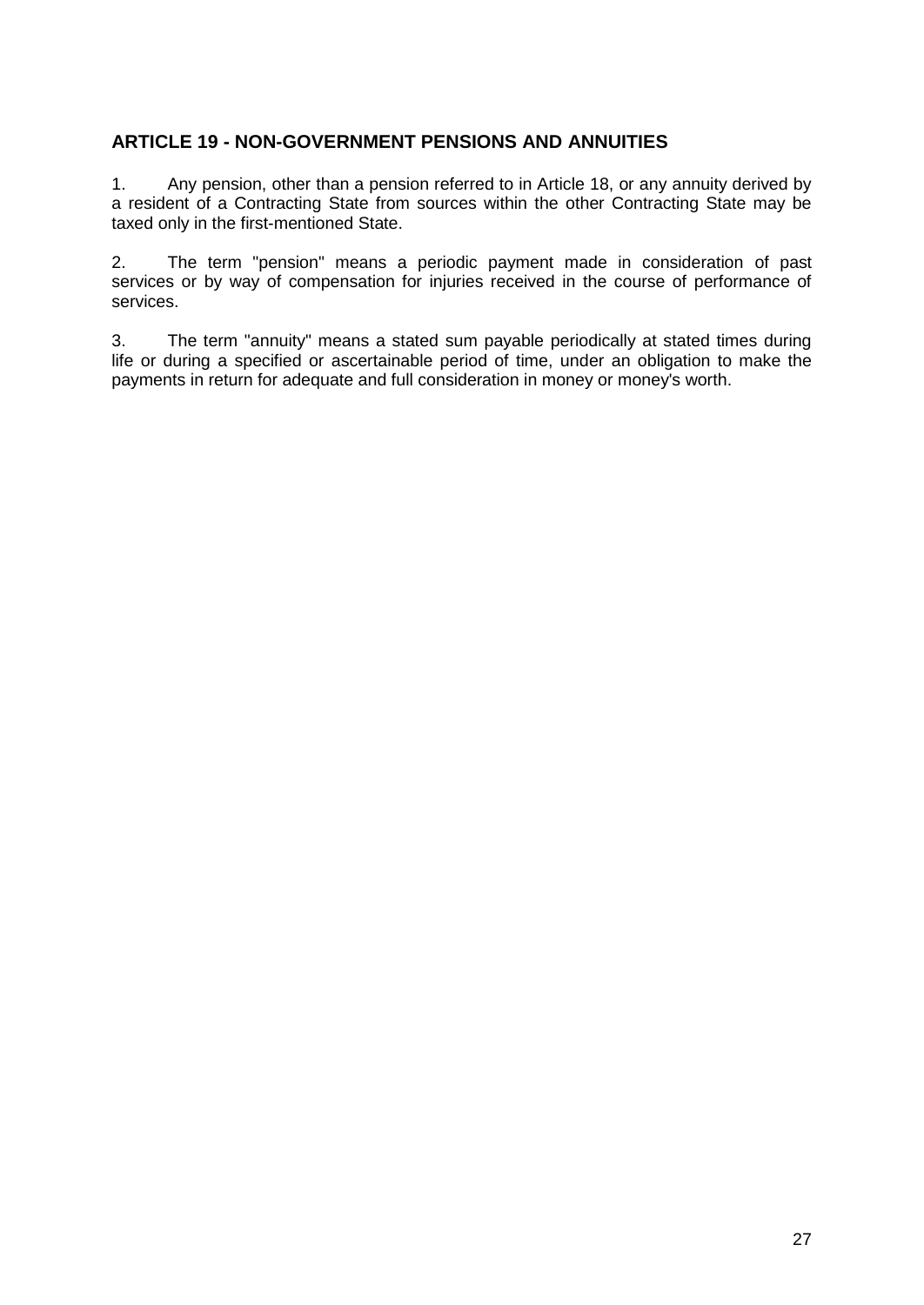## **ARTICLE 20 - STUDENTS AND TRAINEES**

1. An individual who is or was a resident of a Contracting State immediately before making a visit to the other Contracting State and is temporarily present in the other State solely:

- (a) as a student at a recognised university, college, school or other similar recognised educational institution in that other State;
- (b) as a business or technical apprentice; or
- (c) as a recipient of a grant, allowance or award for the primary purpose of study, research or training from the Government of either State or from a scientific, educational, religious or charitable organisation or under a technical assistance programme entered into by the Government of either State; shall be exempt from tax in that other State on:
	- (i) all remittances from abroad for the purposes of his maintenance, education, study, research or training;
	- (ii) the amount of such grant, allowance or award; and
	- (iii) any remuneration not exceeding United States Dollars 500 per month or its equivalent in local currency in respect of services in that other State provided the services are performed in connection with his study, research or training or are necessary for the purposes of his maintenance.

2. The benefits of this Article shall extend only for such period of time as may be reasonable or customarily required to complete the education or training undertaken, but in no event shall any individual have the benefits of this Article for more than five consecutive years from the date of his first arrival in that other Contracting State.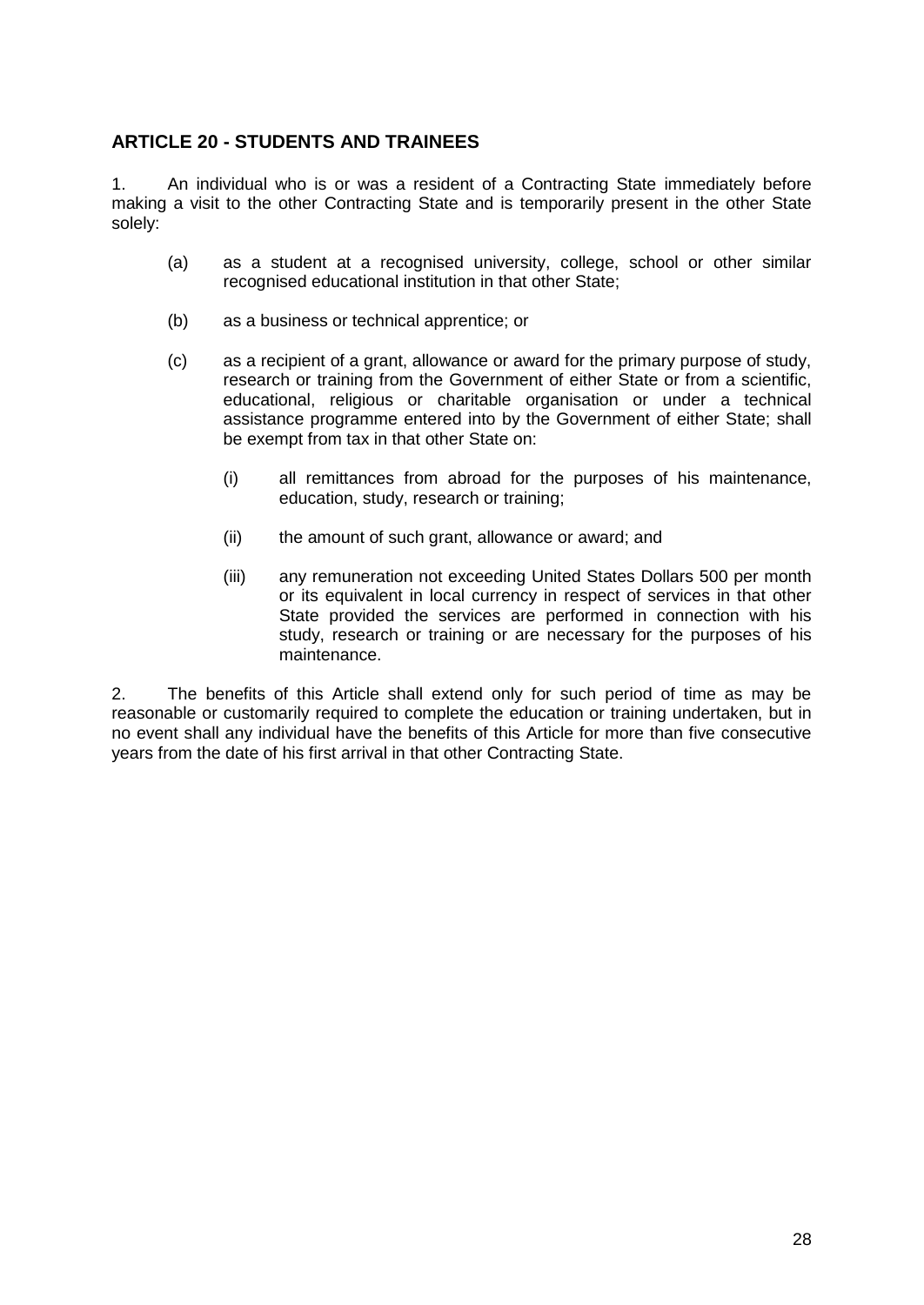## **ARTICLE 21 - TEACHERS AND RESEARCHERS**

1. An individual who is or was a resident of a Contracting State immediately before making a visit to the other Contracting State, and who, at the invitation of any university, college, school or other similar educational institution, visits that other State for a period not exceeding two years solely for the purpose of teaching or research or both at such educational institution shall be exempt from tax in that other State on any remuneration for such teaching or research.

2. This Article shall not apply to income from research if such research is undertaken primarily for the private benefit of a specific person or persons.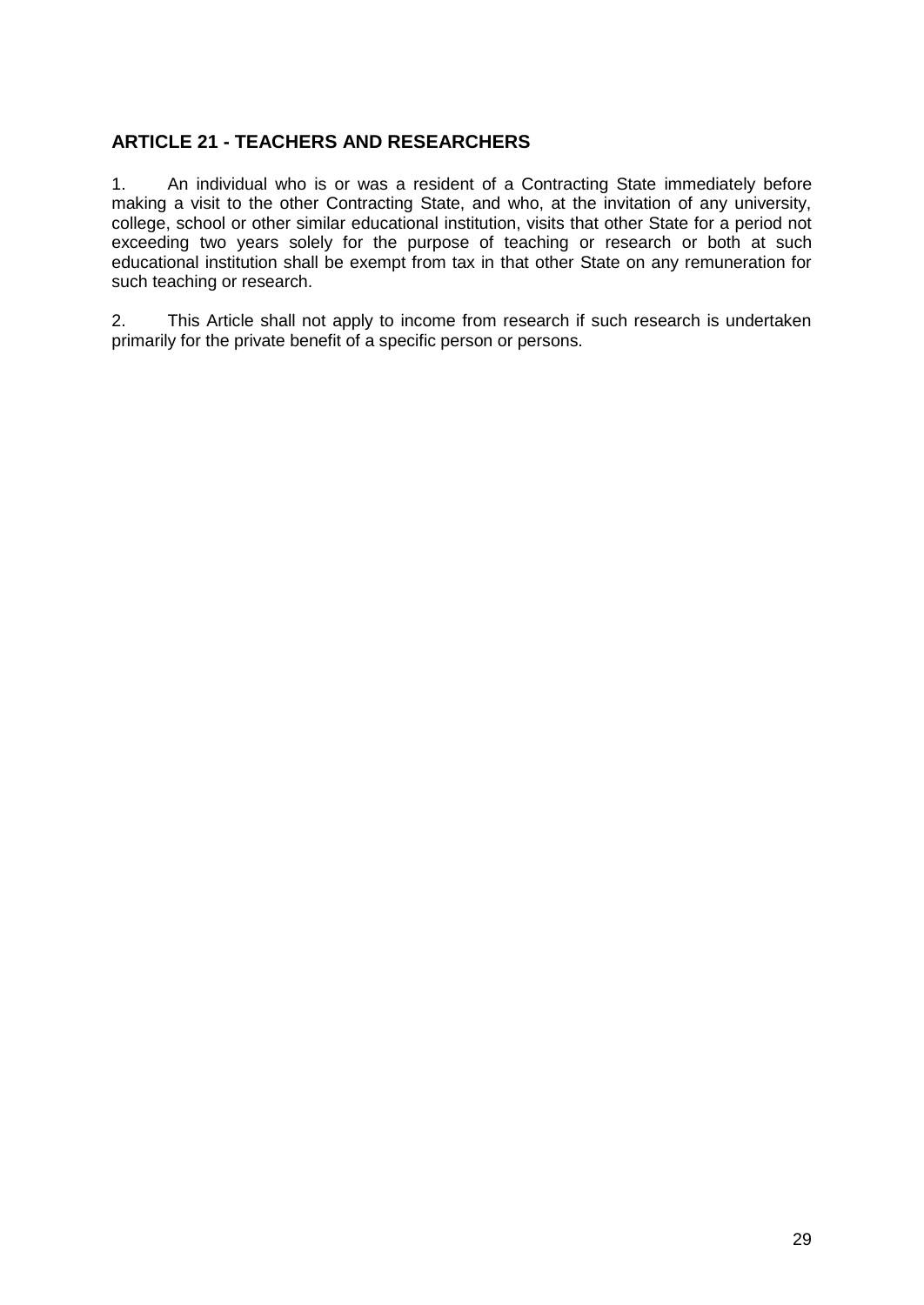#### **ARTICLE 22 - INCOME OF GOVERNMENT**

1. The Government of a Contracting State shall be exempt from tax in the other Contracting State in respect of income derived by that Government from sources within the other State.

- 2. The types of income to which paragraph 1 applies are:
	- (a) dividends under Article 10;
	- (b) interest under Article 11; and
	- (c) any other income or gains derived from transactions not pursuant to the conduct of commercial activities.
- 3. For the purposes of paragraph 1, the term "Government":
	- (a) in the case of Singapore means the Government of Singapore and shall include:
		- (i) the Monetary Authority of Singapore and the Board of Commissioners of Currency;
		- (ii) the Government of Singapore Investment Corporation Pte Ltd to the extent it is not engaged in the conduct of commercial activities;
		- (iii) a statutory body not engaged in the conduct of commercial activities;
		- (iv) any other institution or body as may be agreed from time to time between the competent authorities of the Contracting States;
	- (b) in the case of India means the Government of India and shall include:
		- (i) the Government of the States and the Union Territories of India;
		- (ii) the Reserve Bank of India or any of its subsidiaries which is not engaged in the conduct of commercial activities;
		- (iii) a statutory body not engaged in the conduct of commercial activities;
		- (iv) any other institution or body as may be agreed from time to time between the competent authorities of the Contracting States.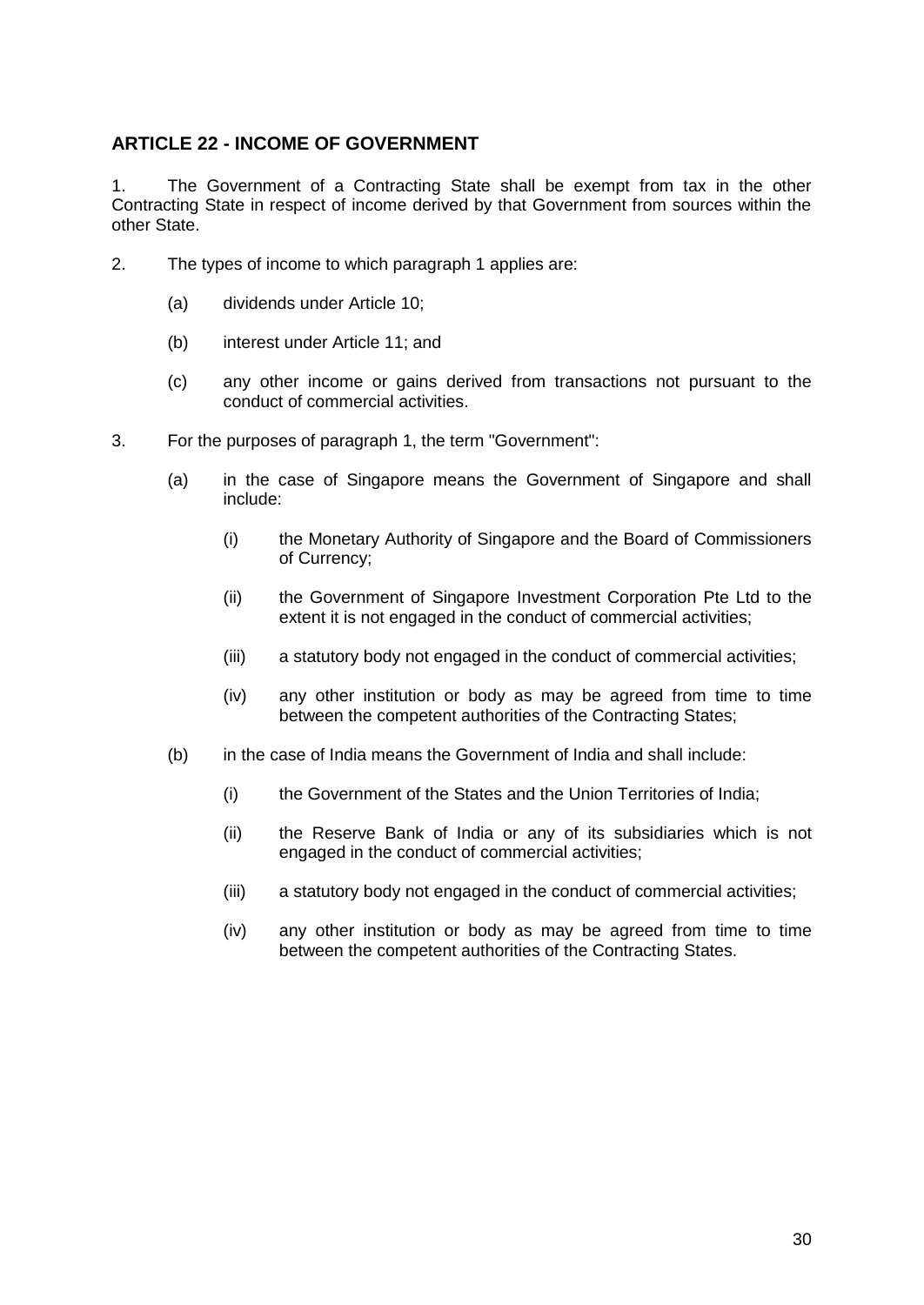## **ARTICLE 23 - INCOME NOT EXPRESSLY MENTIONED**

Items of income which are not expressly mentioned in the foregoing Articles of this Agreement may be taxed in accordance with the taxation laws of the respective Contracting States.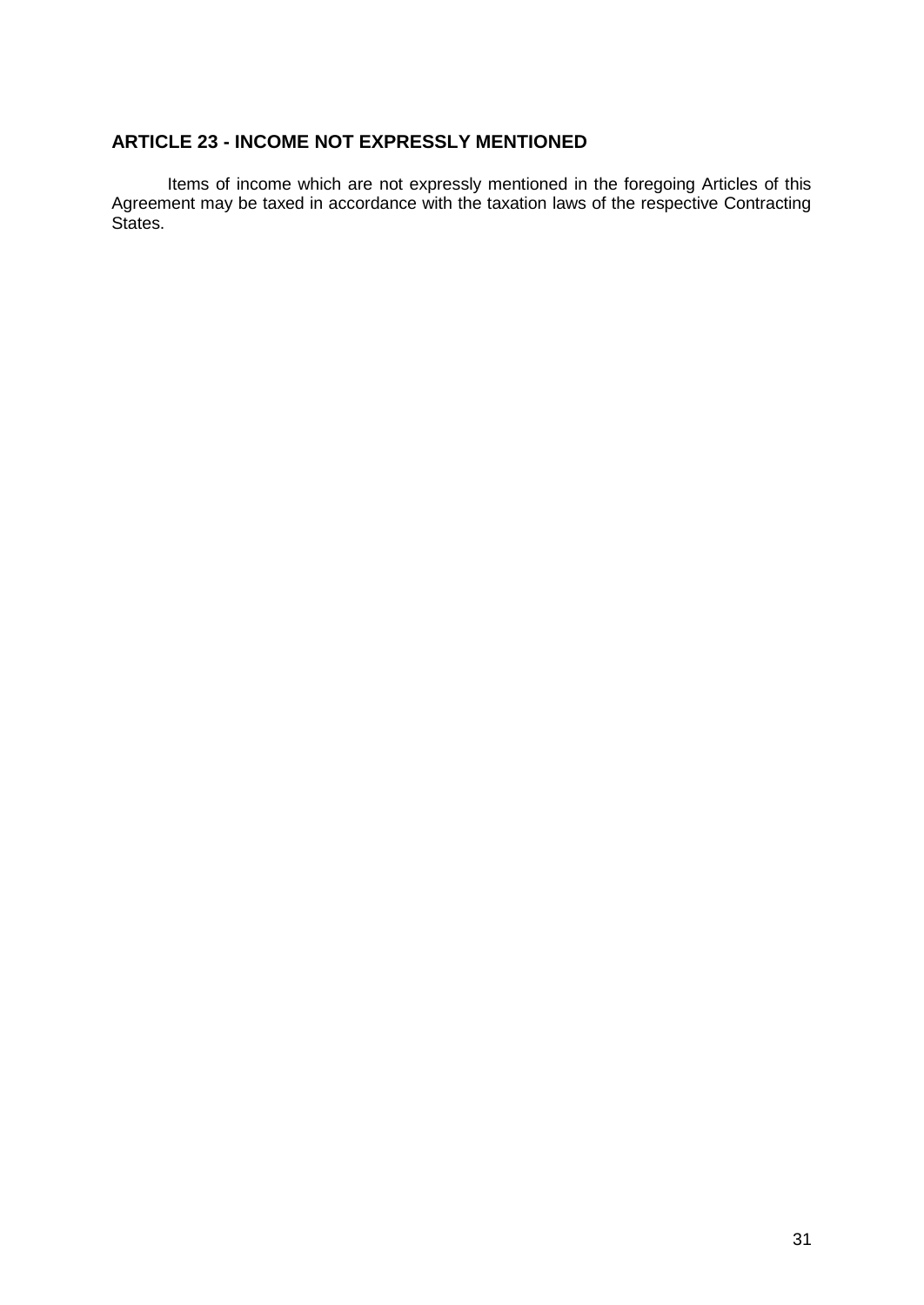# **ARTICLE 24 - LIMITATION OF RELIEF**

1. Where this Agreement provides (with or without other conditions) that income from sources in a Contracting State shall be exempt from tax, or taxed at a reduced rate in that Contracting State and under the laws in force in the other Contracting State the said income is subject to tax by reference to the amount thereof which is remitted to or received in that other Contracting State and not by reference to the full amount thereof, then the exemption or reduction of tax to be allowed under this Agreement in the first- mentioned Contracting State shall apply to so much of the income as is remitted to or received in that other Contracting State.

2. However, this limitation does not apply to income derived by the Government of a Contracting State or any person approved by the competent authority of that State for the purpose of this paragraph. The term "Government" includes its agencies and statutory bodies.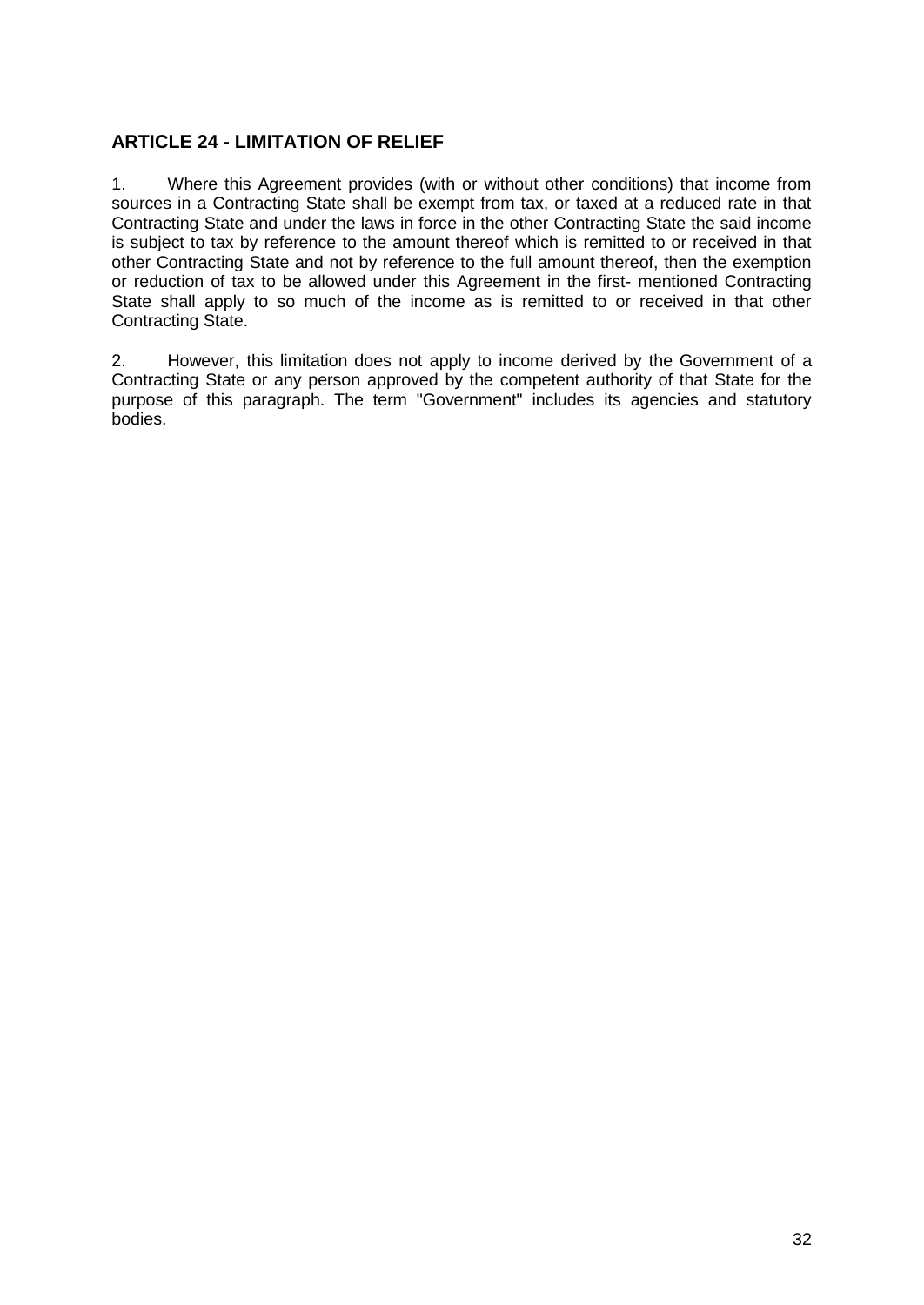## **ARTICLE 25 - AVOIDANCE OF DOUBLE TAXATION**

1. The laws in force in either of the Contracting States shall continue to govern the taxation of income in the respective Contracting States except where express provision to the contrary is made in this Agreement.

2. Where a resident of India derives income which, in accordance with the provisions of this Agreement, may be taxed in Singapore, India shall allow as a deduction from the tax on the income of that resident an amount equal to the Singapore tax paid, whether directly or by deduction. Where the income is a dividend paid by a company which is a resident of Singapore to a company which is a resident of India and which owns directly or indirectly not less than 25% of the share capital of the company paying the dividend, the deduction shall take into account the Singapore tax paid in respect of the profits out of which the dividend is paid. Such deduction in either case shall not, however, exceed that part of the tax (as computed before the deduction is given) which is attributable to the income which may be taxed in Singapore.

3. For the purposes of paragraph 2 of this Article, "Singapore tax paid" shall be deemed to include any amount of tax which would have been payable but for the reduction or exemption of Singapore tax granted under:

- (a) the provisions of the Economic Expansion Incentives (Relief from Income Tax) Act and the provisions of sections  $13(1)(t)$ ,  $13(1)(u)$ ,  $13(1)(v)$ ,  $13(2)$ ,  $13A$ , 13B, 13F, 14B, 14C, 14E, 43A, 43C, 43D, 43E, 43F, 43G, 43H, 43I, 43J and 43K of the Income Tax Act, insofar as they were in force and have not been modified since the date of signature of this Agreement, or have been modified in minor respects so as not to affect their general character;
- (b) any other provisions which may subsequently be enacted granting an exemption or reduction of tax which is agreed by the competent authorities of the Contracting States to be of a substantially similar character to any provision referred to in subparagraph (a) of this paragraph, if such provision has not been modified thereafter or has been modified only in minor respects so as not to affect its general character.

4. Subject to the provisions of the laws of Singapore regarding the allowance as a credit against Singapore tax of tax paid in any country other than Singapore, Indian tax paid, whether directly or by deduction, in respect of income from sources within India shall be allowed as a credit against Singapore tax payable in respect of that income. Where such income is a dividend paid by a company which is a resident of India to a resident of Singapore which owns not less than 25% of the share capital of the company paying the dividends, the credit shall take into account Indian tax paid in respect of its profits by the company paying the dividends.

5. For the purposes of paragraph 4 of this Article the term "Indian tax paid" shall be deemed to include any amount of tax which would have been payable in India but for a deduction allowed in computing the taxable income or an exemption or reduction of tax granted for that year in question under:

(a) Sections 10(4), 10(4B), 10(5B), 10(15)(iv), 10A, 10B, 33AB, 80I and 80IA, insofar as these provisions were in force and have not been modified since the date of signature of this Agreement, or have been modified only in minor respects so as not to affect their general character;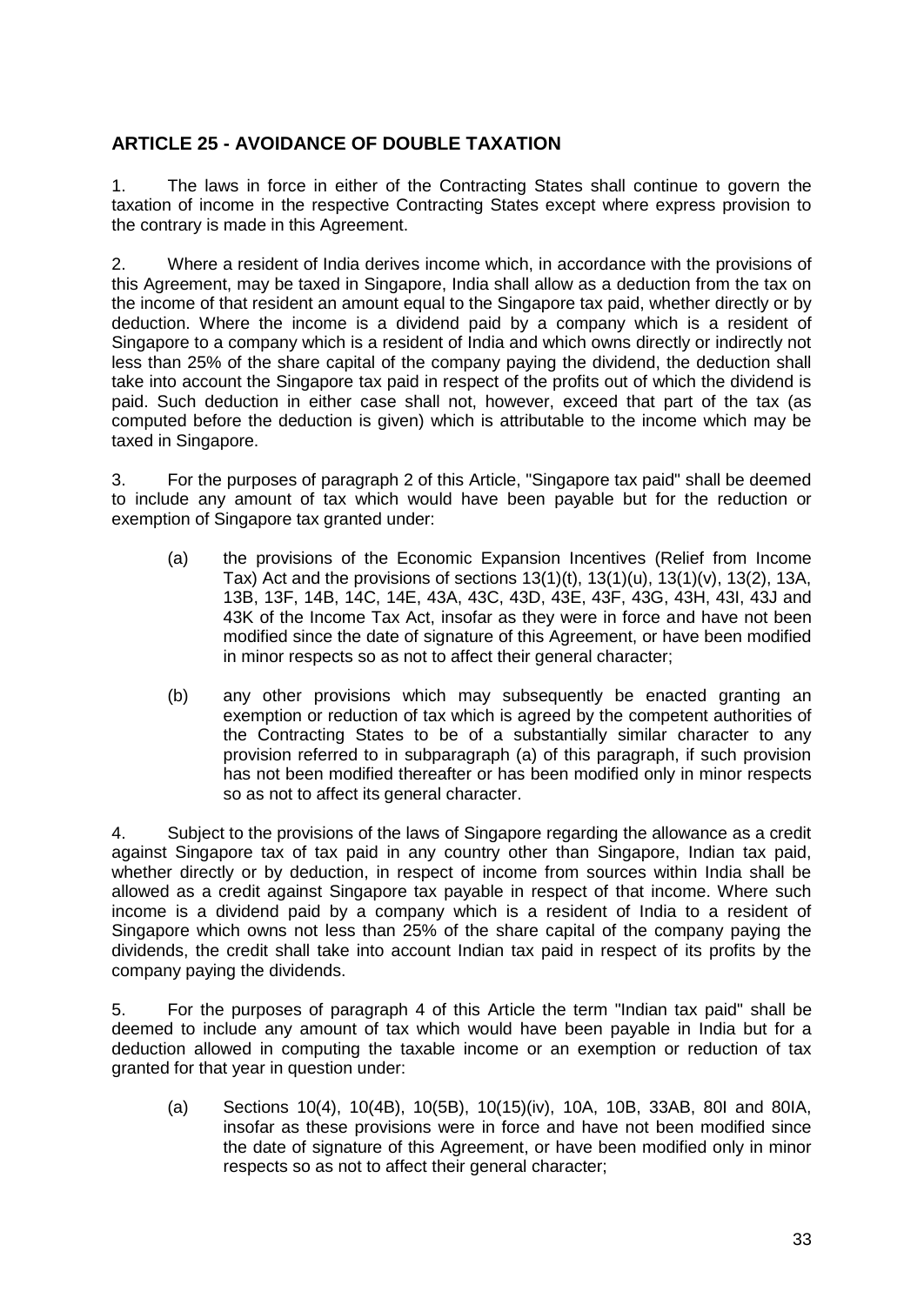(b) any other provision which may subsequently be enacted granting an exemption or reduction of tax which is agreed by the competent authorities of the Contracting States to be of a substantially similar character to a provision referred to in subparagraph (a) of this paragraph, if such provision has not been modified thereafter or has been modified only in minor aspects so as not to affect its general character.

6. Income which, in accordance with the provisions of this Agreement, is not to be subjected to tax in a Contracting State, may be taken into account for calculating the rate of tax to be imposed in that Contracting State.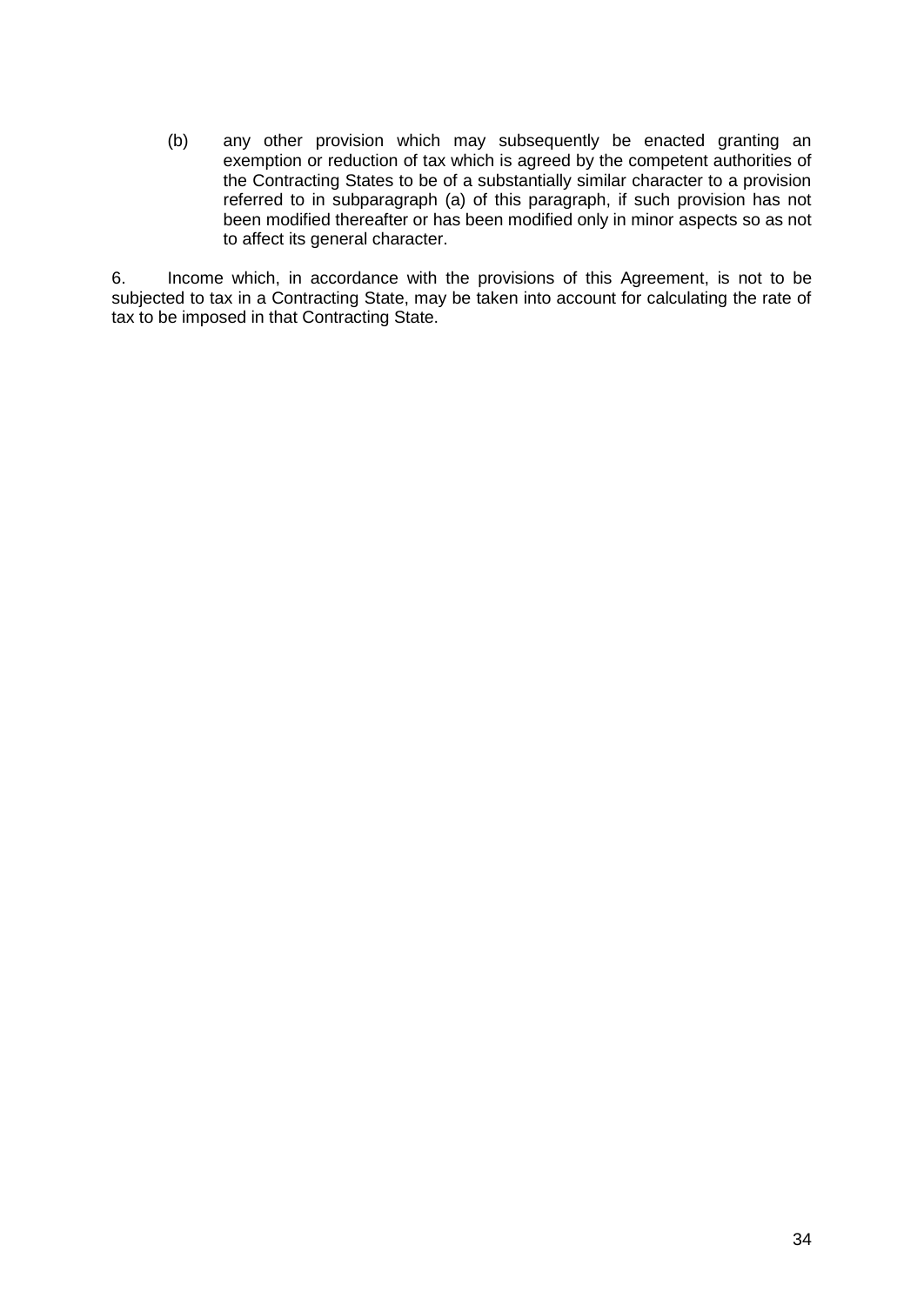## **ARTICLE 26 - NON-DISCRIMINATION**

1. The nationals of a Contracting State shall not be subjected in the other Contracting State to any taxation or any requirement connected therewith which is other or more burdensome than the taxation and connected requirements to which nationals of that other State in the same circumstances and under the same conditions are or may be subjected.

2. The taxation on a permanent establishment which an enterprise of a Contracting State has in the other Contracting State shall not be less favourably levied in that other State than the taxation levied on enterprises of that other State carrying on the same activities in the same circumstances or under the same conditions. This provision shall not be construed as preventing a Contracting State from charging the profits of a permanent establishment which an enterprise of the other Contracting State has in the first- mentioned State at a rate of tax which is higher than that imposed on the profits of a similar enterprise of the firstmentioned Contracting State, nor as being in conflict with the provisions of paragraph 3 of Article 7 of this Agreement.

3. Enterprises of a Contracting State, the capital of which is wholly or partly owned or controlled, directly or indirectly, by one or more residents of the other Contracting State, shall not be subjected in the first-mentioned State to any taxation or any requirement connected therewith which is other or more burdensome than the taxation and connected requirements to which other similar enterprises of that first-mentioned State are or may be subjected in the same circumstances and under the same conditions.

4. Nothing contained in paragraphs 1, 2 and 3 of this Article shall be construed as:

- (a) obliging a Contracting State to grant to residents of the other Contracting State any personal allowances, reliefs, reductions and deductions which it grants to its own residents;
- (b) affecting any provisions of the tax laws of the respective Contracting States regarding the imposition of tax on non- resident persons as such;
- (c) obliging a Contracting State to grant to nationals of the other Contracting State those personal allowances, reliefs, reductions and deductions for tax purposes which it grants to its own citizens who are not resident in that State or to such other persons as may be specified in the taxation laws of that State; and
- (d) affecting any provisions of the tax laws of the respective Contracting States regarding any tax concessions granted to persons fulfilling specified conditions.

5. In this Article, the term "taxation" means taxes which are the subject of this Agreement.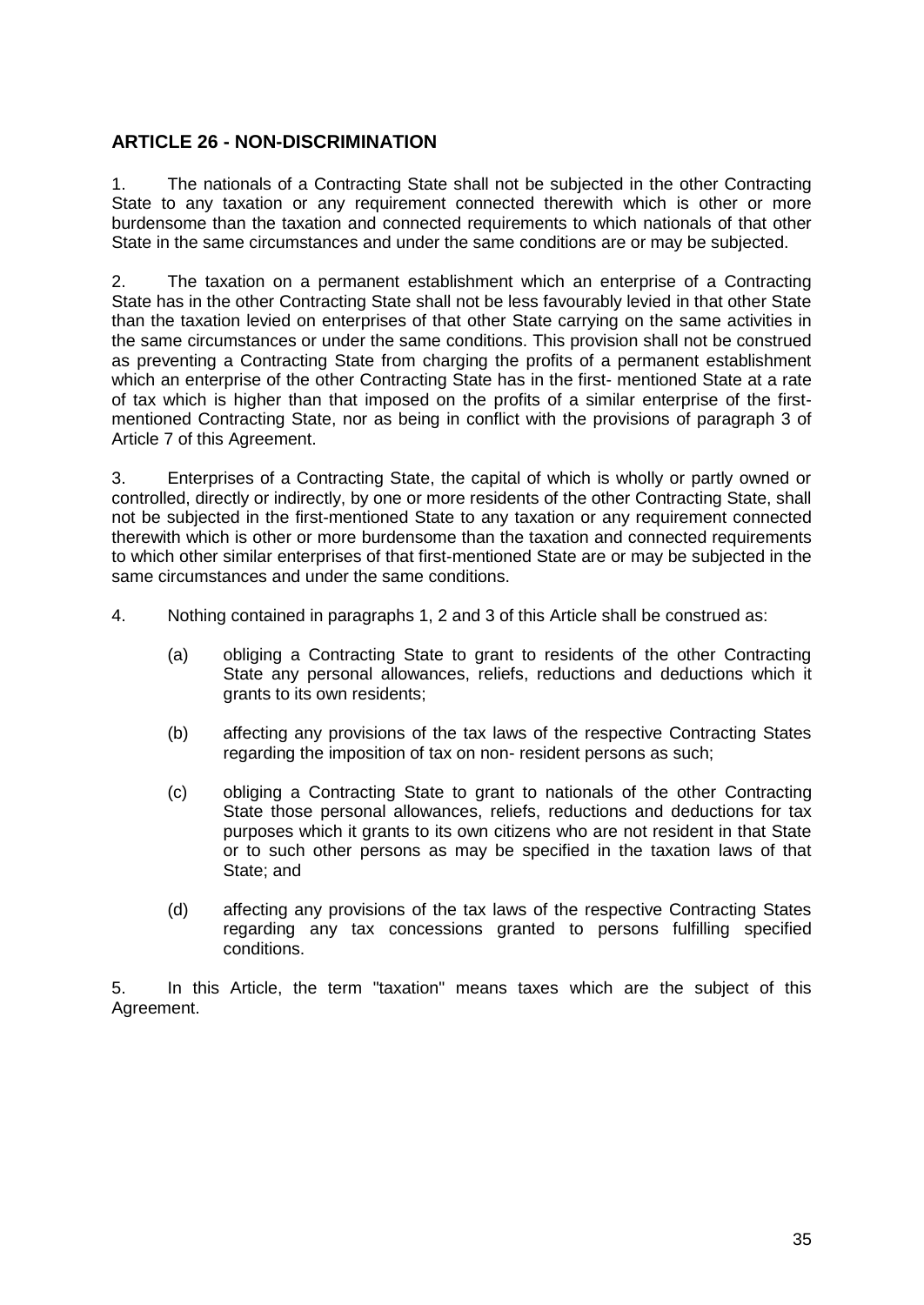# **ARTICLE 27 - MUTUAL AGREEMENT PROCEDURE**

1. Where a resident of a Contracting State considers that the actions of one or both of the Contracting States result or will result for him in taxation not in accordance with this Agreement, he may, notwithstanding the remedies provided by the national laws of those States, present his case to the competent authority of the Contracting State of which he is a resident. This case must be presented within three years of the date of receipt of notice of the action which gives rise to taxation not in accordance with the Agreement.

2. The competent authority shall endeavour, if the objection appears to it to be justified and if it is not itself able to arrive at an appropriate solution, to resolve the case by mutual agreement with the competent authority of the other Contracting State, with a view to avoidance of taxation not in accordance with the Agreement. Any agreement reached shall be implemented notwithstanding any time limits in the national laws of the Contracting States.

3. The competent authorities of the Contracting States shall endeavour to resolve by mutual agreement any difficulties or doubts arising as to the interpretation or application of the Agreement. They may also consult together for the elimination of double taxation in cases not provided for in the Agreement.

4. The competent authorities of the Contracting States may communicate with each other directly for the purpose of reaching an agreement in the sense of the preceding paragraphs. When it seems advisable in order to reach agreement to have an oral exchange of opinions, such exchange may take place through a Commission consisting of representatives of the competent authorities of the Contracting States.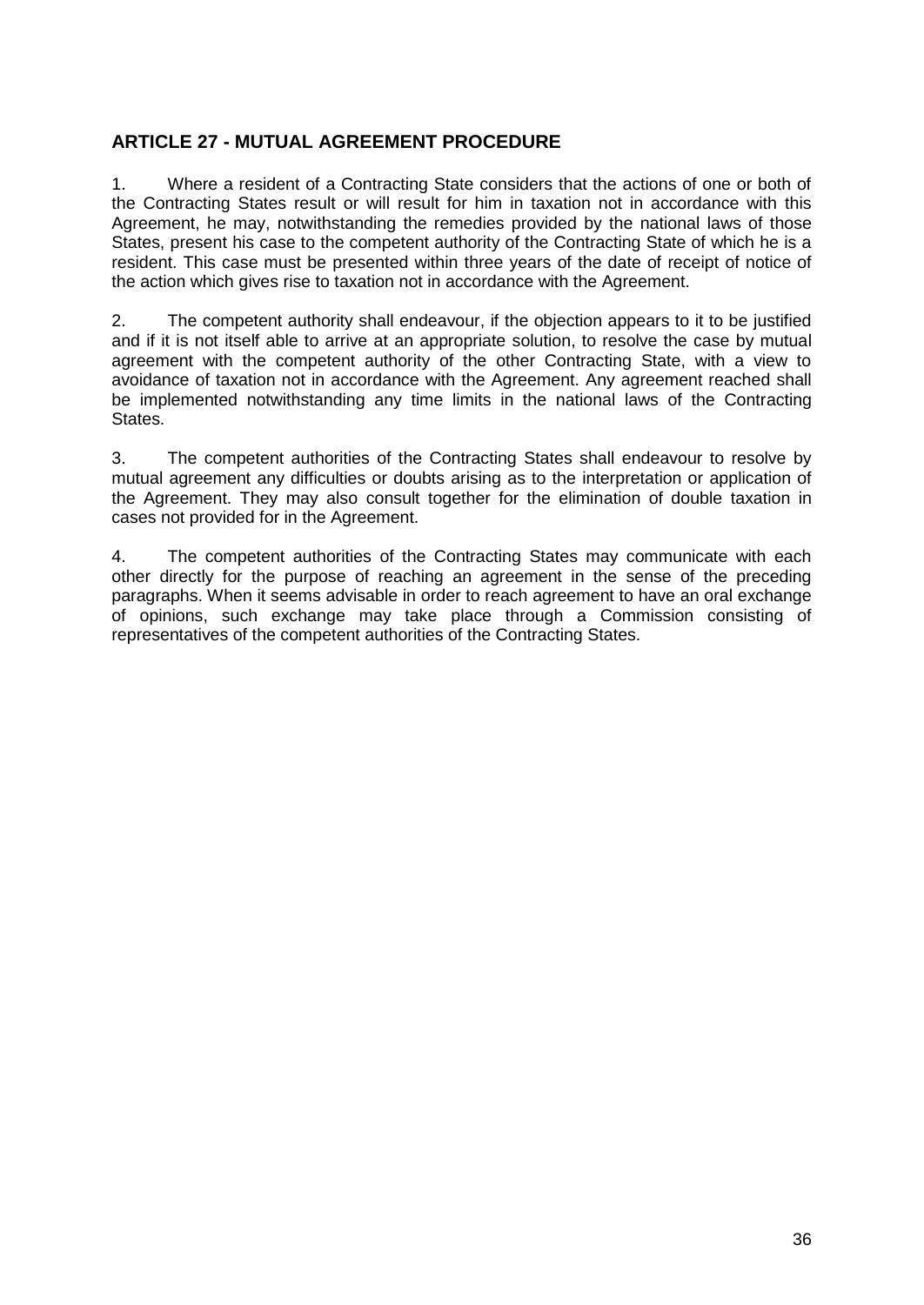## **ARTICLE 28 - EXCHANGE OF INFORMATION**

1. The competent authorities of the Contracting States shall exchange such information (including documents) as is necessary for carrying out the provisions of this Agreement or of the domestic laws of the Contracting States concerning taxes covered by the Agreement, in so far as the taxation thereunder is not contrary to the Agreement, in particular for the prevention or fraud or evasion of such taxes.

Any information received by a Contracting State shall be treated as secret in the same manner as information obtained under the domestic laws of that State. However, if the information is originally regarded as secret in the transmitting State, it shall be disclosed only to persons to authorities (including courts and administrative bodies) involved in the assessment or collection of, the enforcement or prosecution in respect of, or the determination of appeals in relation to, the taxes which are the subject of the Agreement. Such persons or authorities shall use the information only for such purposes but may disclose the information in public court proceedings or in judicial decisions.

2. The exchange of information or documents shall be either on a routine basis or on request with reference to particular cases or both.

3. In no case shall the provisions of paragraph 1 be construed so as to impose on a Contracting State the obligation:

- (a) to carry out administrative measures at variance with the laws or administrative practice of that or of the other Contracting State;
- (b) to supply information or documents which are not obtainable under the laws or in the normal course of the administration of that or of the other Contracting State;
- (c) to supply information or documents which would disclose any trade, business, industrial, commercial or professional secret or trade process or information the disclosure of which would be contrary to public policy.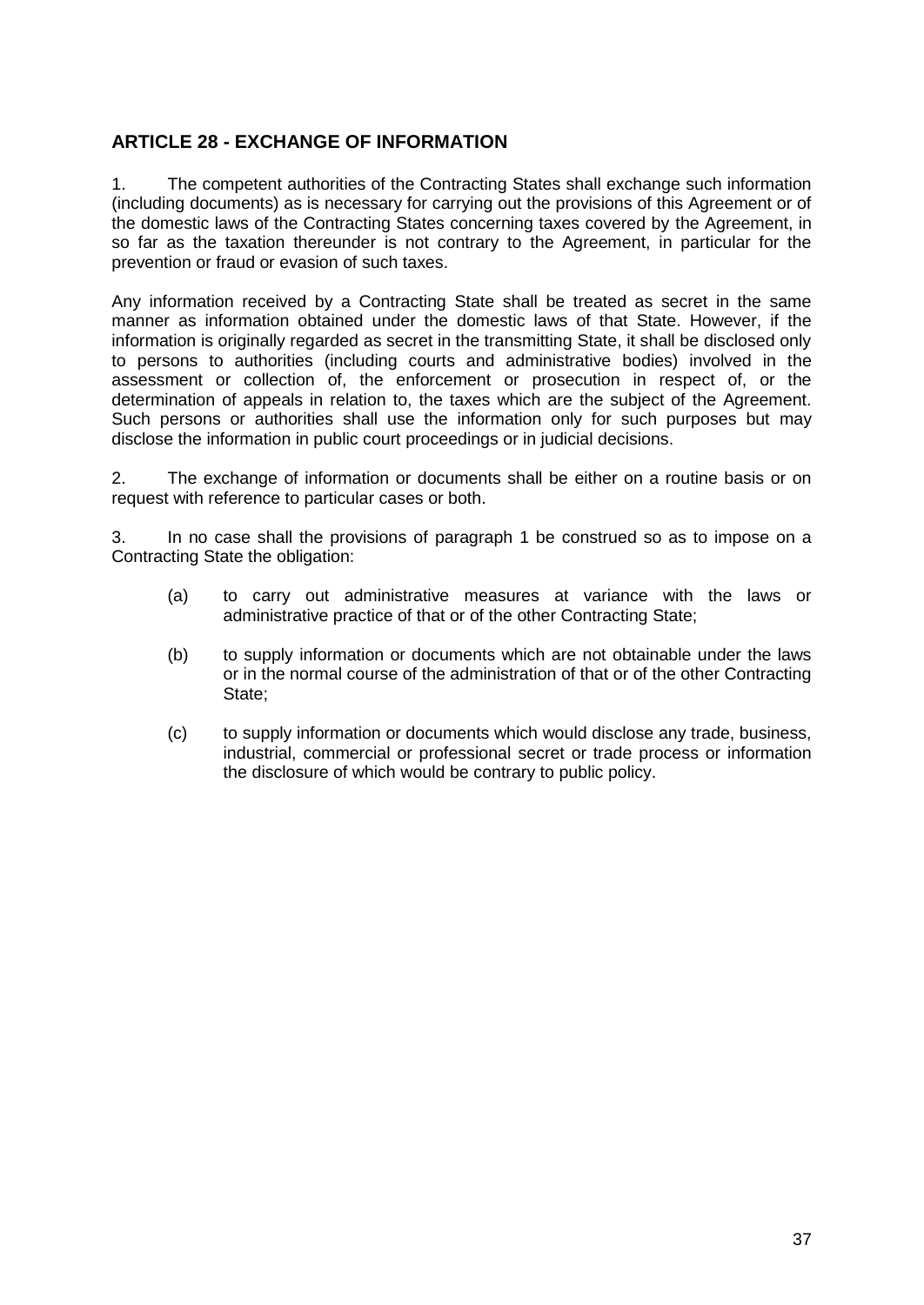## **ARTICLE 29 - DIPLOMATIC AND CONSULAR OFFICIALS**

Nothing in this Agreement shall affect the fiscal privileges of diplomatic or consular officials under the general rules of international law or under the provisions of special agreements.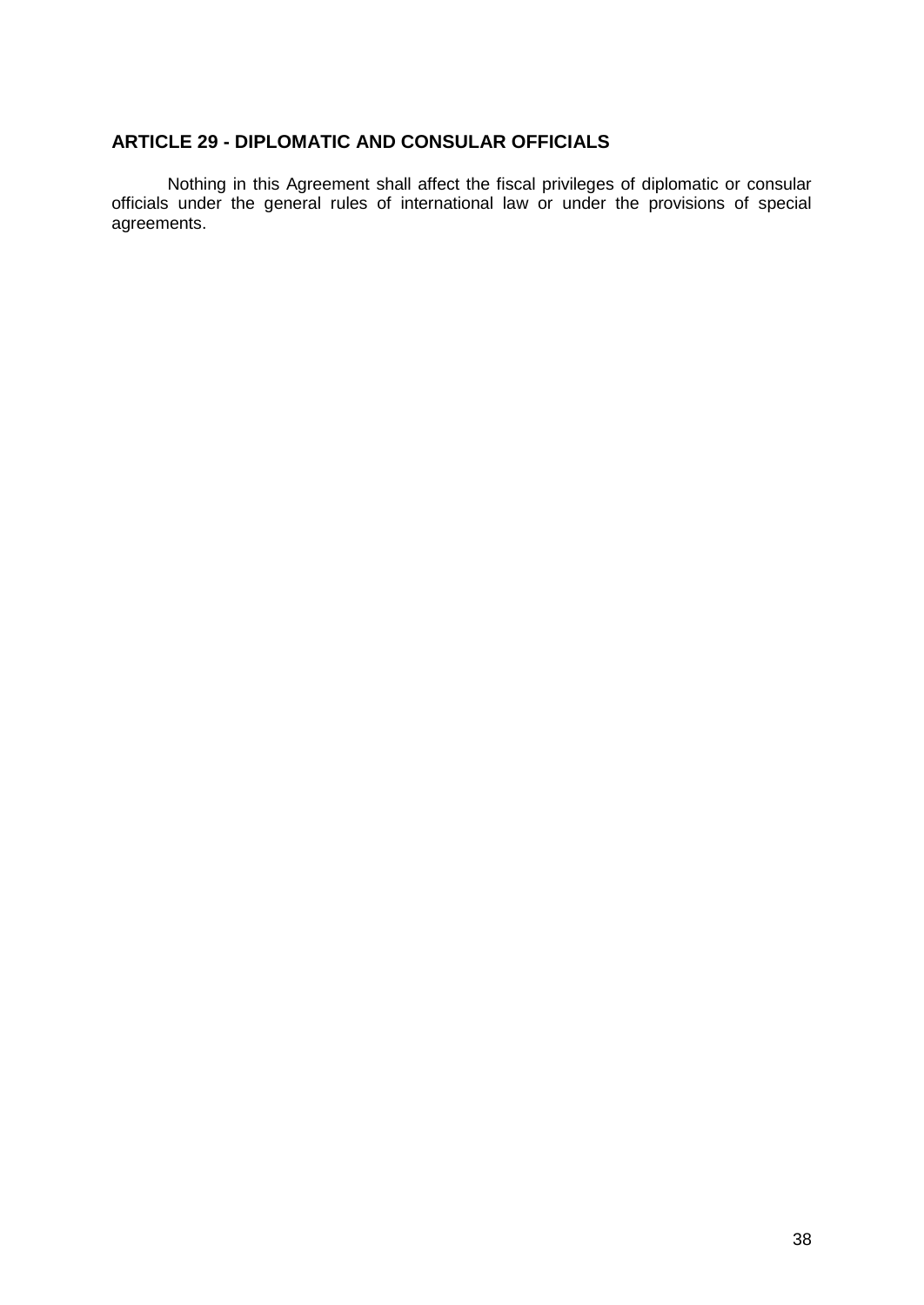## **ARTICLE 30 - ENTRY INTO FORCE**

1. Each of the Contracting States shall notify the other of the completion of the procedures required by its law for the bringing into force of this Agreement. This Agreement shall enter into force on the date of the later of these notifications and shall thereupon have effect:

(a) in India:

in respect of income arising in any fiscal year beginning on or after the first day of April 1994;

(b) in Singapore:

in respect of income arising in any fiscal year beginning on or after the first day of January 1994.

2. The Agreement between the Government of the Republic of India and the Government of the Republic of Singapore for the avoidance of double taxation and the prevention of fiscal evasion with respect to taxes on income signed in Singapore on 20th April, 1981 shall terminate and cease to be effective from the date on which this Agreement comes into effect.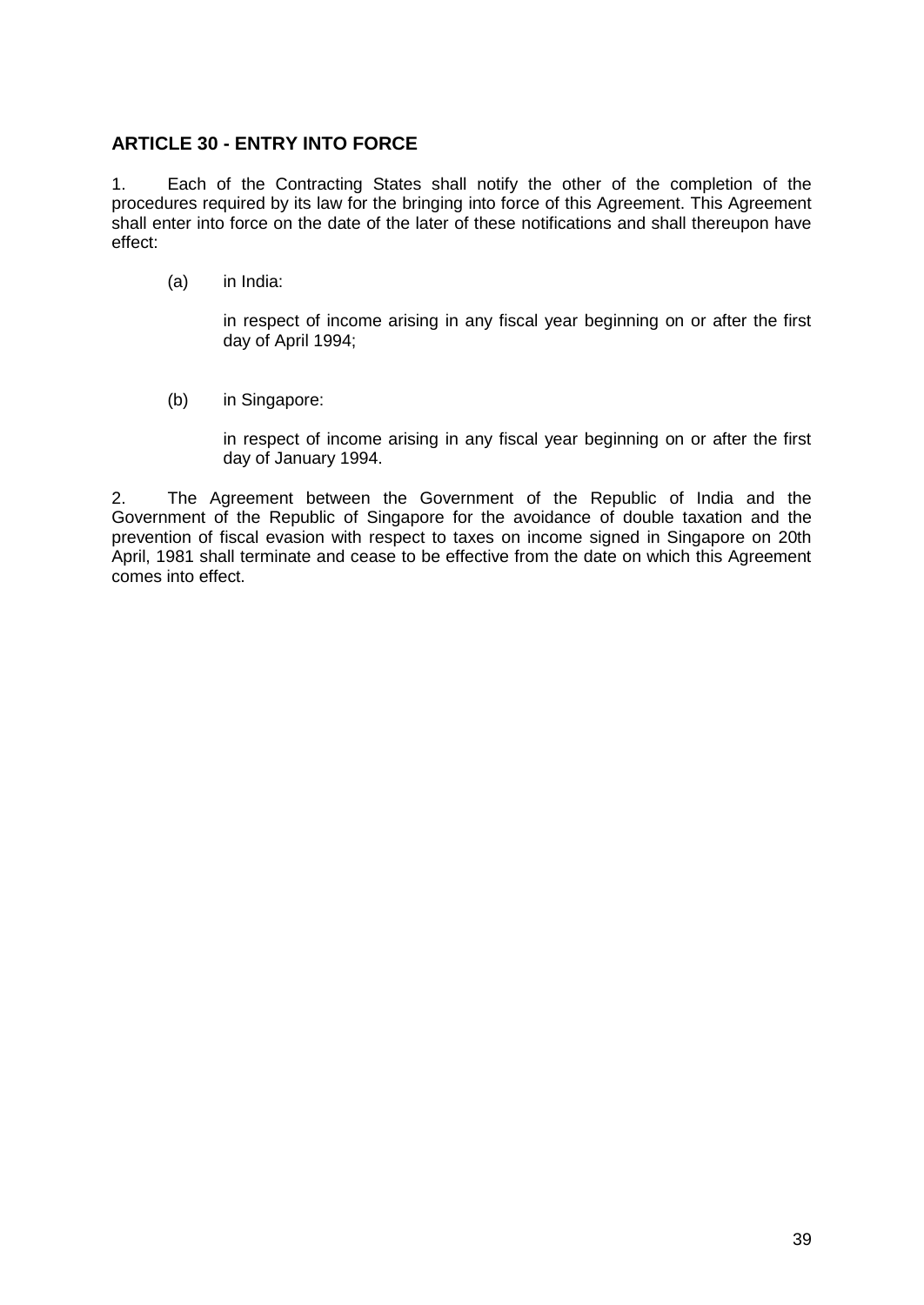#### **ARTICLE 31 - TERMINATION**

This Agreement shall remain in force indefinitely but either of the Contracting States may, on or before the thirtieth day of June in any calendar year beginning after the expiration of a period of five years from the date of its entry into force, give the other Contracting State, through diplomatic channels, written notice of termination and, in such event, this Agreement shall cease to have effect:

(a) in India:

in respect of income arising in any fiscal year beginning on or after the 1st day of April next following the date on which the notice of termination is given;

(b) in Singapore:

in respect of income arising in any fiscal year beginning on or after the 1st day of January next following the date on which the notice of termination is given.

IN WITNESS WHEREOF the undersigned, being duly authorised thereto, have signed the present Agreement.

DONE in duplicate at India this twenty-fourth day of January, one thousand nine hundred and ninety-four in the Hindi and English languages, both texts being equally authentic. In the case of divergence between the two texts, the English text shall be the operative one.

> For the Government of the Republic of Singapore

PROF. S. JAYAKUMAR MANMOHAN SINGH

For the Government of the Republic of India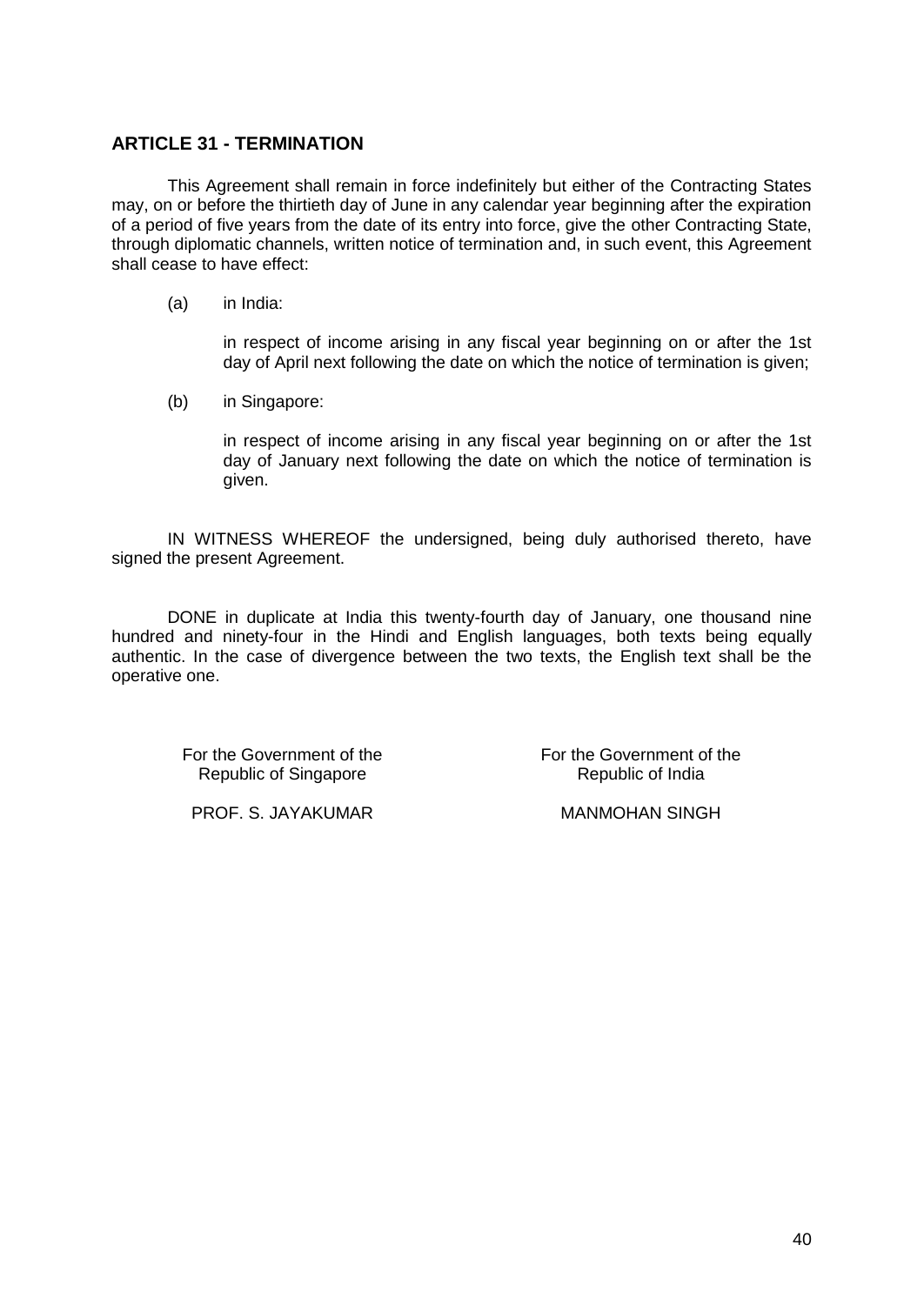# **ANNEX A**

# **Effects of the MLI on this Agreement**

#### 1. Deletion and replacement of the Preamble

The preamble of this Agreement is deleted and replaced by the following preamble:

"The Government of the Republic of Singapore and the Government of the Republic of India,

Desiring to conclude an Agreement for the avoidance of double taxation and the prevention of fiscal evasion with respect to taxes on income,

Intending to eliminate double taxation with respect to the taxes covered by this Agreement without creating opportunities for non-taxation or reduced taxation through tax evasion or avoidance (including through treaty-shopping arrangements aimed at obtaining reliefs provided in this Agreement for the indirect benefit of residents of third jurisdictions),

Have agreed as follows:".

#### 2. New Article 29A

The following new Article 29A is inserted immediately after Article 29 (Diplomatic and Consular Officials):

#### "**ARTICLE 29A PREVENTION OF TREATY ABUSE**

Notwithstanding any provisions of this Agreement, a benefit under this Agreement shall not be granted in respect of an item of income or capital if it is reasonable to conclude, having regard to all relevant facts and circumstances, that obtaining that benefit was one of the principal purposes of any arrangement or transaction that resulted directly or indirectly in that benefit, unless it is established that granting that benefit in these circumstances would be in accordance with the object and purpose of the relevant provisions of this Agreement.".

#### 3. Entry into effect of the MLI

The effects of the MLI on this Agreement, as laid out in this Annex, shall have effect in Singapore:

- (a) with respect to taxes withheld at source, in respect of amounts paid, deemed paid or liable to be paid (whichever is the earliest), on or after 1 January 2020; and
- (b) with respect to taxes other than those withheld at source, where the income is derived or received in a basis period beginning on or after 1 April 2020.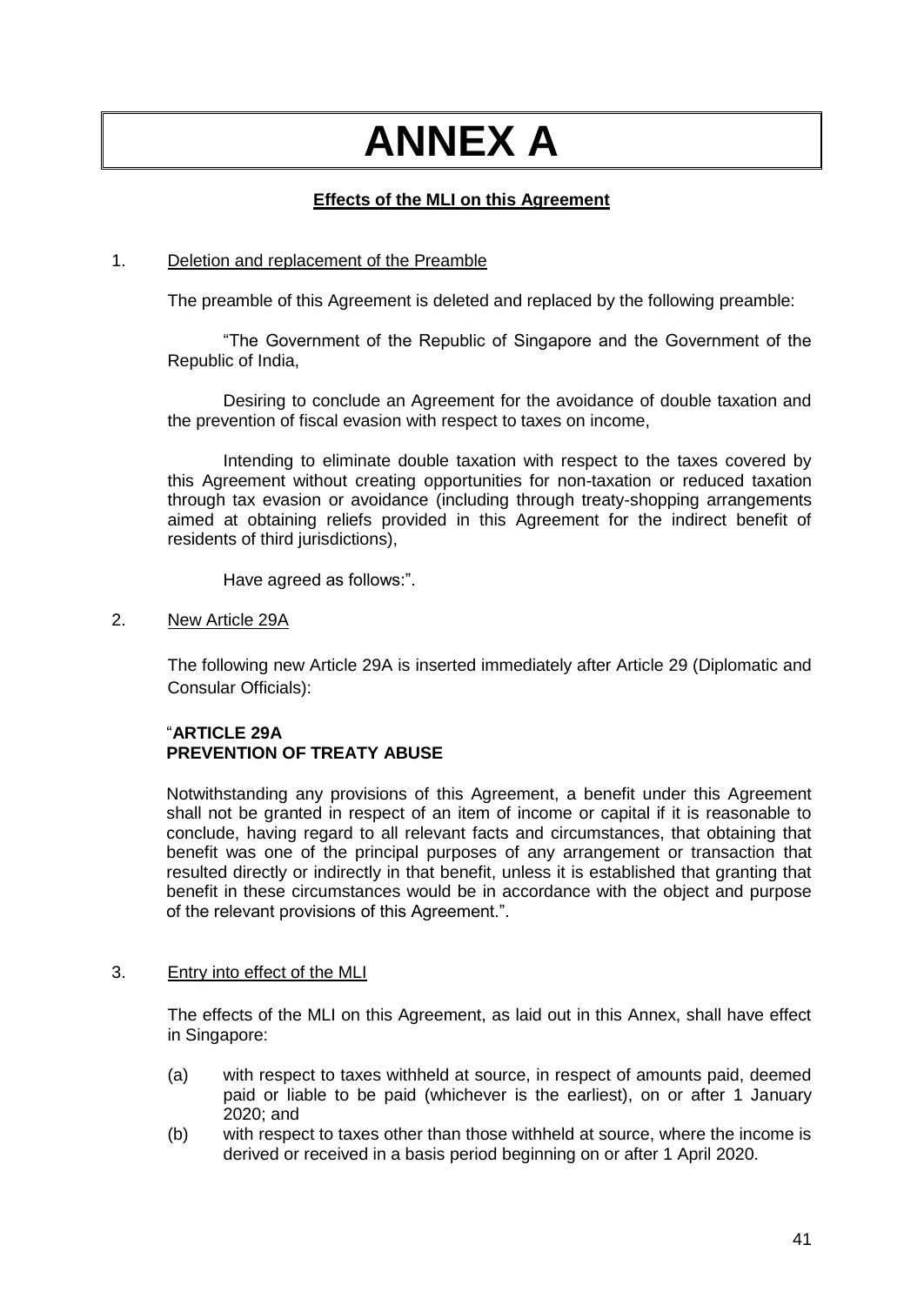# **ANNEX B**

#### **THIRD PROTOCOL AMENDING THE AGREEMENT BETWEEN THE GOVERNMENT OF THE REPUBLIC OF SINGAPORE AND THE GOVERNMENT OF THE REPUBLIC OF INDIA FOR THE AVOIDANCE OF DOUBLE TAXATION AND THE PREVENTION OF FISCAL EVASION WITH RESPECT TO TAXES ON INCOME**

The Government of the Republic of Singapore and the Government of the Republic of India,

Desiring to conclude a Third Protocol to amend the Agreement between the Government of the Republic of Singapore and the Government of the Republic of India for the Avoidance of Double Taxation and the Prevention of Fiscal Evasion with respect to Taxes on Income, signed at India on 24 January 1994, as amended by the Protocol signed at India on 29 June 2005 (hereinafter referred to as "the 2005 Protocol") and by the Second Protocol signed at India on 24 June 2011 (the Agreement so amended hereinafter referred to as "the Agreement"),

Have agreed as follows:

### **ARTICLE 1**

1. The existing paragraph of Article 9 - Associated Enterprises of the Agreement shall be numbered as paragraph 1; and

2. After the said paragraph 1, the following paragraph shall be inserted:

"2. Where a Contracting State includes in the profits of an enterprise of that State – and taxes accordingly – profits on which an enterprise of the other Contracting State has been charged to tax in that other State and the profits so included are profits which would have accrued to the enterprise of the first-mentioned State if the conditions made between the two enterprises had been those which would have been made between independent enterprises, then that other State shall make an appropriate adjustment to the amount of the tax charged therein on those profits. In determining such adjustment, due regard shall be had to the other provisions of this Agreement and the competent authorities of the Contracting States shall if necessary consult each other."

### **ARTICLE 2**

Article 13 - Capital Gains of the Agreement shall be amended, with effect from 1 April 2017:

- (i) by deleting paragraph 4; and
- (ii) by inserting the following paragraphs: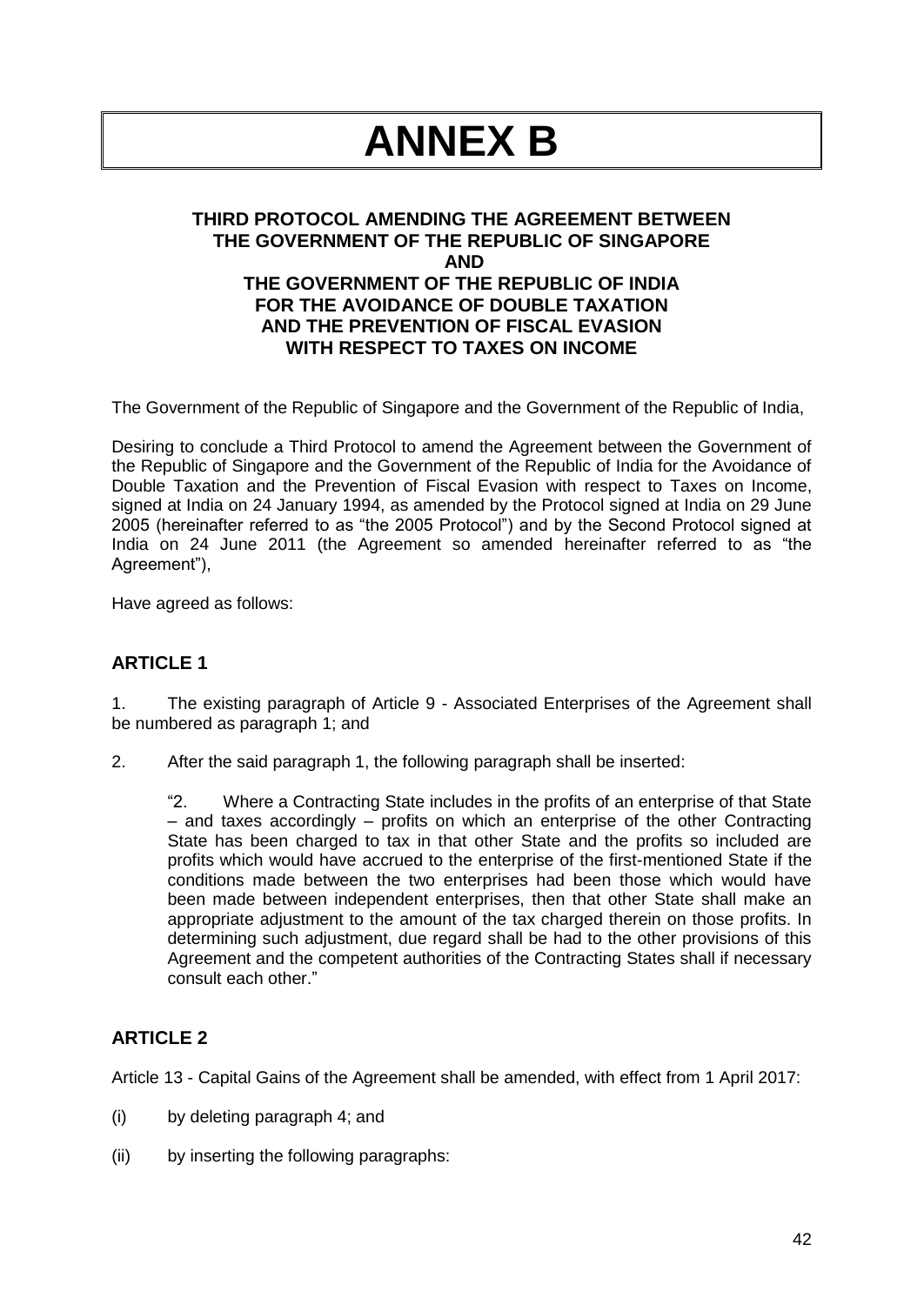"4A. Gains from the alienation of shares acquired before 1 April 2017 in a company which is a resident of a Contracting State shall be taxable only in the Contracting State in which the alienator is a resident.

4B. Gains from the alienation of shares acquired on or after 1 April 2017 in a company which is a resident of a Contracting State may be taxed in that State.

4C. However, the gains referred to in paragraph 4B of this Article which arise during the period beginning on 1 April 2017 and ending on 31 March 2019 may be taxed in the State of which the company whose shares are being alienated is a resident at a tax rate that shall not exceed 50% of the tax rate applicable on such gains in that State.

5. Gains from the alienation of any property other than that referred to in paragraphs 1, 2, 3, 4A and 4B of this Article shall be taxable only in the Contracting State of which the alienator is a resident."

# **ARTICLE 3**

The Agreement is amended by adding after Article 24, the following Article, with effect from 1 April 2017:

## "**ARTICLE 24A**

1. A resident of a Contracting State shall not be entitled to the benefits of paragraph 4A or paragraph 4C of Article 13 of this Agreement if its affairs were arranged with the primary purpose to take advantage of the benefits in the said paragraph 4A or paragraph 4C of Article 13 of this Agreement, as the case may be.

2. A shell or conduit company that claims it is a resident of a Contracting State shall not be entitled to the benefits of paragraph 4A or paragraph 4C of Article 13 of this Agreement. A shell or conduit company is any legal entity falling within the definition of resident with negligible or nil business operations or with no real and continuous business activities carried out in that Contracting State.

3. A resident of a Contracting State is deemed to be a shell or conduit company if its annual expenditure on operations in that Contracting State is less than S\$200,000 in Singapore or Indian Rs.5,000,000 in India, as the case may be:

- (a) in the case of paragraph 4A of Article 13 of this Agreement, for each of the 12-month periods in the immediately preceding period of 24 months from the date on which the gains arise;
- (b) in the case of paragraph 4C of Article 13 of this Agreement, for the immediately preceding period of 12 months from the date on which the gains arise.
- 4. A resident of a Contracting State is deemed not to be a shell or conduit company if:
	- (a) it is listed on a recognised stock exchange of the Contracting State; or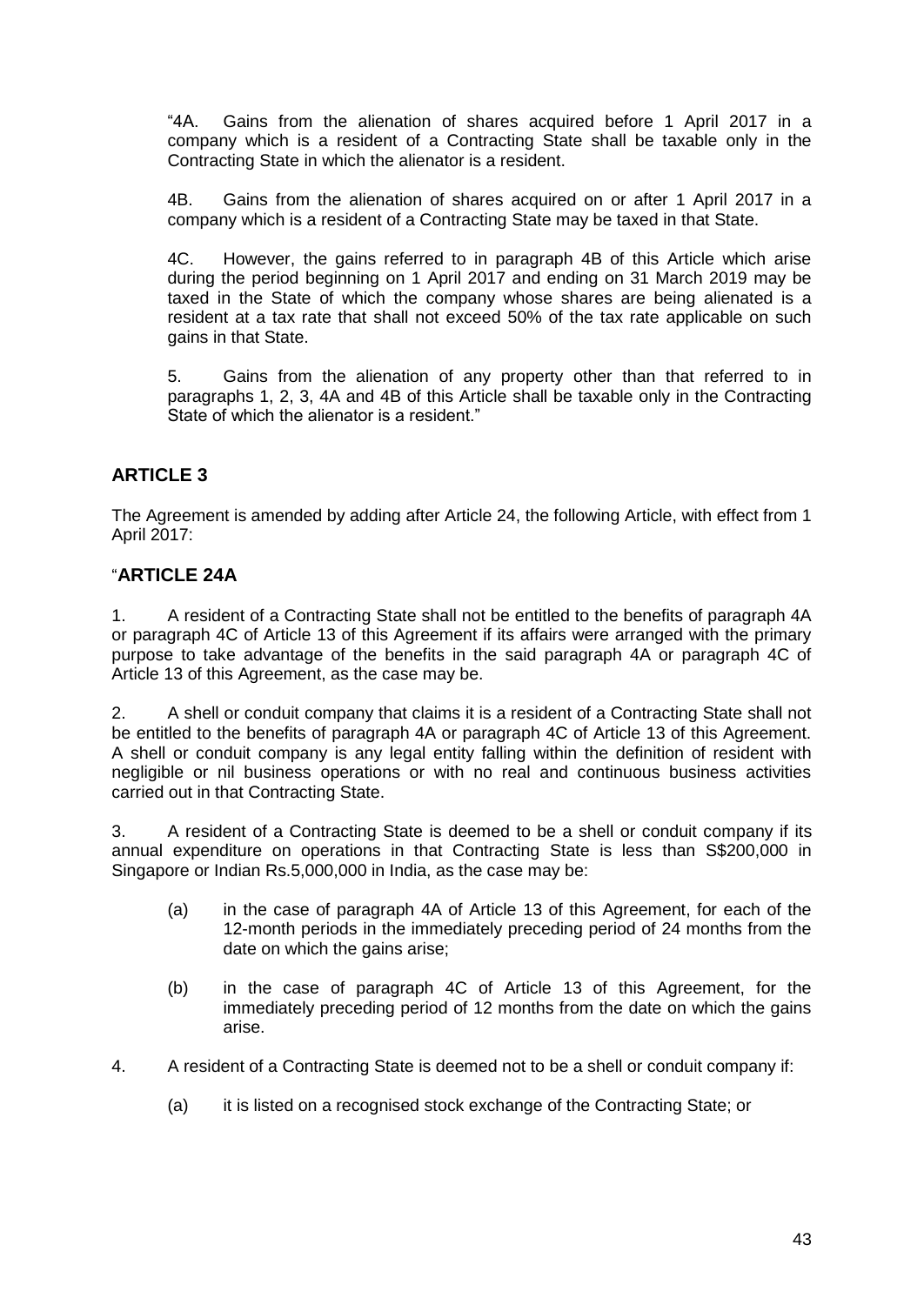- (b) its annual expenditure on operations in that Contracting State is equal to or more than S\$200,000 in Singapore or Indian Rs.5,000,000 in India, as the case may be:
	- (i) in the case of paragraph 4A of Article 13 of this Agreement, for each of the 12-month periods in the immediately preceding period of 24 months from the date on which the gains arise;
	- (ii) in the case of paragraph 4C of Article 13 of this Agreement, for the immediately preceding period of 12 months from the date on which the gains arise.
- 5. For the purpose of paragraph 4(a) of this Article, a recognised stock exchange means:
	- (a) in the case of Singapore, the securities market operated by the Singapore Exchange Limited, Singapore Exchange Securities Trading Limited and The Central Depository (Pte) Limited; and
	- (b) in the case of India, a stock exchange recognised by the Securities and Exchange Board of India.

Explanation: The cases of legal entities not having bona fide business activities shall be covered by paragraph 1 of this Article."

#### **ARTICLE 4**

Articles 1, 3, 5 and 6 of the 2005 Protocol shall be deleted, with effect from 1 April 2017.

### **ARTICLE 5**

The Agreement is amended by adding after Article 28, the following Article:

#### "**ARTICLE 28A MISCELLANEOUS**

This Agreement shall not prevent a Contracting State from applying its domestic law and measures concerning the prevention of tax avoidance or tax evasion."

#### **ARTICLE 6**

Each of the Contracting States shall complete the procedures required by its law for the bringing into force of this Protocol and notify the other State about such completion of the procedures. This Protocol shall enter into force on the date of the later of these notifications. If this Protocol does not enter into force as at 31 March 2017 due to either of the aforesaid notifications remaining pending, this Protocol shall enter into force on 1 April 2017.

### **ARTICLE 7**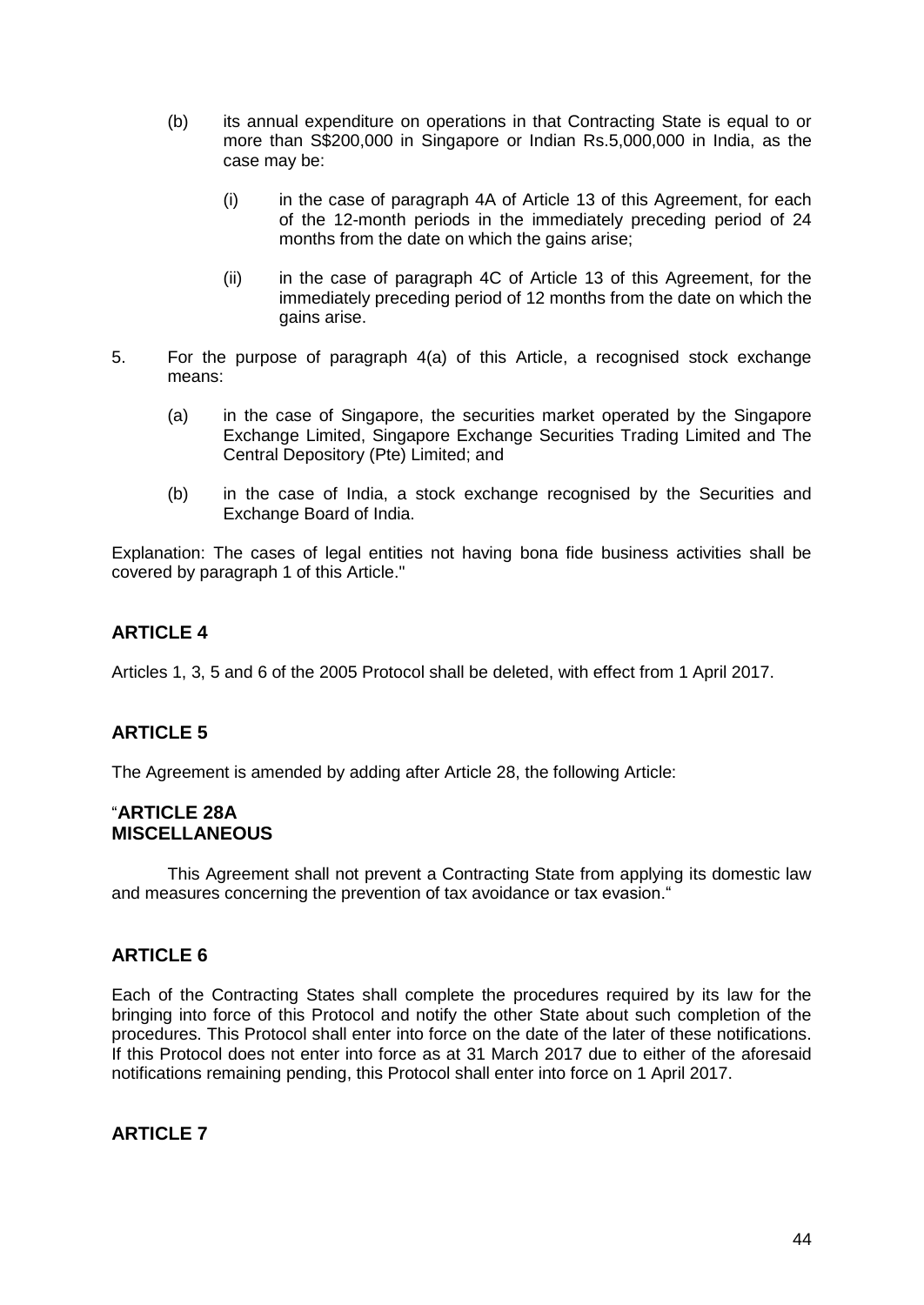This Protocol, which shall form an integral part of the Agreement, shall remain in force as long as the Agreement remains in force and shall apply as long as the Agreement itself is applicable.

IN WITNESS WHEREOF, the undersigned, duly authorised thereto by their respective Governments, have signed this Protocol.

DONE in duplicate at New Delhi on this 30<sup>th</sup> day of December 2016, in the English and Hindi languages, both texts being equally authentic. In the case of divergence between the two texts, the English text shall be the operative one.

FOR THE GOVERNMENT OF FOR THE GOVERNMENT OF FOR THE GOVERNMENT OF FOR THE REPUBLIC OF INDIA THE REPUBLIC OF SINGAPORE

Singapore to India

H.E. Lim Thuan Kuan Shri Sushil Chandra High Commissioner of the Republic of Chairman, Central Board of Direct Taxes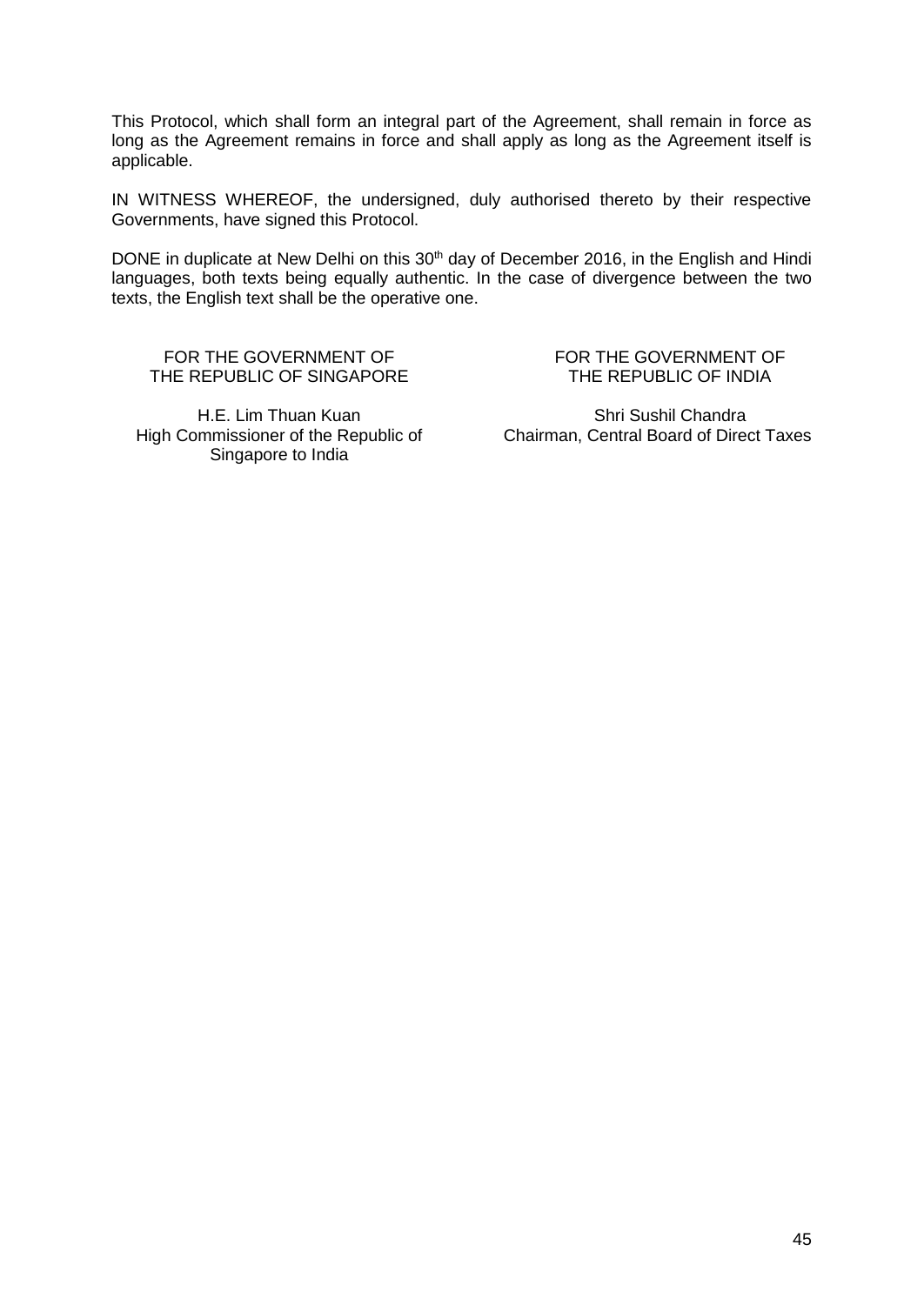# **ANNEX C**

## **SECOND PROTOCOL AMENDING THE AGREEMENT BETWEEN THE GOVERNMENT OF THE REPUBLIC OF SINGAPORE AND THE GOVERNMENT OF THE REPUBLIC OF INDIA FOR THE AVOIDANCE OF DOUBLE TAXATION AND THE PREVENTION OF FISCAL EVASION WITH RESPECT TO TAXES ON INCOME**

The Government of the Republic of Singapore and the Government of the Republic of India,

Desiring to conclude a Second Protocol to amend the Agreement between the Government of the Republic of Singapore and the Government of the Republic of India for the Avoidance of Double Taxation and the Prevention of Fiscal Evasion with respect to Taxes on Income, signed at India on 24 January 1994, as amended by the Protocol signed at India on 29 June 2005 (hereinafter referred to as "the Agreement"),

Have agreed as follows:

# **ARTICLE 1**

Article 28 of the Agreement shall be deleted and replaced by:

# **"ARTICLE 28 – EXCHANGE OF INFORMATION**

1. The competent authorities of the Contracting States shall exchange such information as is foreseeably relevant for carrying out the provisions of this Agreement or to the administration or enforcement of the domestic laws concerning taxes of every kind and description imposed on behalf of the Contracting States, or of their political subdivisions or local authorities, insofar as the taxation thereunder is not contrary to the Agreement. The exchange of information is not restricted by Articles 1 and 2.

2. Any information received under paragraph 1 by a Contracting State shall be treated as secret in the same manner as information obtained under the domestic laws of that State and shall be disclosed only to persons or authorities (including courts and administrative bodies) concerned with the assessment or collection of, the enforcement or prosecution in respect of, the determination of appeals in relation to the taxes referred to in paragraph 1, or the oversight of the above. Such persons or authorities shall use the information only for such purposes. They may disclose the information in public court proceedings or in judicial decisions.

3. In no case shall the provisions of paragraphs 1 and 2 be construed so as to impose on a Contracting State the obligation:

a) to carry out administrative measures at variance with the laws and administrative practice of that or of the other Contracting State;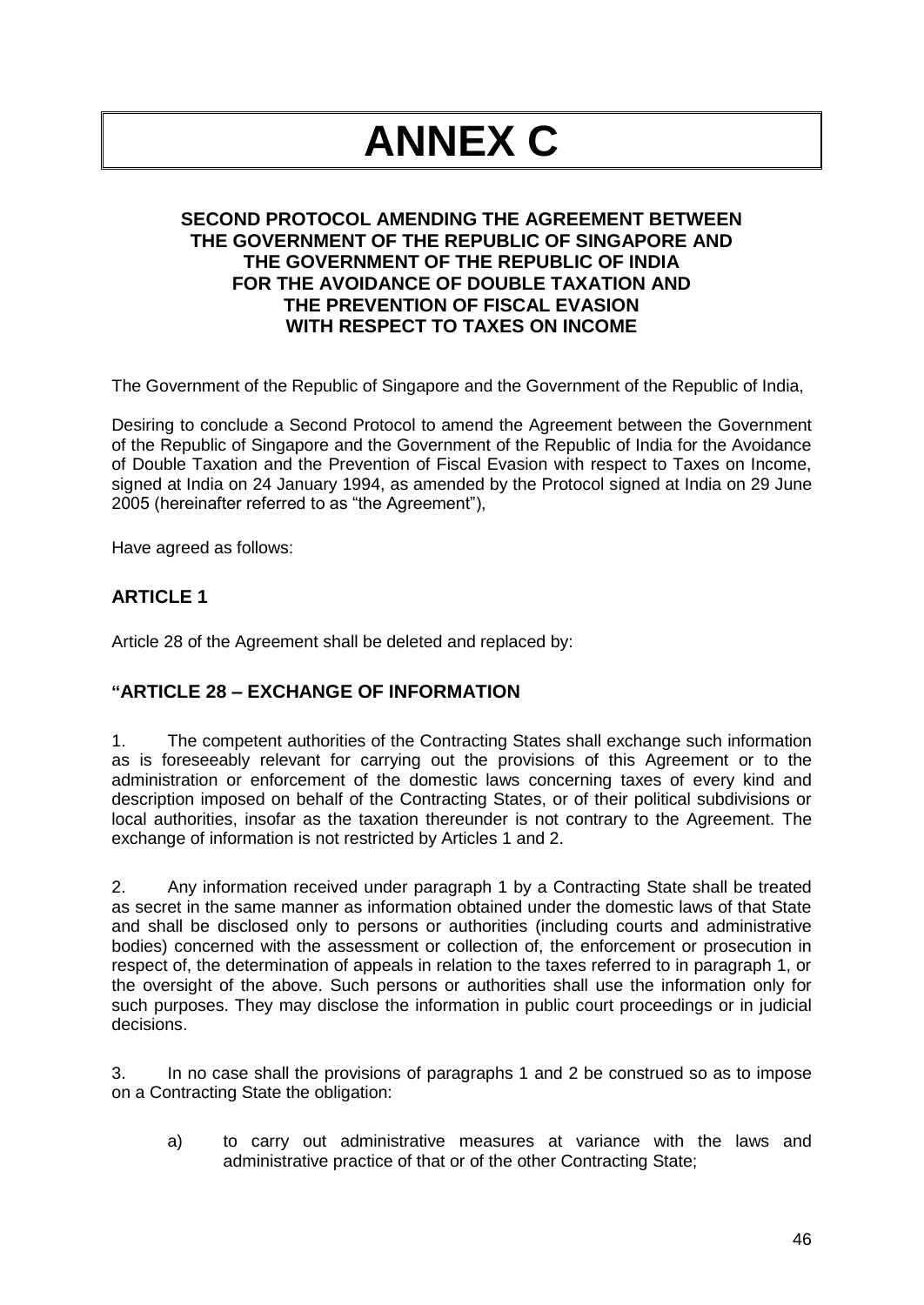- b) to supply information which is not obtainable under the laws or in the normal course of the administration of that or of the other Contracting State;
- c) to supply information which would disclose any trade, business, industrial, commercial or professional secret or trade process, or information the disclosure of which would be contrary to public policy (ordre public).

4. If information is requested by a Contracting State in accordance with this Article, the other Contracting State shall use its information gathering measures to obtain the requested information, even though that other State may not need such information for its own tax purposes. The obligation contained in the preceding sentence is subject to the limitations of paragraph 3 but in no case shall such limitations be construed to permit a Contracting State to decline to supply information solely because it has no domestic interest in such information.

5. In no case shall the provisions of paragraph 3 be construed to permit a Contracting State to decline to supply information solely because the information is held by a bank, other financial institution, nominee or person acting in an agency or a fiduciary capacity or because it relates to ownership interests in a person."

# **ARTICLE 2**

Article 2 of the Protocol to the Agreement, signed at India on 29 June 2005, shall be deleted.

### **ARTICLE 3**

Each of the Contracting States shall notify to the other the completion of the procedures required by its law for the bringing into force of this Protocol. This Protocol shall enter into force on the first day of the month after the date of the latter of these notifications. The provisions of this Protocol shall apply to taxes relating to taxable periods beginning on or after 1 January of the three calendar years immediately preceding the calendar year of the entry into force of this Protocol.

### **ARTICLE 4**

This Protocol, which shall form an integral part of the Agreement, shall remain in force as long as the Agreement remains in force and shall apply as long as the Agreement itself is applicable.

IN WITNESS WHEREOF, the undersigned, duly authorised thereto by their respective Governments, have signed this Protocol.

DONE in duplicate at New Delhi on this 24th day of June 2011, in the English and Hindi languages, both texts being equally authentic. In the case of divergence between the two texts, the English text shall be the operative one.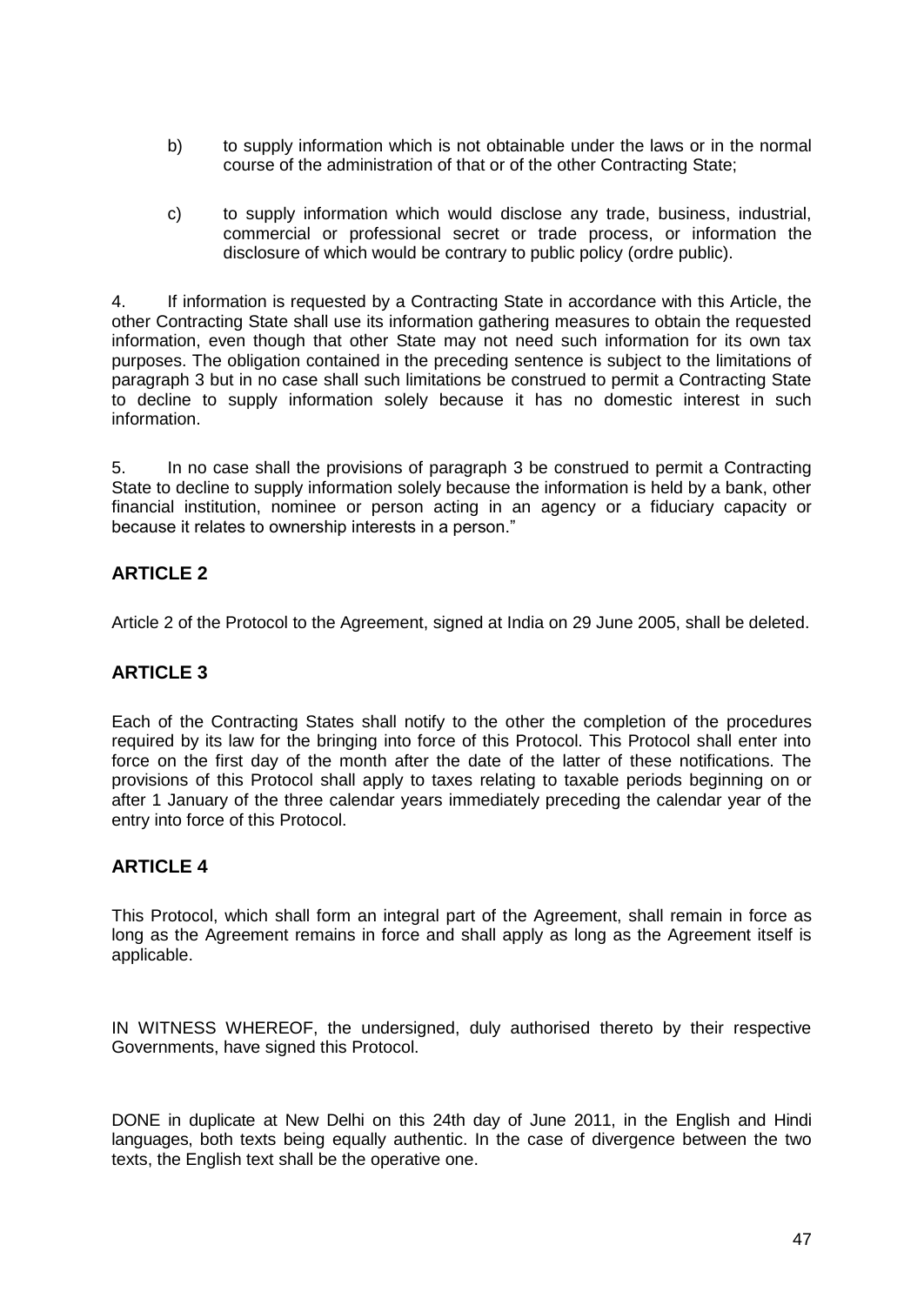## FOR THE GOVERNMENT OF THE REPUBLIC OF SINGAPORE

H.E. Karen Anne Tan Ping Ming High Commissioner of the Republic of Singapore to India

## FOR THE GOVERNMENT OF THE REPUBLIC OF INDIA

Shri Prakash Chandra Chairman, Central Board of Direct Taxes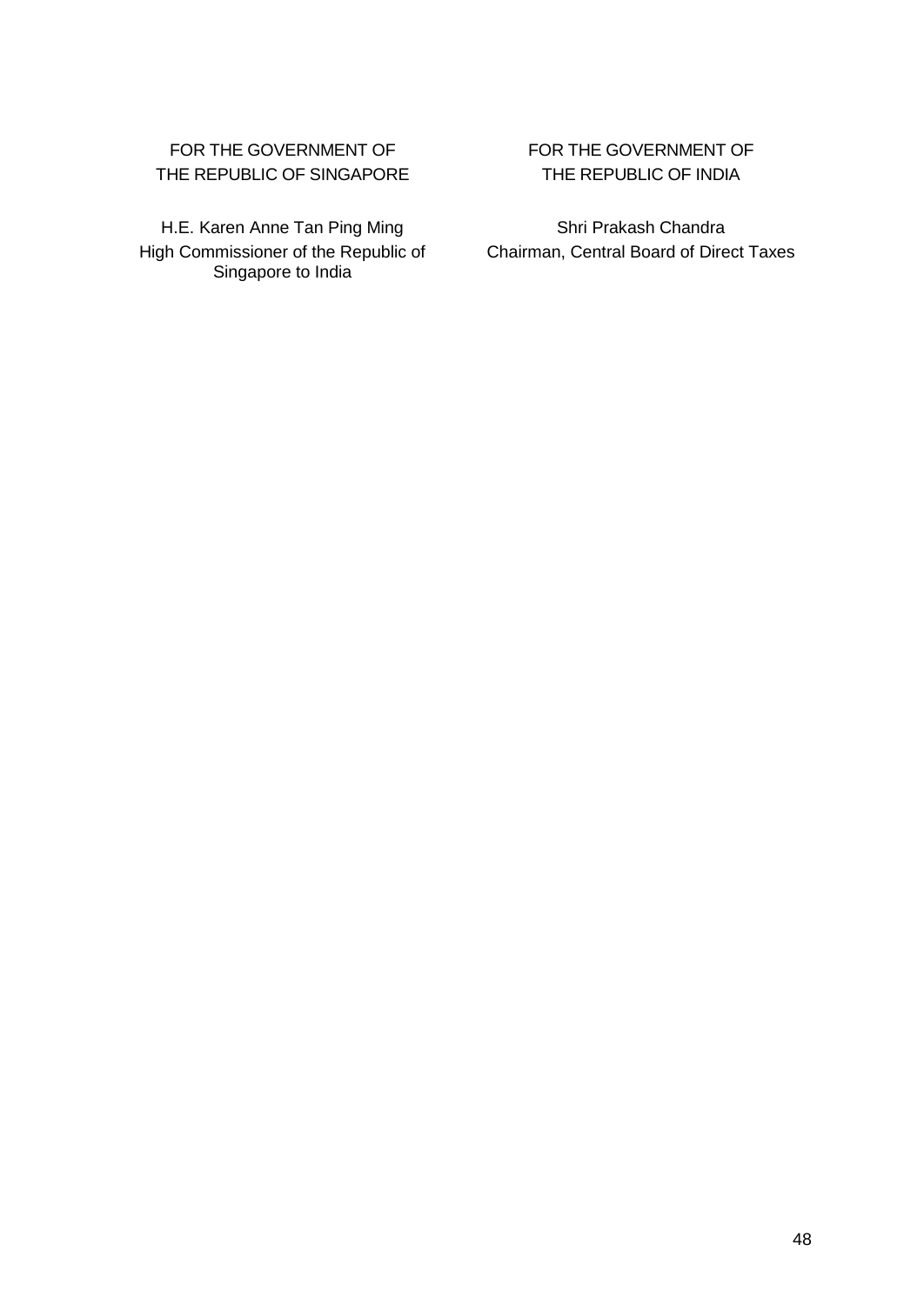# **ANNEX D**

# **PROTOCOL AMENDING THE AGREEMENT**

#### **BETWEEN THE GOVERNMENT OF THE REPUBLIC OF INDIA AND THE GOVERNMENT OF THE REPUBLIC OF SINGAPORE FOR THE AVOIDANCE OF DOUBLE TAXATION AND THE PREVENTION OF FISCAL EVASION WITH RESPECT TO TAXES ON INCOME SIGNED IN INDIA ON 24th JANUARY 1994**

The Government of the Republic of India and the Government of the Republic of Singapore,

Desiring to conclude a Protocol to amend the Agreement between the Government of the Republic of India and the Government of the Republic of Singapore for the Avoidance of Double Taxation and the Prevention of Fiscal Evasion with respect to Taxes on Income signed in India on 24th January 1994 (hereinafter referred to as "the Agreement"),

Have agreed as follows:

# **ARTICLE 1**

Paragraphs 4, 5 and 6 of Article 13 (Capital Gains) of the Agreement shall be deleted and replaced by the following:

"4. Gains derived by a resident of a Contracting State from the alienation of any property other than those mentioned in paragraphs 1, 2 and 3 of this Article shall be taxable only in that State."

# **ARTICLE 2**

With regard to the Article on "Exchange of Information" (Article 28), on a request made by a Contracting State, the Revenue Authority of the other Contracting State shall collect, and share with the first mentioned Contracting State, through its Competent Authority, whatever information that it is competent to obtain for its own purposes under its law.

# **ARTICLE 3**

1. A resident of a Contracting State shall not be entitled to the benefits of Article 1 of this Protocol if its affairs were arranged with the primary purpose to take advantage of the benefits in Article 1 of this Protocol.

2. A shell/conduit company that claims it is a resident of a Contracting State shall not be entitled to the benefits of Article 1 of this Protocol. A shell/conduit company is any legal entity falling within the definition of resident with negligible or nil business operations or with no real and continuous business activities carried out in that Contracting State.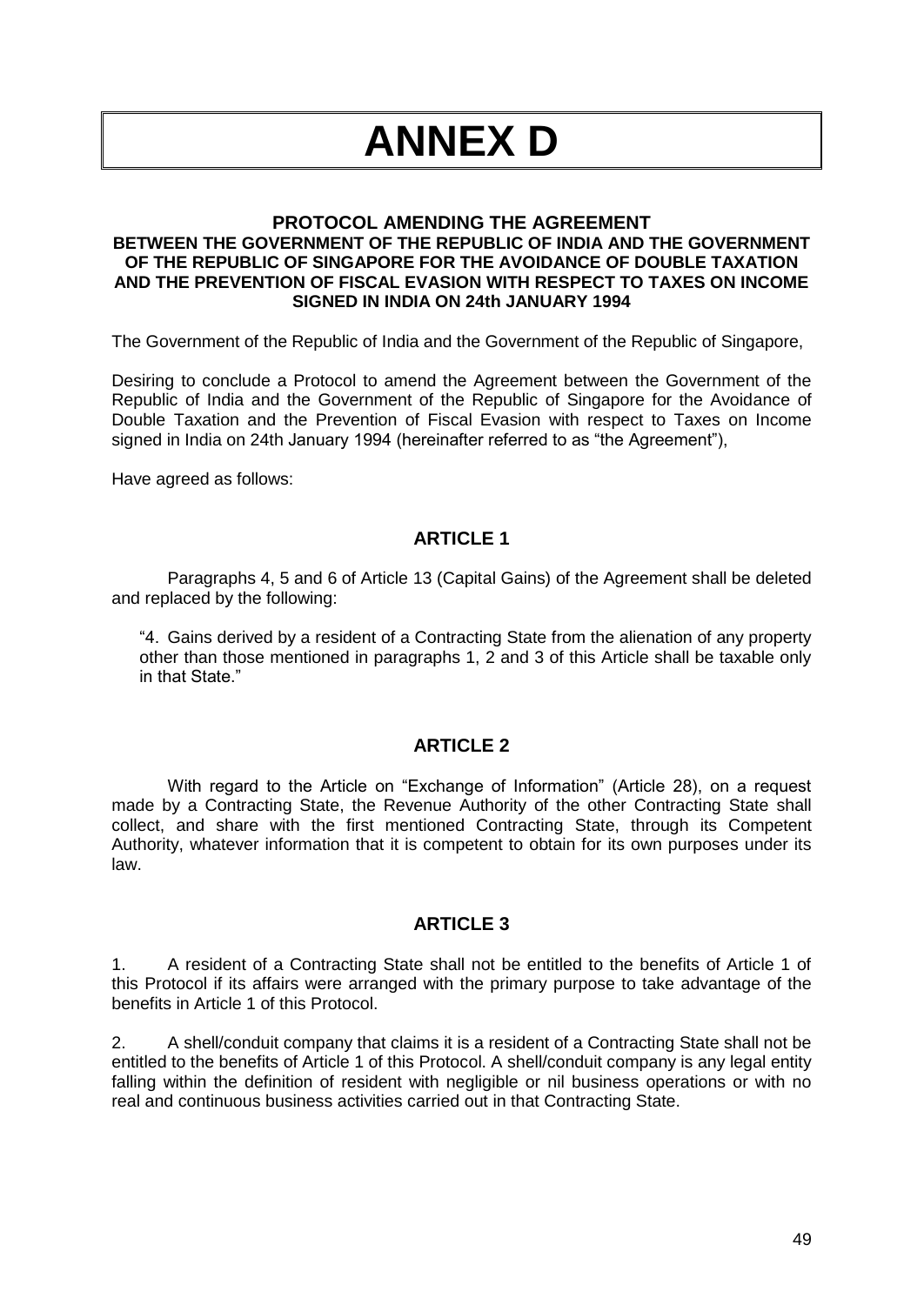3. A resident of a Contracting State is deemed to be a shell/conduit company if its total annual expenditure<sup>1</sup> on operations in that Contracting State is less than S\$200,000 or Indian Rs 50,00,000 in the respective Contracting State as the case may be, in the immediately preceding period of 24 months from the date the gains arise.

4. A resident of a Contracting State is deemed not to be a shell/conduit company if:

- (a) it is listed on a recognised stock exchange<sup>2</sup> of the Contracting State; or
- (b) its total annual expenditure on operations in that Contracting State is equal to or more than S\$200,000 or Indian Rs 50,00,000 in the respective Contracting State as the case may be, in the immediately preceding period of 24 months from the date the gains arise.

(Explanation: The cases of legal entities not having bonafide business activities shall be covered by Article 3.1 of this Protocol.)

### **ARTICLE 4**

Paragraph 2 of Article 12 (Royalties and Fees for Technical Services) of the Agreement shall be deleted and replaced by the following paragraph:

"2. However, such royalties and fees for technical services may also be taxed in the Contracting State in which they arise and according to the laws of that Contracting State, but if the recipient is the beneficial owner of the royalties or fees for technical services, the tax so charged shall not exceed 10%."

### **ARTICLE 5**

It is agreed that there shall be an inter-governmental group consisting of representatives of the revenue authorities of the two Contracting States which shall review the working of the provisions of this Protocol at least once a year or earlier at the request of either Contracting State and may make recommendations for improvements including improvements to the provisions of this Protocol.

### **ARTICLE 6**

Articles 1, 2, 3 and 5 of this Protocol shall remain in force so long as any Convention or Agreement for the Avoidance of Double Taxation between the Government of the Republic of India and the Government of Mauritius provides that any gains from the alienation of shares in any company which is a resident of a Contracting State shall be taxable only in the Contracting State in which the alienator is a resident.

<sup>-</sup> $1$  The term "annual expenditure" means an expenditure incurred during a period of 12 months. The period of 24 months shall be calculated by referring to two blocks of 12 months immediately preceding the date when the gains arise.

<sup>2</sup> Recognised Stock Exchange refers to

a) in the case of Singapore, the securities market operated by the Singapore Exchange Limited, Singapore Exchange Securities Trading Limited and the Central Depositary (Pte) Limited; and b) in the case of India, a stock exchange recognised by the Securities and Exchange Board of India.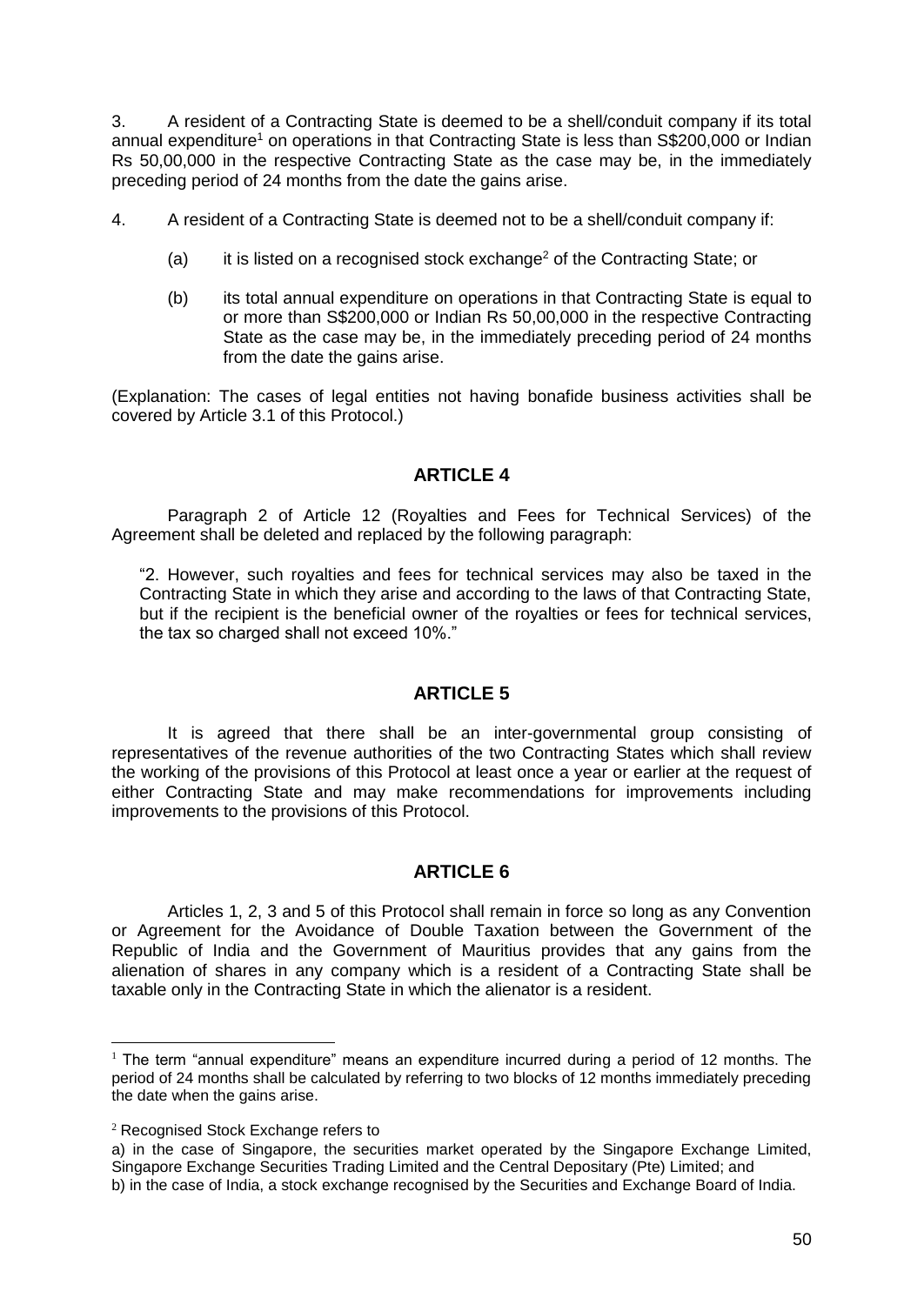#### **ARTICLE 7**

This Protocol, which shall form an integral part of the Agreement, shall come into force from 1 August 2005.

IN WITNESS WHEREOF, the undersigned, being duly authorized by their respective Governments have signed this Protocol.

Done at New Delhi, India, this twenty-ninth day of June 2005, in two originals in English language, each text being equally authentic.

FOR THE GOVERNMENT OF THE REPUBLIC OF SINGAPORE:

FOR THE GOVERNMENT OF THE REPUBLIC OF INDIA:

LIM HNG KIANG MINISTER FOR TRADE AND INDUSTRY MINISTER FOR COMMERCE AND

KAMAL NATH INDUSTRY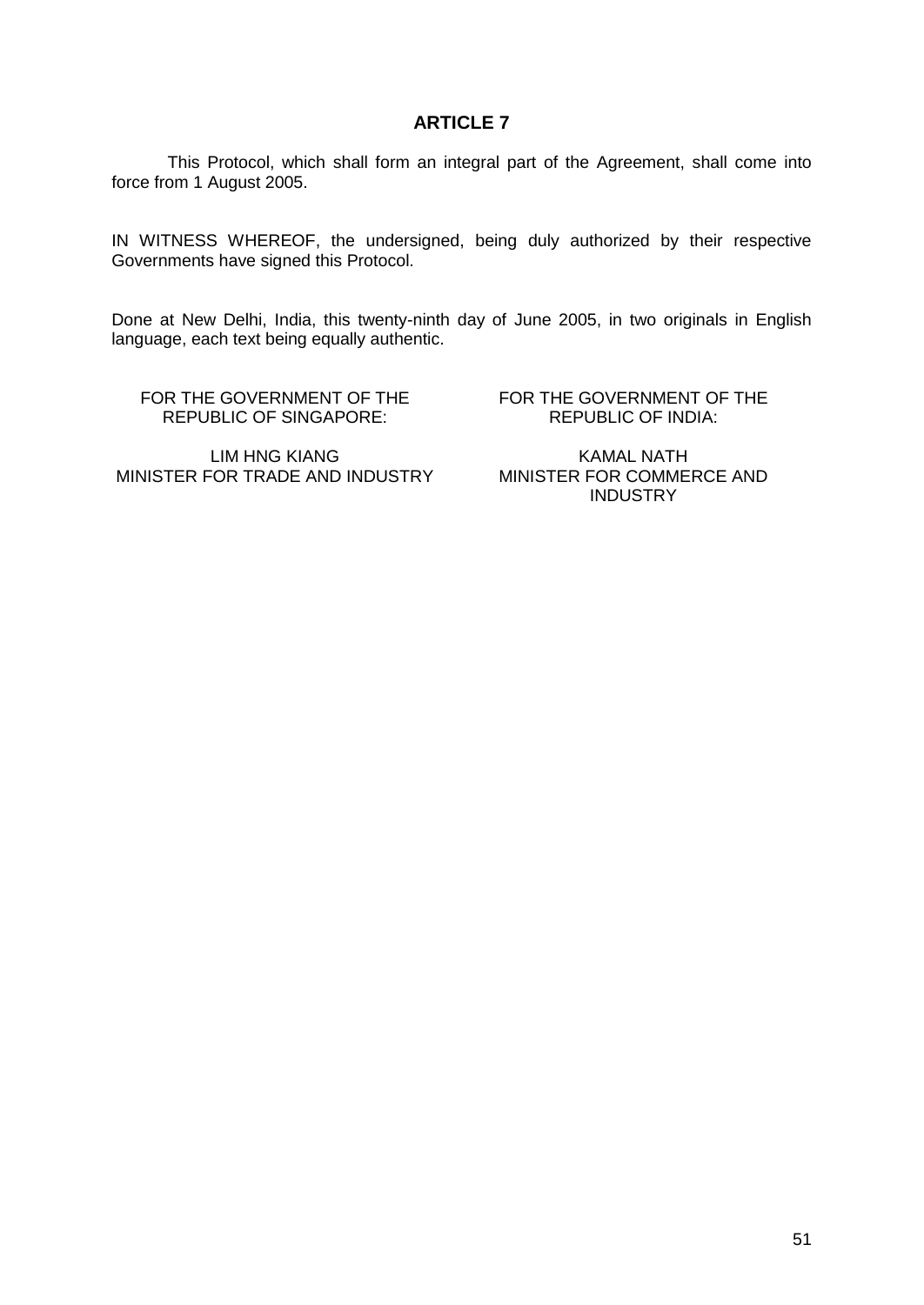# **ANNEX E**

### **AGREEMENT BETWEEN THE GOVERNMENT OF THE REPUBLIC OF SINGAPORE AND THE GOVERNMENT OF THE REPUBLIC OF INDIA FOR THE AVOIDANCE OF DOUBLE TAXATION AND THE PREVENTION OF FISCAL EVASION WITH RESPECT TO TAXES ON INCOME**

The Government of the Republic of Singapore and the Government of the Republic of India,

Desiring to conclude an Agreement for the avoidance of double taxation and the prevention of fiscal evasion with respect to taxes on income,

Have agreed as follows:

## **CHAPTER I - SCOPE OF THE AGREEMENT**

#### **ARTICLE 1 - PERSONAL SCOPE**

This agreement shall apply to persons who are resident of one or both of the Contracting States.

### **ARTICLE 2 - TAXES COVERED**

- 1. The taxes to which this Agreement shall apply are:
	- (a) in the case of India:
		- (i) the income-tax and any surcharge on income-tax imposed under the Income-tax Act, 1961 (43 of 1961);
		- (ii) the surtax imposed under the Companies (Profits) Surtax Act, 1964 (7 of 1964);

(hereinafter referred to as "Indian tax");

(b) in the case of Singapore:

the income tax

(hereinafter referred to as "Singapore tax").

2. This Agreement shall also apply to any identical or substantially similar taxes which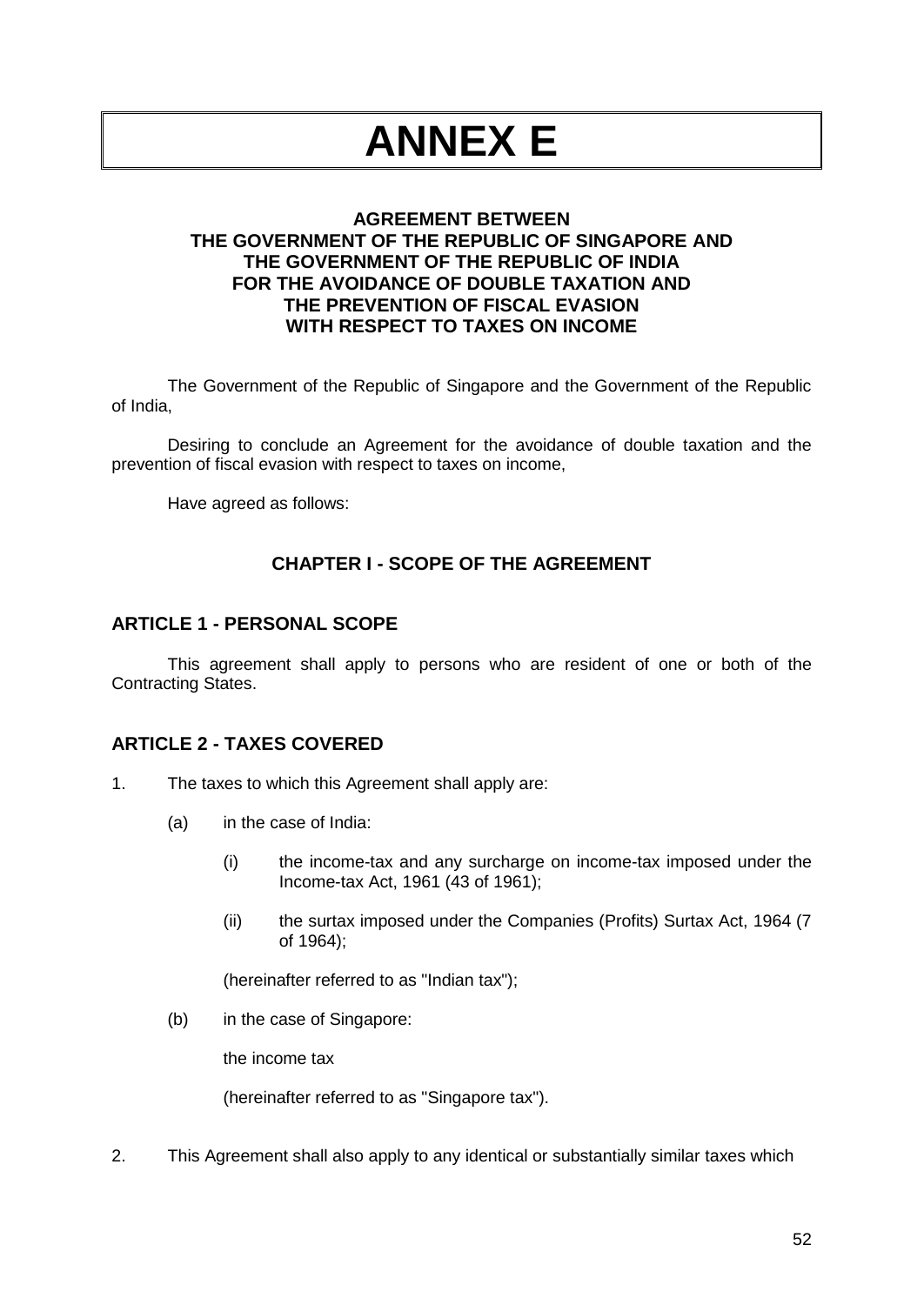are subsequently imposed in addition to, or in place of, the taxes referred to in paragraph 1 of this Article.

3. The competent authorities of the Contracting States shall notify to each other, within reasonable time, any significant changes which have been made in their respective taxation laws and furnish copies of relevant enactments.

## **CHAPTER II - DEFINITIONS**

## **ARTICLE 3 - GENERAL DEFINITIONS**

- 1. In this Agreement, unless the context otherwise requires:
	- (a) the terms "a Contracting State" and "the other Contracting State" mean India or Singapore, as the context requires;
	- (b) the term "tax" means Indian tax or Singapore tax, as the context requires;
	- (c) the term "person" includes an individual, a company and any other entity which is treated as a taxable unit under the taxation laws of the respective Contracting States;
	- (d) the term "company" means any body corporate or any entity which is treated as a company under the taxation laws of the respective Contracting States;
	- (e) the terms "enterprise of a Contracting State" and "enterprise of the other Contracting State" mean, respectively, an enterprise carried on by a resident of a Contracting State and an enterprise carried on by a resident of the other Contracting State;
	- (f) the term "competent authority" means, in the case of India, the Central Government in the Ministry of Finance (Department of Revenue); and in the case of Singapore, the Minister for Finance or his authorised representative;
	- (g) the term "international traffic" means any transport by a ship or aircraft operated by an enterprise which has its control and management in a Contracting State, except when the ship or aircraft is operated solely between places in the other Contracting State.

2. In the application of the provisions of this Agreement by either Contracting State, any term not defined herein shall, unless the context otherwise requires, have the meaning which it has under the laws in force in that State relating to the taxes to which this Agreement applies.

### **ARTICLE 4 - FISCAL DOMICILE**

1. For the purposes of this Agreement, the term "resident of a Contracting State" means any person who is a resident of a Contracting State in accordance with the taxation laws of that State.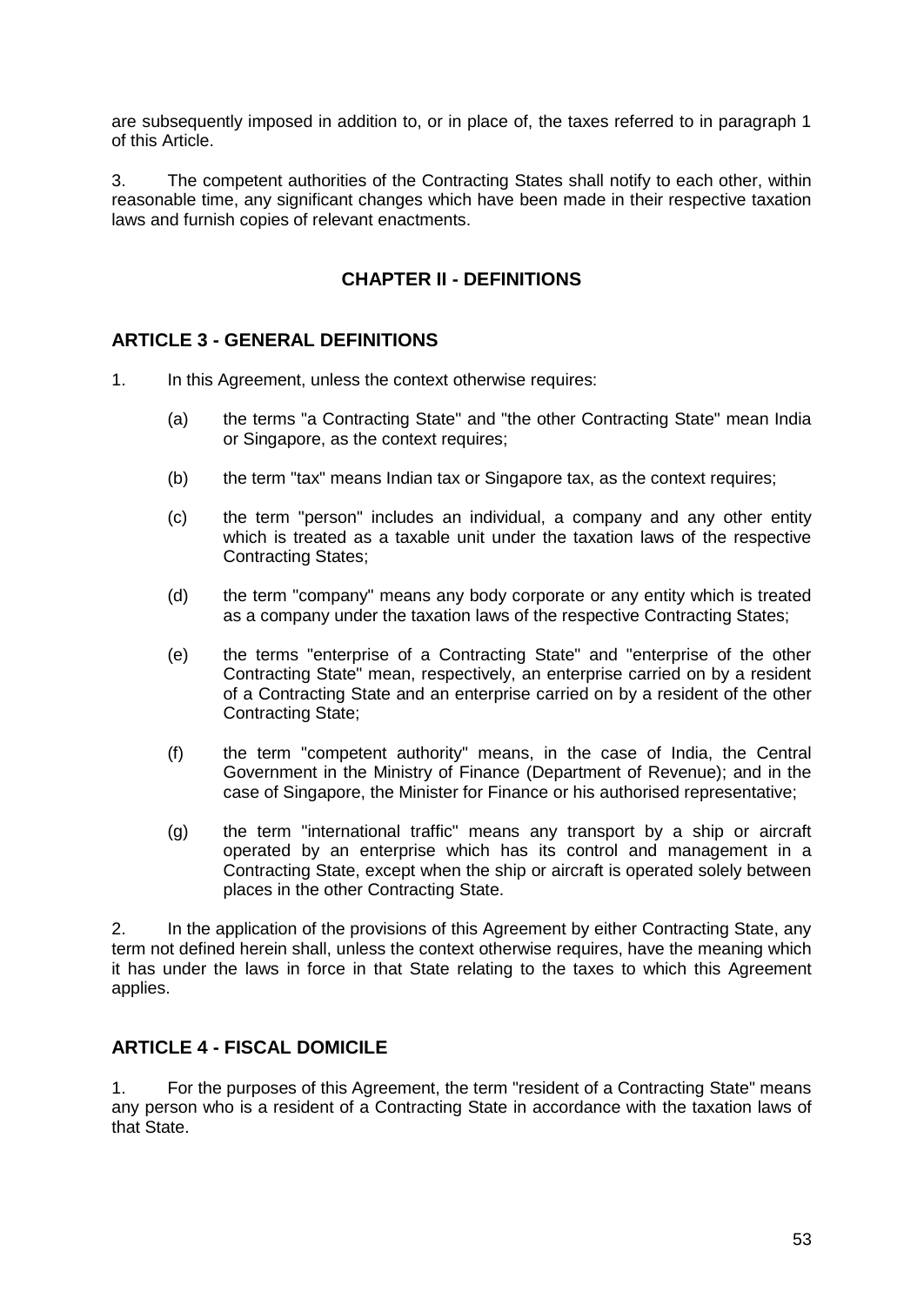2. Where by reason of the provisions of paragraph 1 of this Article, an individual is a resident of both Contracting States, then his residential status for the purposes of this Agreement shall be determined in accordance with the following rules:

- (a) he shall be deemed to be a resident of the Contracting State in which he has a permanent home available to him. If he has a permanent home available to him in both Contracting States, he shall be deemed to be a resident of the Contracting State with which his personal and economic relations are closer;
- (b) if the Contracting State with which his personal and economic relations are closer cannot be determined, or if he has not a permanent home available to him in either Contracting State, he shall be deemed to be a resident of the Contracting State in which he has an habitual abode;
- (c) if he has an habitual abode in both Contracting States or in neither of them, the competent authorities of the Contracting States shall determine the question by mutual agreement.

3. Where by reason of the provisions of paragraph 1 of this Article, a person other than an individual is a resident of both Contracting States, then it shall be deemed to be a resident of the Contracting State in which its place of effective management is situated.

# **ARTICLE 5 - PERMANENT ESTABLISHMENT**

1. For the purposes of this Agreement, the term "permanent establishment" means a fixed place of business in which the business of the enterprise is wholly or partly carried on.

- 2. The term "permanent establishment" shall include:
	- (a) a place of management;
	- (b) a branch;
	- (c) an office;
	- (d) a factory;
	- (e) a workshop;
	- (f) a mine, a quarry, an oil well or other place of extraction of natural resources;
	- (g) a farm or a plantation;
	- (h) a building site or a construction or installation or assembly project which exists for more than six months.
- 3. The term "permanent establishment" shall not be deemed to include:
	- (a) the use of facilities solely for the purpose of storage, display or delivery of goods or merchandise belonging to the enterprise;
	- (b) the maintenance of a stock of goods or merchandise belonging to the enterprise solely for the purpose of storage, display or delivery;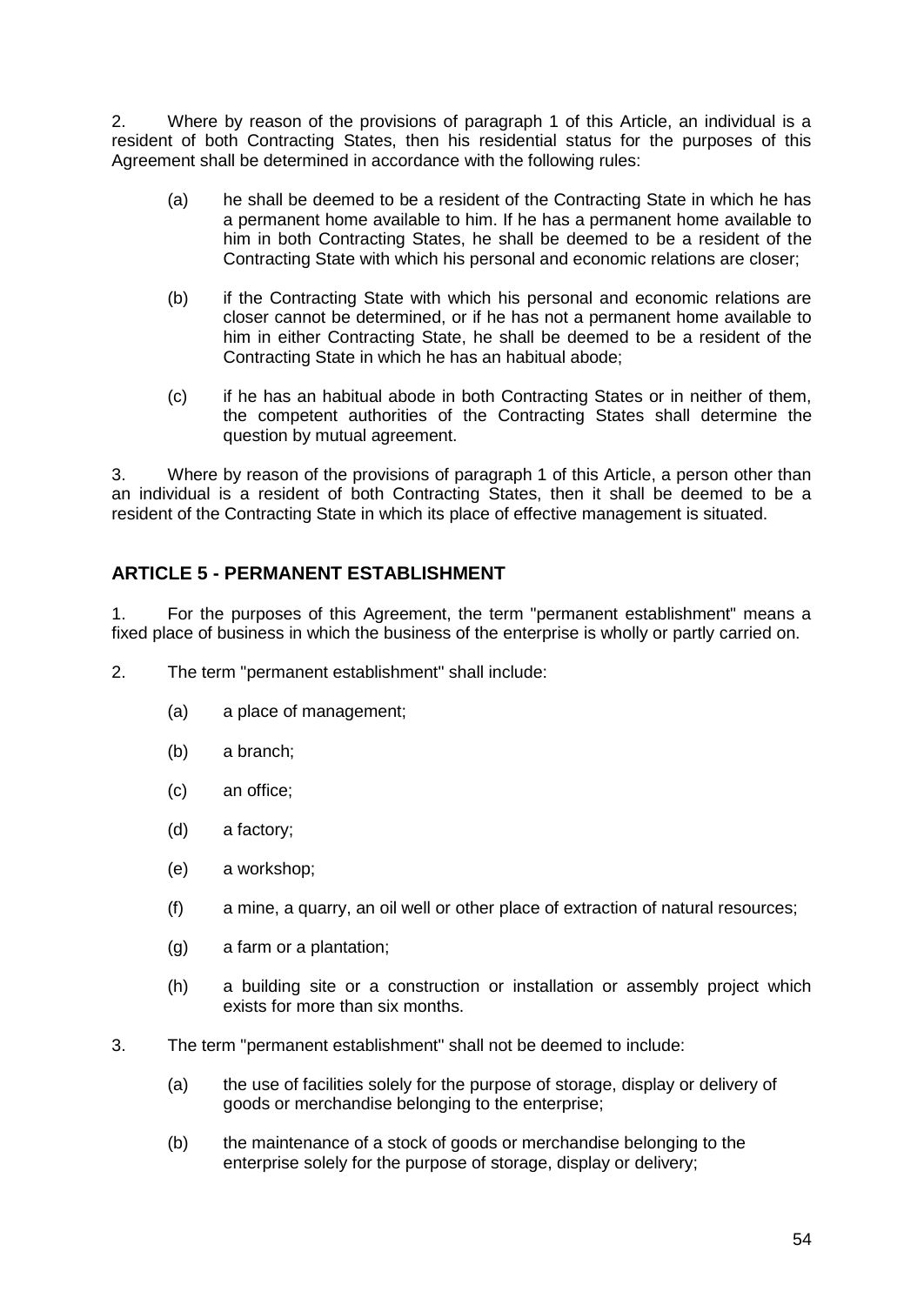- (c) the maintenance of a stock of goods or merchandise belonging to the enterprise solely for the purpose of processing by another enterprise;
- (d) the maintenance of a fixed place of business solely for the purpose of purchasing goods or merchandise, or for collecting information, for the enterprise;
- (e) the maintenance of a fixed place of business solely for the purpose of advertising, for the supply of information, for scientific research or for similar activities which have a preparatory or auxiliary character, for the enterprise.

4. An enterprise of a Contracting State, notwithstanding it has no fixed place of business in the other Contracting State, shall be deemed to have a permanent establishment in that other Contracting State if:

- (a) it carries on supervisory activities in that other Contracting State for more than six months in connection with a construction or installation or assembly project which is being undertaken therein; or
- (b) it provides the services of public entertainers (such as stage, motion picture, radio or television artistes and musicians) or athletes in that other Contracting State unless the enterprise is supported, wholly or substantially, from the public funds of the Government of the first-mentioned Contracting State in connection with the provision of such services. For the purposes of this subparagraph, the term "Government" shall include a State Government, a political sub-division, or a local or statutory authority of either Contracting State.

5. Subject to the provisions of paragraph 6 of this Article, a person acting in a Contracting State for or on behalf of an enterprise of the other Contracting State shall be deemed to be a permanent establishment of that enterprise in the first-mentioned State if:

- (i) he has, and habitually exercises in that State, an authority to conclude contracts for or on behalf of the enterprise, unless the activities of the persons are limited to the purchase of goods or merchandise for the enterprise; or
- (ii) he maintains in the first-mentioned Contracting State a stock of goods or merchandise belonging to the enterprise from which he regularly fills orders for or on behalf of the enterprise; or
- (iii) he habitually secures orders in the first-mentioned Contracting State exclusively or almost exclusively, for the enterprise or any other enterprise which is controlled by it or has a controlling interest in it.

6. An enterprise of a Contracting State shall not be deemed to have a permanent establishment in the other Contracting State merely because it carries on business in that other Contracting State through a broker, a general commission agent or any other agent of an independent status, where such persons are acting in the ordinary course of their business.

7. The fact that a company which is a resident of a Contracting State controls or is controlled by a company which is a resident of the other Contracting State, or which carries on business in that other Contracting State (whether through a permanent establishment or otherwise), shall not of itself constitute for either company a permanent establishment of the other.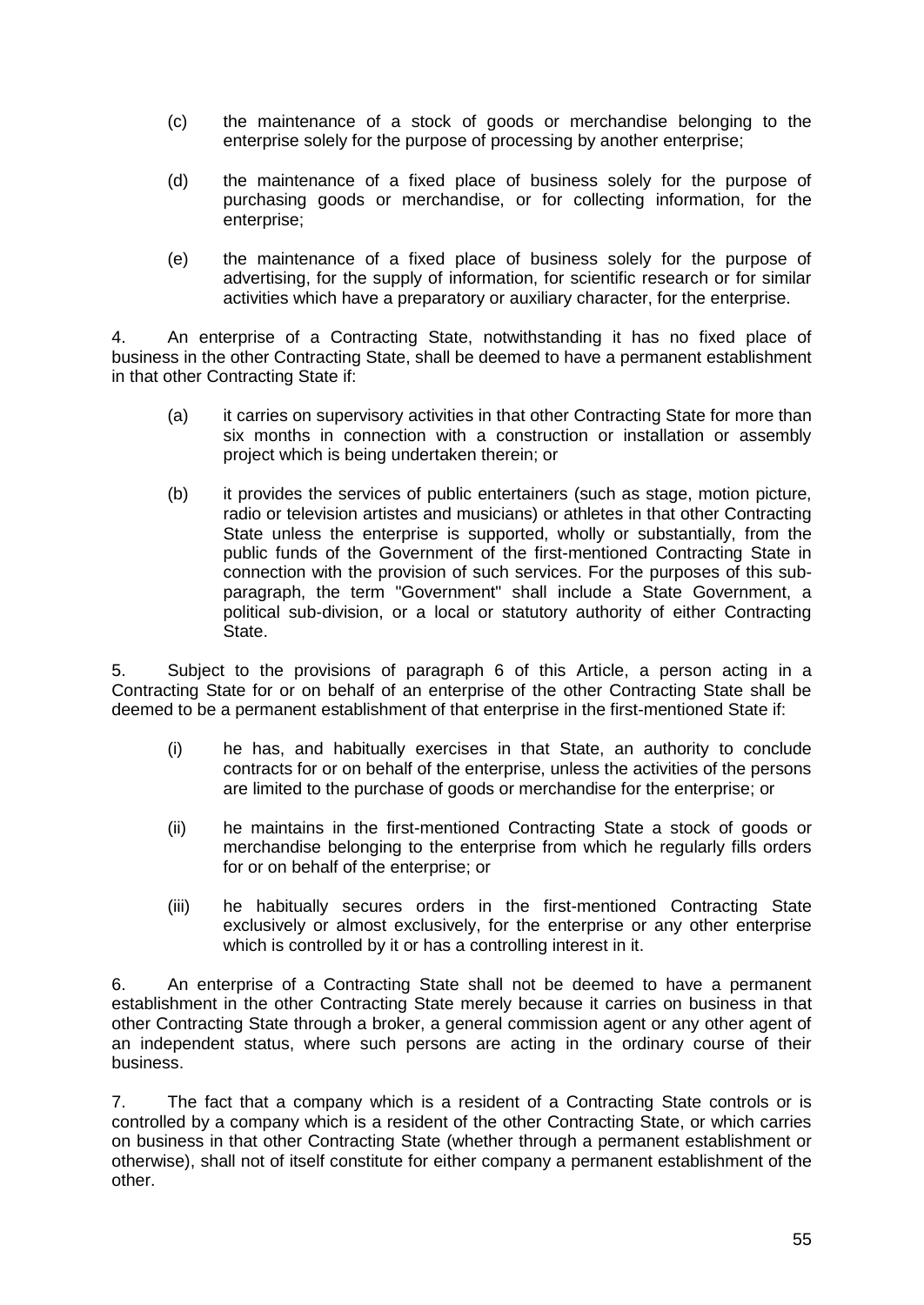# **CHAPTER III - TAXATION OF INCOME**

### **ARTICLE 6 - INCOME FROM IMMOVABLE PROPERTY**

1. Income from immovable property may be taxed in the Contracting State in which such property is situated.

2. The term "immovable property" shall be defined in accordance with the law of the Contracting State in which the property is situated. The term shall in any case include property accessory to immovable property, livestock and equipment used in agriculture and forestry, rights to which the provisions of general law respecting landed property apply, usufruct of immovable property and rights to variable or fixed payments as consideration for the working of, or the right to work, mineral deposits, sources and other natural resources. Ships and aircraft shall not be regarded as immovable property.

3. The provisions of paragraph 1 of this Article shall apply to income derived from the direct use, letting or use in any other form of immovable property.

4. The provisions of paragraphs 1 and 3 of this Article shall also apply to the income from immovable property of an enterprise and to income from immovable property used for the performance of professional services.

### **ARTICLE 7 - BUSINESS PROFITS**

1. The income or profits of an enterprise of a Contracting State shall be taxable only in that Contracting State unless the enterprise carries on business in the other Contracting State through a permanent establishment situated therein. If the enterprise carries on business as aforesaid, the income or profits of the enterprise may be taxed in the other Contracting State but only so much of such income or profits as is attributable to that permanent establishment.

2. Where an enterprise of a Contracting State carries on business in the other Contracting State through a permanent establishment situated therein, there shall in each Contracting State be attributed to that permanent establishment the income or profits which it might be expected to make if it were an independent enterprise engaged in the same or similar activities under the same or similar conditions and dealing wholly independently with the enterprise of which it is a permanent establishment. In any case, where the correct amount of profits attributable to a permanent establishment is incapable of determination or the ascertainment thereof presents exceptional difficulties, the profits attributable to the permanent establishment may be estimated on a reasonable basis.

3. In the determination of the income or profits of a permanent establishment, there shall be allowed as deductions expenses which are incurred for the purposes of the permanent establishment including executive and general administrative expenses so incurred, whether in the State in which the permanent establishment is situated or elsewhere.

4. No income or profits shall be attributed to a permanent establishment by reason of the mere purchase by that permanent establishment of goods or merchandise for the enterprise.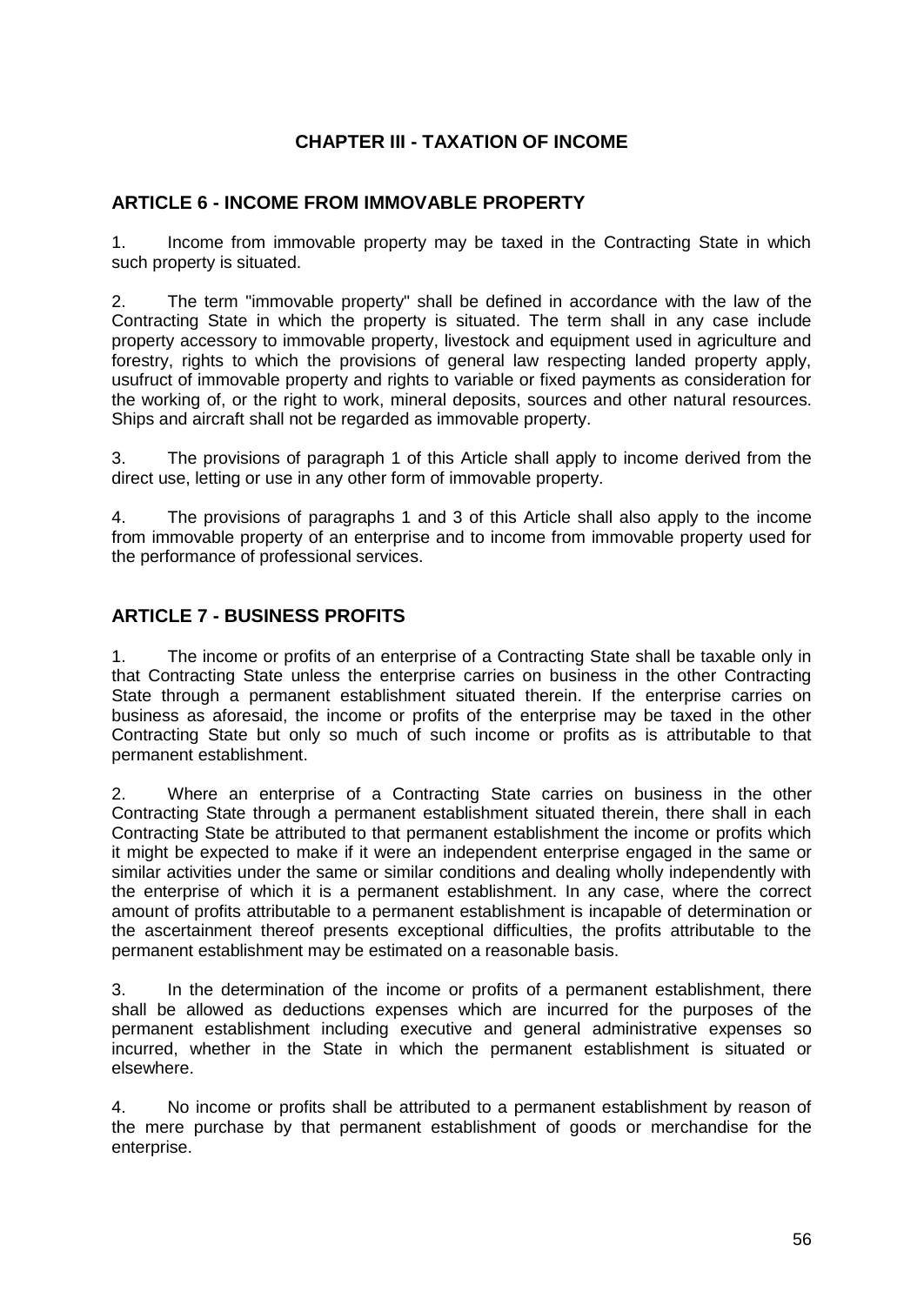5. For the purpose of this Article, the term "income or profits" means income derived by an enterprise from the conduct of a trade or business; but does not include income derived by an enterprise in the form of rents, rovalties, technical service fees, interest, dividends. capital gains, fees for the management of the business of another enterprise, or remuneration or fees received by an enterprise for the furnishing to another enterprise of the services of its technical, skilled or other personnel except where the property or other right giving rise to any such item of income is effectively connected with the permanent establishment of the enterprise. The term "income or profits" shall not also include income from the operation of ships or aircraft.

6. Where items of income are dealt with separately in other Articles of this Agreement, then the provisions of those Articles shall not be affected by the provisions of this Article.

7. Where no specific provision is made in the other Articles of this Agreement in respect of any item of income excluded from the term "income or profits" in this Article, the laws in force in either of the Contracting States shall govern the assessment and taxation of such income in the respective Contracting States.

# **ARTICLE 8 - AIR TRANSPORT**

1. Income derived from the operation of aircraft in international traffic by an enterprise of a Contracting State shall be exempt from tax in the other Contracting State, unless the aircraft is operated solely between places within the other Contracting State.

2. The provisions of paragraph 1 shall also apply to profits derived from the participation in a pool, or a joint business or in an international operating agency.

3. For the purposes of paragraphs 1 and 2 of this Article, income derived by an enterprise of a Contracting State from the operation of aircraft from the other Contracting State shall mean income from the carriage of passengers, mail, livestock or goods loaded into an aircraft in that other Contracting State.

# **ARTICLE 9 - SHIPPING**

1. Income of an enterprise of a Contracting State derived from the other Contracting State from the operation of ships in international traffic may be taxed in that other Contracting State, but the tax chargeable in that other Contracting State on such income shall be reduced by an amount equal to 50% of such tax.

2. For the purposes of paragraph 1 of this Article, income derived by an enterprise of a Contracting State from the operation of ships from the other Contracting State shall mean income from the carriage of passengers, mail, livestock or goods shipped in that other Contracting State.

3. Paragraph 1 shall not apply to profits arising as a result of coastal traffic.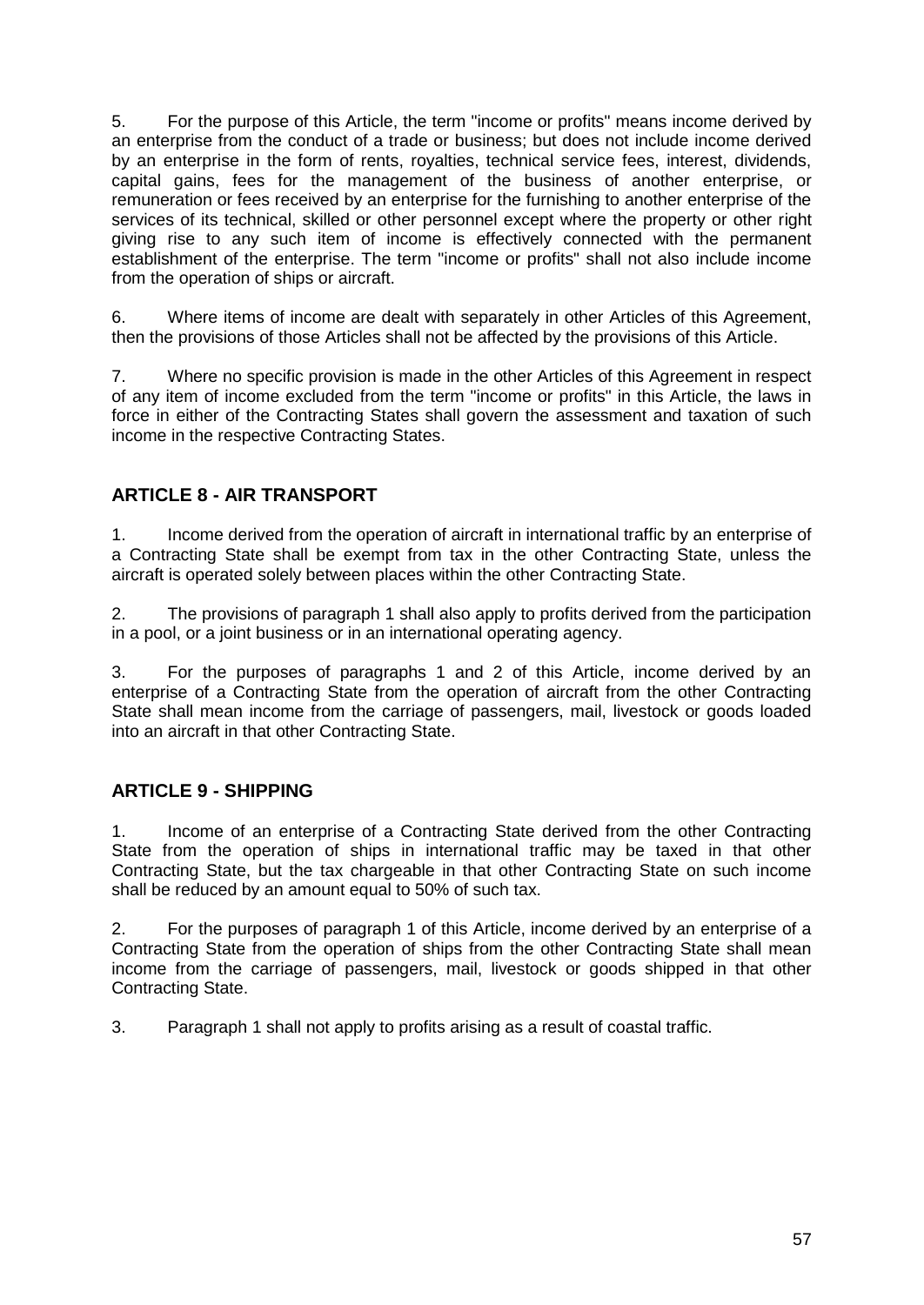# **ARTICLE 10 - ASSOCIATED ENTERPRISES**

**Where** 

- (a) an enterprise of a Contracting State participates directly or indirectly in the management, control or capital of an enterprise of the other Contracting State, or
- (b) the same persons participate directly or indirectly in the management, control or capital of an enterprise of a Contracting State and an enterprise of the other Contracting State,

and in either case conditions are made or imposed between the two enterprises in their commercial or financial relations which differ from those which would be made between independent enterprises, then any income or profits which would, but for those conditions, have accrued to one of the enterprises, but by reason of those conditions, have not so accrued, may be included in the income or profits of that enterprise and taxed accordingly.

## **ARTICLE 11 - DIVIDENDS**

1. Dividends paid by a company which is a resident of a Contracting State to a resident of the other Contracting State may be taxed in the first-mentioned Contracting State.

2. Where a company which is a resident of a Contracting State drives income or profits from the other Contracting State, that other Contracting State may not impose any tax on the dividends paid by the company to persons who are not resident of that other Contracting State, or subject the company's undistributed profits to a tax on undistributed profits, even if the dividends paid or the undistributed profits consist wholly or partly of profits or income arising in that other Contracting State.

3.

- (a) Where a dividend was paid by a company which was resident in both Singapore and Malaysia and the meeting at which the dividend was declared was held in Singapore, or where a dividend was paid by a company which was resident in Malaysia and at the time of payment of that dividend the company declared itself to be a resident of Singapore for the purposes of Article VII of the Agreement between the Government of the Republic of Singapore and the Government of Malaysia for the Avoidance of Double Taxation and the Prevention of Fiscal Evasion with respect to Taxes on Income signed in Singapore on 26th December, 1968, the dividend shall be deemed to have been paid by a company resident in Singapore.
- (b) Where a dividend was paid by a company which was resident in both Singapore and Malaysia and the meeting at which the dividend was declared was held in Malaysia, or where a dividend was paid by a company which was resident in Singapore and at the time of payment of that dividend, the company declared itself to be a resident of Malaysia for the purposes of Article VII of the Agreement between the Government of the Republic of Singapore and the Government of Malaysia for the Avoidance of Double Taxation and the Prevention of Fiscal Evasion with respect to Taxes on Income signed in Singapore on 26th December, 1968, the dividend shall be deemed to have been paid by a company not resident in Singapore.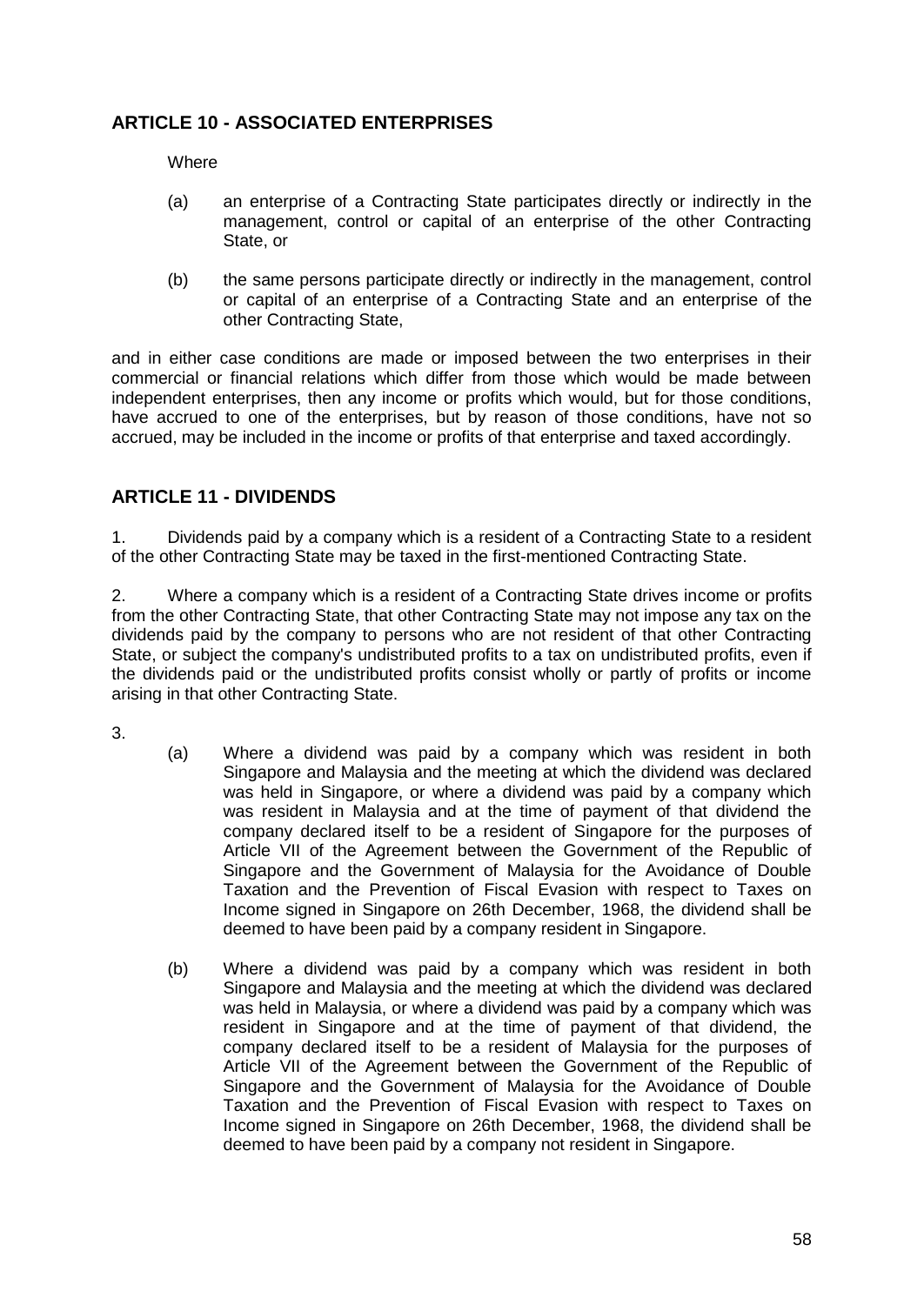# **ARTICLE 12 - INTEREST**

1. Interest arising in a Contracting State and paid to a resident of the other Contracting State may be taxed in the first-mentioned Contracting State.

2. Interest shall be deemed to arise in a Contracting State when the payer is that Contracting State itself, a political sub-division, a local or a statutory authority or a resident of that Contracting State. Where, however, the person paying the interest, whether he is a resident of a Contracting State or not, has in a Contracting State a permanent establishment in connection with which the indebtedness on which the interest is paid was incurred, and such interest is borne by such permanent establishment, then such interest shall be deemed to arise in the Contracting State in which the permanent establishment is situated.

3. Where, owing to a special relationship between the payer and the recipient or between both of them and some other person, the amount of the interest paid, having regard to the debt-claim for which it is paid, exceeds the amount which would have been agreed upon by the payer and the recipient in the absence of such relationship, the provisions of this Article shall apply only to the last-mentioned amount. In that case, the excess part of the payments shall remain taxable according to the law of each Contracting State, due regard being had to the other provisions of this Agreement.

4. The term "interest" as used in this Article means income from Government securities, bonds or debentures, whether or not secured by mortgage and whether or not carrying a right to participate in profits and debt-claims of every kind as well as all other income assimilated to income from money lent by the taxation law of the Contracting State in which the income arises.

# **ARTICLE 13 - ROYALTIES**

1. Royalties arising in a Contracting State and paid to a resident of the other Contracting State may be taxed in the first-mentioned Contracting State.

2. Royalties shall be deemed to arise in a Contracting State when the payer is that Contracting State itself, a political sub-division, a local or statutory authority or a resident of that Contracting State. Where, however, the person paying the royalties, whether he is a resident of a Contracting State or not, has in a Contracting State a permanent establishment in connection with which the liability to pay the royalties was incurred, and such royalties are borne by such permanent establishment, then such royalties shall be deemed to arise in the Contracting State in which the permanent establishment is situated.

3. Where, owing to a special relationship between the payer and the recipient or between both of them and some other person, the amount of the royalties paid, having regard to the use, right or information for which they are paid, exceeds the amount which would have been agreed upon by the payer and the recipient in the absence of such relationship, the provisions of this Article shall apply only to the last-mentioned amount. In that case, the excess part of the payments shall remain taxable according to the laws of each Contracting State, due regard being had to the other provisions of this Agreement.

4. The term "royalties" as used in this Article means payments of any kind received as a consideration for the use of, or the right to use, any copyright of literary, artistic or scientific work (including motion picture films, or films or tapes for radio or television broadcasting), any patent, trademark, design or model, plan, secret formula or process, or for the use of, or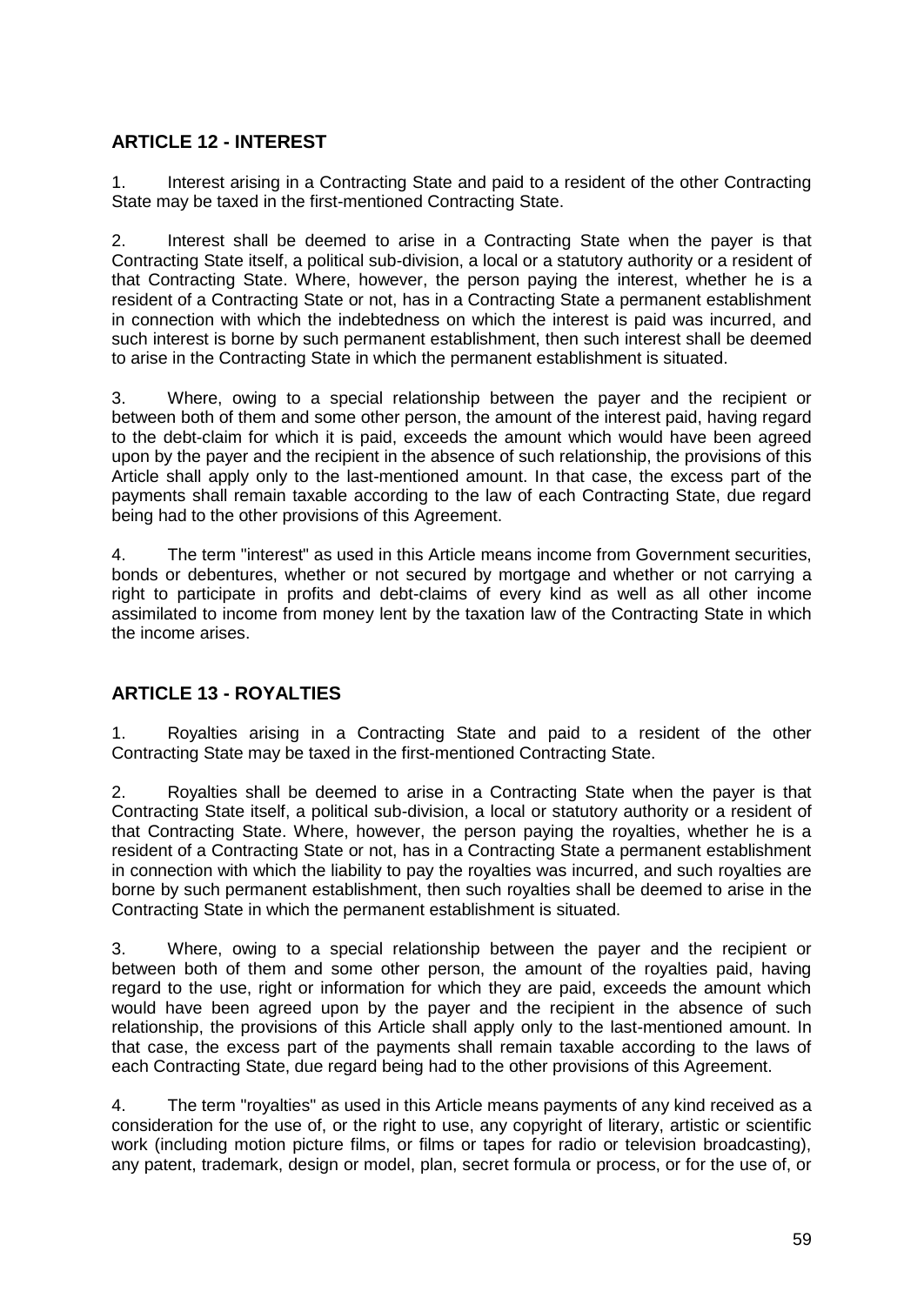the right to use, industrial, commercial or scientific equipment, or for information concerning industrial, commercial or scientific experience, but does not include variable or fixed payments as consideration for the working of, or the right to work, mineral deposits, sources and other natural resources which are dealt with under Article 6 of this Agreement.

## **ARTICLE 14 - DEPENDENT PERSONAL SERVICES**

1. Subject to the provisions of Articles 15, 16, 18, 19, 20 and 21, salaries, wages and other similar remuneration derived by a resident of a Contracting State in respect of an employment shall be taxable only in that Contracting State unless the employment is exercised in the other Contracting State. If the employment is so exercised, such remuneration as is derived therefrom may be taxed in that other Contracting State.

2. Notwithstanding the provisions of paragraph 1, remuneration derived by a resident of Singapore in respect of an employment exercised in India shall not be taxed in India if:

- (a) he is present in India for a period or periods not exceeding in the aggregate 183 days during the "previous year" concerned; and
- (b) the remuneration is paid by, or on behalf of, an employer who is a resident of Singapore; and
- (c) the remuneration is not borne by a permanent establishment which the employer has in India.

3. Notwithstanding the provisions of paragraph 1, remuneration derived by a resident of India in respect of an employment exercised in Singapore shall not be taxed in Singapore if:

- (a) he is present in Singapore for a period or periods not exceeding in aggregate 183 days during the calendar year concerned; and
- (b) the remuneration is paid by, or on behalf of, an employer who is a resident of India; and
- (c) the remuneration is not borne by a permanent establishment which the employer has in Singapore.

4. Notwithstanding the preceding provisions of this Article, remuneration in respect of an employment exercised aboard a ship or aircraft operated by an enterprise of a Contracting State in international traffic shall be taxable only in that Contracting State.

### **ARTICLE 15 - DIRECTORS' FEES**

1. Directors' fees and similar payments derived by a resident of a Contracting State in his capacity as a member of the board of directors of a company which is a resident of the other Contracting State may be taxed in that other Contracting State.

2. The remuneration which a person to whom paragraph 1 applies derives from the company in respect of the discharge of day-to-day functions of a managerial or technical nature may be taxed in accordance with the provisions of Article 14.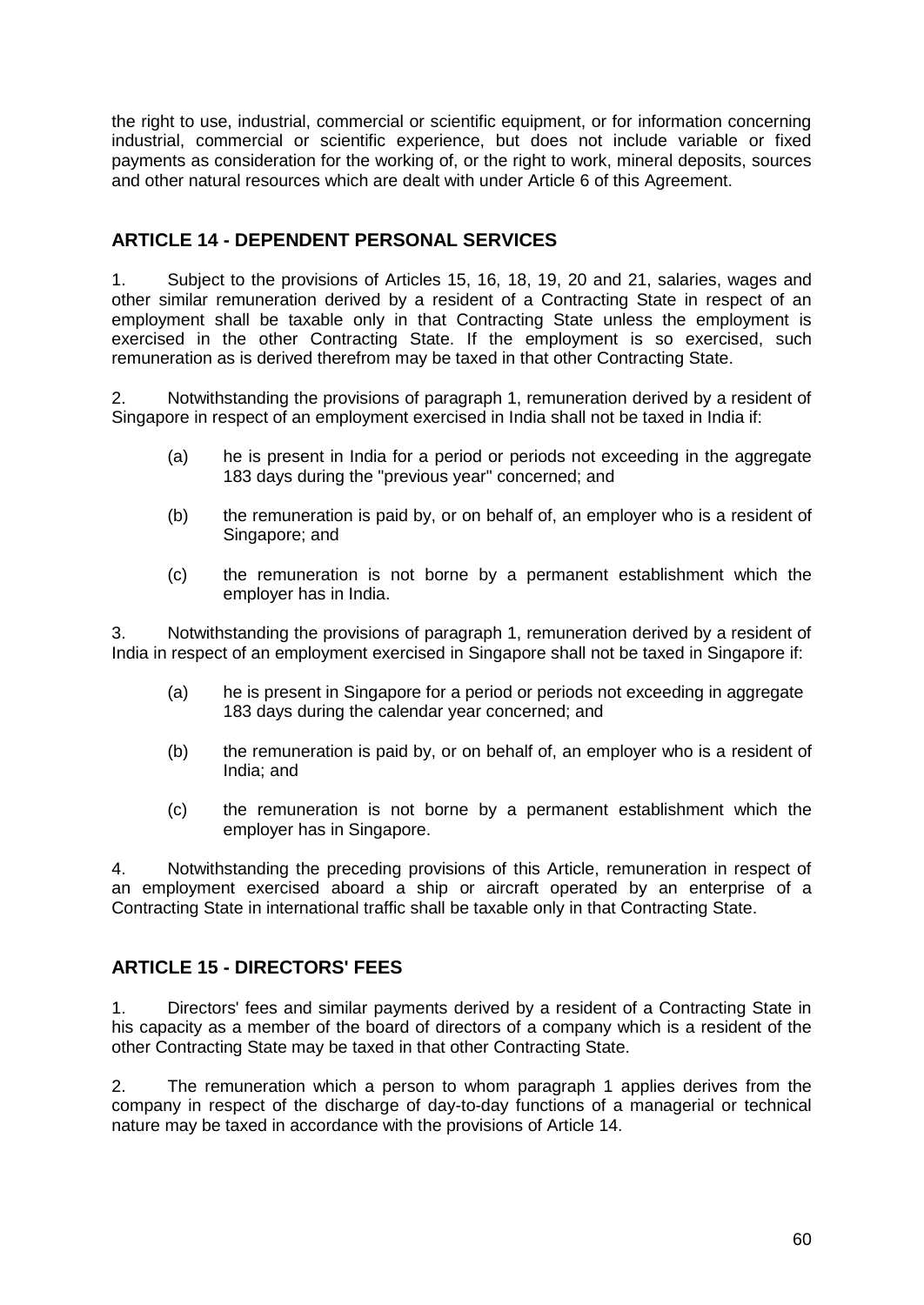## **ARTICLE 16 - PUBLIC ENTERTAINERS AND ATHLETES**

1. Notwithstanding the provisions of Article 14, income derived by public entertainers (such as stage, motion picture, radio or television artistes and musicians) or athletes, from their personal activities as such may be taxed in the Contracting State in which these activities are performed:

Provided that such income shall not be taxed in the said Contracting State if the visit of the public entertainers or athletes to that State is supported, wholly or substantially, from the public funds of the Government of the other Contracting State.

2. For the purposes of this Article, the term "Government" includes a State Government, a political sub-division, or a local or statutory authority of either Contracting State.

### **ARTICLE 17 - PENSIONS AND ANNUITIES**

1. Subject to the provisions of paragraphs 1 and 2 of Article 18, pensions or annuities derived by a resident of a Contracting State shall be taxable only in that Contracting State.

2. The term "pensions" means periodic payments made in consideration of past employment or by way of compensation for injuries received.

3. The term "annuities" means a stated sum payable periodically at stated times, during life or during a specified or ascertainable period of time, under an obligation to make the payments in return for adequate and full consideration in money or money's worth.

# **ARTICLE 18 - GOVERNMENTAL FUNCTIONS**

1. Remuneration or pensions paid by, or out of funds created by, a Contracting State, or a political sub-division or a local or statutory authority thereof, to any individual in respect of services rendered to that State or political sub-division or local or statutory authority in discharge of functions of a governmental nature shall be taxable only in that Contracting State. If, however, the employment is exercised in the other Contracting State by a resident of that other State not being a citizen or national of the first-mentioned State, the remuneration shall be taxable only in that other State.

2. The provisions of paragraph 1 of this Article shall also apply to remuneration or pensions paid by the Reserve Bank of India and the Monetary Authority or Singapore.

3. Save as provided in paragraph 2, the provisions of this Article shall not apply to payments in respect of services in connection with any trade or business carried on by either of the Contracting States or political sub-division or a local authority or statutory authority thereof for purposes of profit.

### **ARTICLE 19 - STUDENTS, TRAINEES AND APPRENTICES**

1. An individual who is a resident of a Contracting State and who is temporarily present in the other Contracting State solely as a student at a recognised university, college, school or other educational institution in that other Contracting State or as a business or technical apprentice therein, for a period not exceeding six years from the date of his first arrival in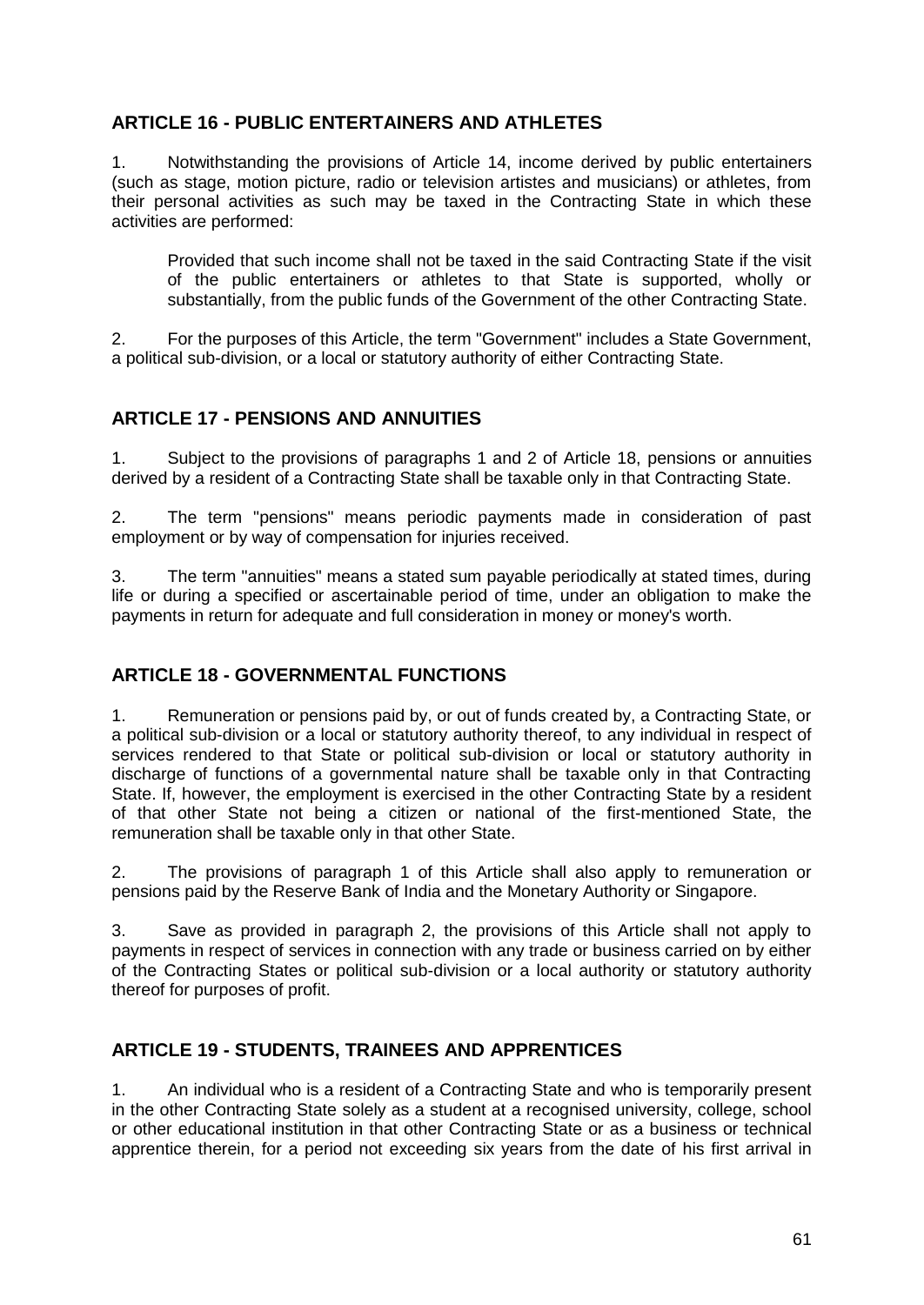that other Contracting State in connection with that visit, shall be exempt from tax in that other Contracting State on:

- (a) all remittances from the first-mentioned Contracting State for the purposes of his maintenance, education or training; and
- (b) any remuneration (not exceeding 7,500 Indian rupees or its equivalent sum in Singapore currency per annum) for personal services rendered in that other Contracting State with a view to supplementing the resources available to him for such purposes.

2. An individual who is a resident of a Contracting State and who is temporarily present in the other Contracting State for the purpose of study, research or training solely as a recipient of a grant, allowance or award from the Government of either of the Contracting States or from a scientific, educational, religious or charitable organisation or under a technical assistance programme entered into by the Government of either of the Contracting States for a period not exceeding three years from the date of his first arrival in that other Contracting State in connection with that visit shall be exempt from tax in that other Contracting State on:

- (a) the amount of such grant, allowance or award;
- (b) all remittances from the first-mentioned Contracting State for the purposes of his maintenance, education or training; and
- (c) any remuneration (not exceeding 7,500 Indian Rupees or its equivalent sum in Singapore currency per annum) in respect of services in that other Contracting State if the services are performed in connection with his study, research, training or are incidental thereto.

3. An individual who is a resident of a Contracting State and who is temporarily present in the other Contracting State solely as an employee of, or under contract with, an enterprise of the first-mentioned Contracting State solely for the purpose of acquiring technical, professional or business experience from a person other than such enterprise, for a period not exceeding twelve months from the date of his first arrival in that other Contracting State in connection with that visit shall be exempt from tax in that other Contracting State on:

- (a) all remittances from the first-mentioned Contracting State for the purposes of his maintenance, education or training; and
- (b) any remuneration, so far as it is not in excess of 12,500 Indian Rupees or its equivalent sum in Singapore currency per annum, for personal services rendered in that other Contracting State, provided such services are in connection with the acquisition of such experience.

4. An individual who is a resident of a Contracting State and who is temporarily present in the other Contracting State under arrangements with the Government of that other Contracting State solely for the purpose of training or study shall be exempt from tax in that other Contracting State in respect of remuneration received by him on account of such training or study.

5. For the purposes of this Article and Article 20,

(a)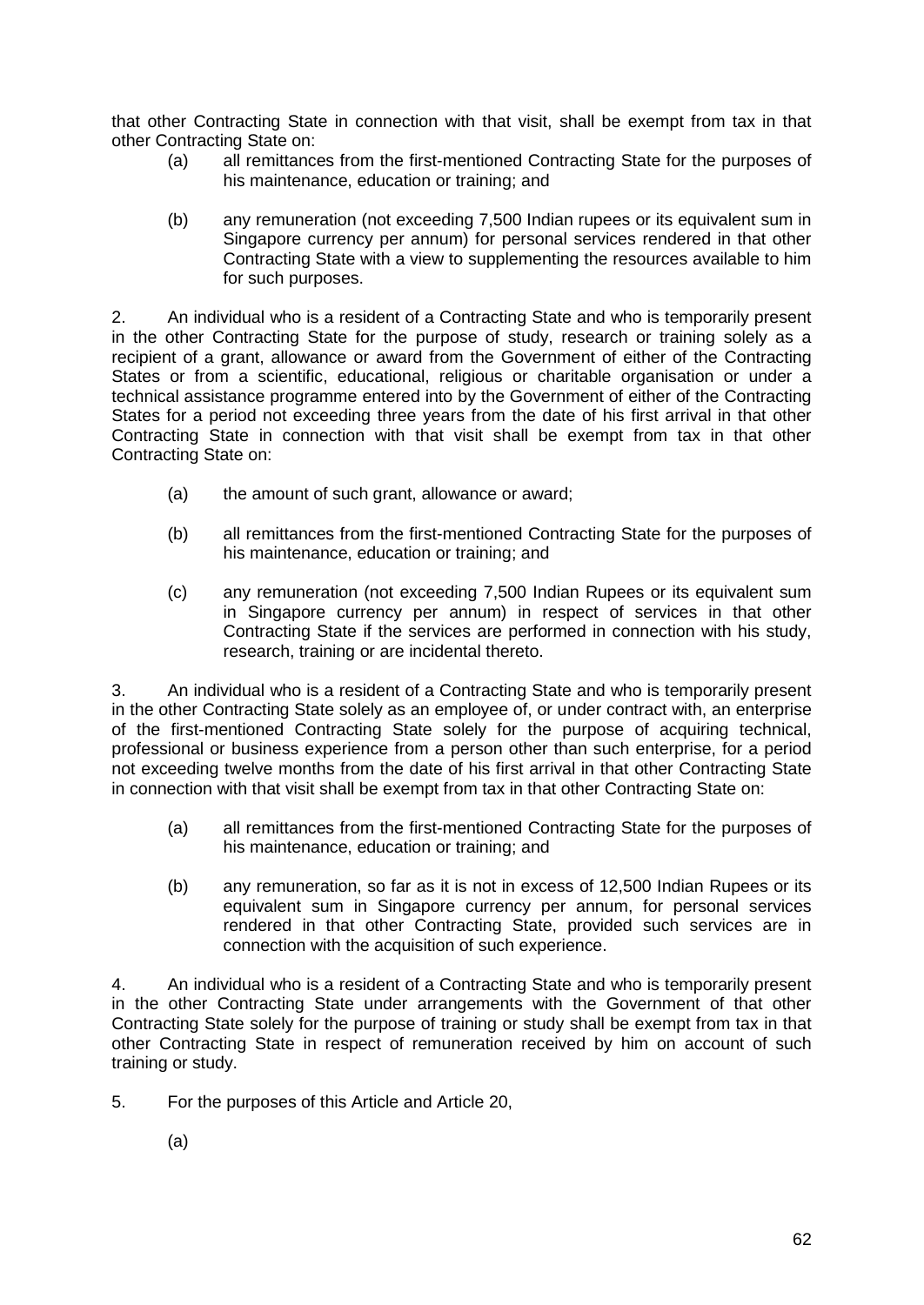- (i) an individual shall be deemed to be a resident of India if he is resident in India in the "previous year" in which he visits Singapore or in the immediately preceding "previous year";
- (ii) an individual shall be deemed to be a resident of Singapore if, immediately before visiting India, he is a resident of Singapore;
- (b) the term "recognised" in relation to a university, college, school or other educational institution in a Contracting State shall, in the case of doubt, be determined by the competent authority of that State.

## **ARTICLE 20 - PROFESSORS, TEACHERS AND RESEARCHERS**

1. An individual who is a resident of a Contracting State immediately before making a visit to the other Contracting State, and who, at the invitation of any university, college, school or other similar educational institution, which in the case of Singapore is approved by the competent authority in that State and in the case of India is recognised by the Government, a political sub-division or a local or statutory authority of that State, visits that other Contracting State for a period not exceeding two years solely for the purpose of teaching or research or both at such educational institution, shall be exempt from tax in that other Contracting State on his remuneration for such teaching or research.

2. This Article shall not apply to income from research if such research is undertaken primarily for the private benefit of a specific person or persons.

### **ARTICLE 21 - INCOME OF GOVERNMENT AND INSTITUTIONS**

1. The Government of one of the Contracting States shall be exempt from tax in the other Contracting State in respect of any income derived by such Government from that other Contracting State.

- 2. For the purposes of paragraph 1 of this Article, the term "Government":
	- (a) in the case of India, means the Government of India and shall include:
		- (i) the Government of the States and the Union territories of India;
		- (ii) the Reserve Bank of India;
		- (iii) any such institution or body as may be agreed from time to time between the two Contracting States;
	- (b) in the case of Singapore, means the Government of Singapore and shall include;
		- (i) the Monetary Authority of Singapore;
		- (ii) the Board of Commissioners of Currency;
		- (iii) any such institution or body as may be agreed from time to time between the two Contracting States.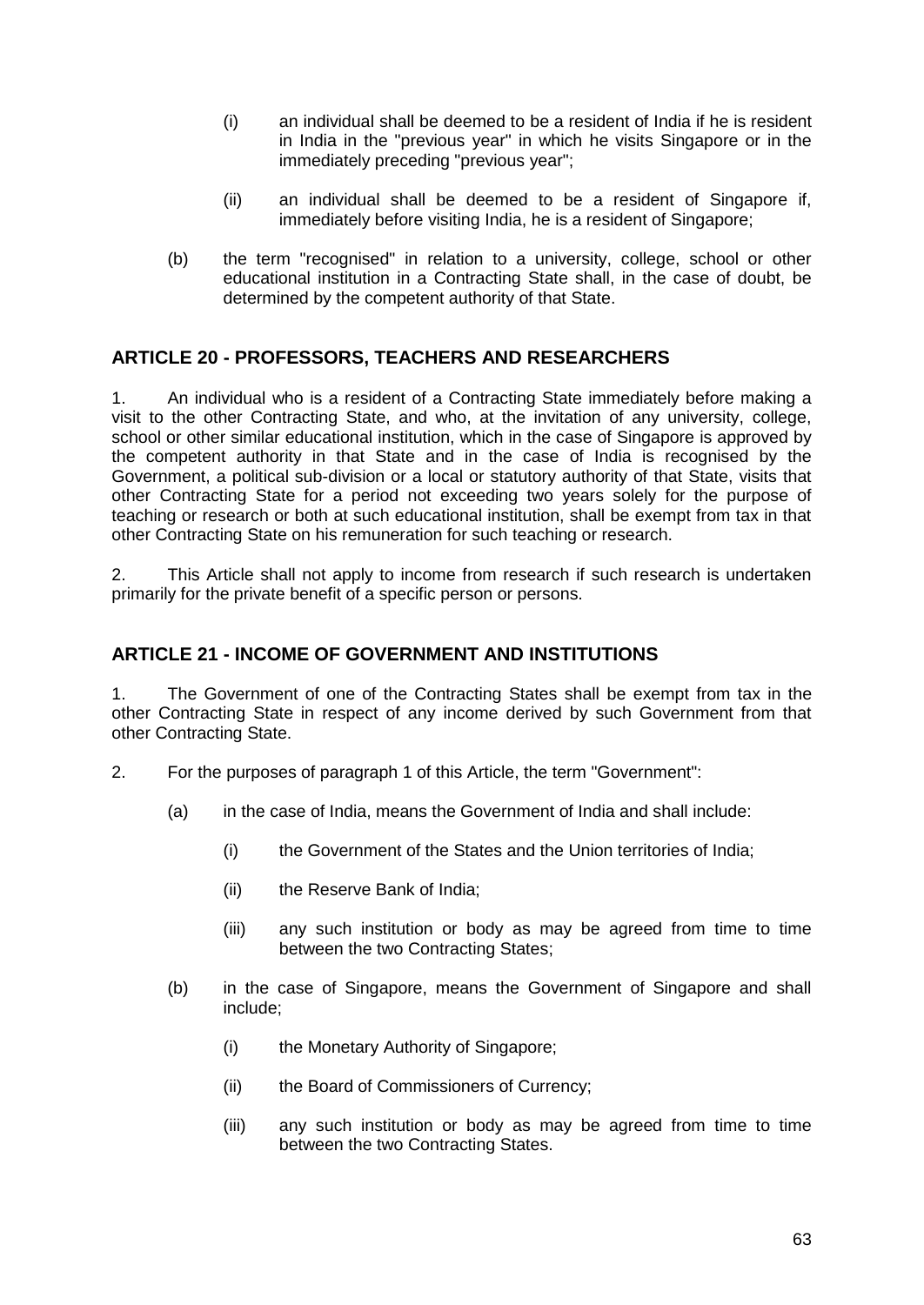#### **ARTICLE 22 - INCOME NOT EXPRESSLY MENTIONED**

Items of income which are not expressly mentioned in the foregoing Articles of the Agreement may be taxed in accordance with the taxation laws of the respective Contracting States.

#### **ARTICLE 23 - LIMITATION OF RELIEF**

Where this Agreement provides (with or without other conditions) that income from sources in a Contracting State shall be exempt from tax, or taxed at a reduced rate in that Contracting State and under the laws in force in the other Contracting State the said income is subject to tax by reference to the amount thereof which is remitted to or received in that other Contracting State and not by reference to the full amount thereof, then the exemption or reduction of tax to be allowed under this Agreement in the first-mentioned Contracting State shall apply to so much of the income as is remitted to or received in that other Contracting State.

#### **CHAPTER IV - METHOD FOR ELIMINATION OF DOUBLE TAXATION**

#### **ARTICLE 24 - AVOIDANCE OF DOUBLE TAXATION**

1. The laws in force in either of the Contracting States will continue to govern the taxation of income in the respective Contracting States except where provisions to the contrary are made in this Agreement. Where income is subject to tax in both Contracting States, relief from double taxation shall be given in accordance with the following paragraphs of this Article.

2.

- (a) The amount of Singapore tax payable, under the laws of Singapore, and in accordance with the provisions of this Agreement, whether directly or by deduction, by a resident of India, in respect of income from sources within Singapore which has been subjected to tax both in India and Singapore, shall be allowed as a credit against the Indian tax payable in respect of such income but in an amount not exceeding that proportion of Indian tax which such income bears to the entire income chargeable to Indian tax.
- (b) For the purposes of credit referred to in sub-paragraph (a) above, there shall be deemed to have been paid by the resident of India the amount of Singapore tax which would have been payable but for the deduction allowed in computing the assessable income, reduction of or exemption from tax under:
	- (i)
- (aa) the provisions of the Economic Expansion Incentives (Relief from Income Tax) Act,
- (bb) the provisions of sections  $13(1)(t)$ ,  $13(1)(u)$ ,  $13(1)(v)$ ,  $13(2)$ , 13A, 13B, 14B, 43A and 43C of the Income Tax Act, so far as they were in force and have not been modified since the date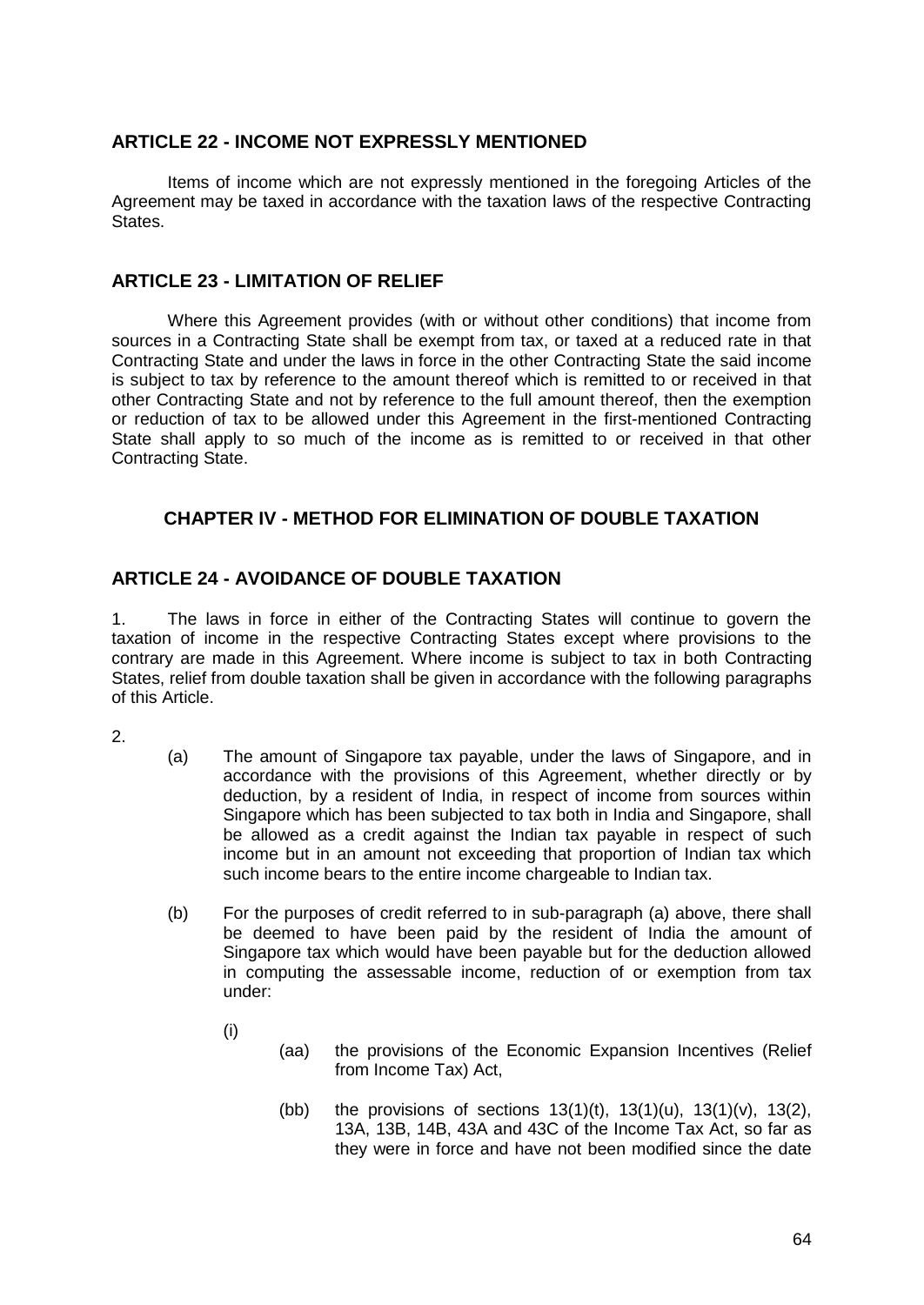of signature of this Agreement, or have been modified in minor respects so as not to affect their general character,

- (ii) any other provisions which may subsequently be made granting an exemption or reduction of tax which is agreed by the competent authorities of the Contracting States to be of a substantially similar character, if it has not been modified thereafter or has been modified in minor respects so as not to affect its general character.
- (a) The amount of Indian tax payable, under the laws of India and in accordance with the provisions of this Agreement, whether directly or by deduction, by a resident of Singapore, in respect of income from sources within India which has been subjected to tax both in India and Singapore, shall be allowed as a credit against Singapore tax payable in respect of such income, but in an amount not exceeding that proportion of Singapore tax which such income bears to the entire income chargeable to Singapore tax.
- (b) For the purposes of the credit referred to in sub-paragraph (a) above, there shall be deemed to have been paid by the resident of Singapore the amount which would have been payable as Indian tax but for a deduction allowed in computing the taxable income or an exemption or reduction of tax granted for that year under
	- (i) sections 10(4), 10(4A), 10(15)(iv), 32A, 33A, 35C, 54E, 80CC, 80HH, 80J and 80K of the Income-tax Act, 1961 (43 of 1961), so far as they were in force and have not been modified since the date of signature of this Agreement, or have been modified in minor respects so as not to affect their general character.
	- (ii) any other provisions which may subsequently be made granting an exemption or reduction from tax which is agreed by the competent authorities of the Contracting States to be of a substantially similar character, if it has not been modified thereafter or has been modified in minor respects so as not to affect its general character.

# **CHAPTER V - SPECIAL PROVISIONS**

### **ARTICLE 25 - NON-DISCRIMINATION**

3.

1. Nationals or citizens of a Contracting State shall not be subjected in the other Contracting State to any taxation or any requirement connected therewith which is other or more burdensome than the taxation and connected requirements to which nationals or citizens of that other Contracting State in the same circumstances and under the same conditions are or may be subjected. This provision shall not be construed as obliging a Contracting State to grant to nationals of the other Contracting State not resident in the firstmentioned Contracting State those personal allowances, reliefs and reductions for tax purposes which are by law available only to citizens of the first-mentioned Contracting State or to such other persons as may be specified therein who are not resident in that Contracting State.

2. The term "nationals or citizens" means: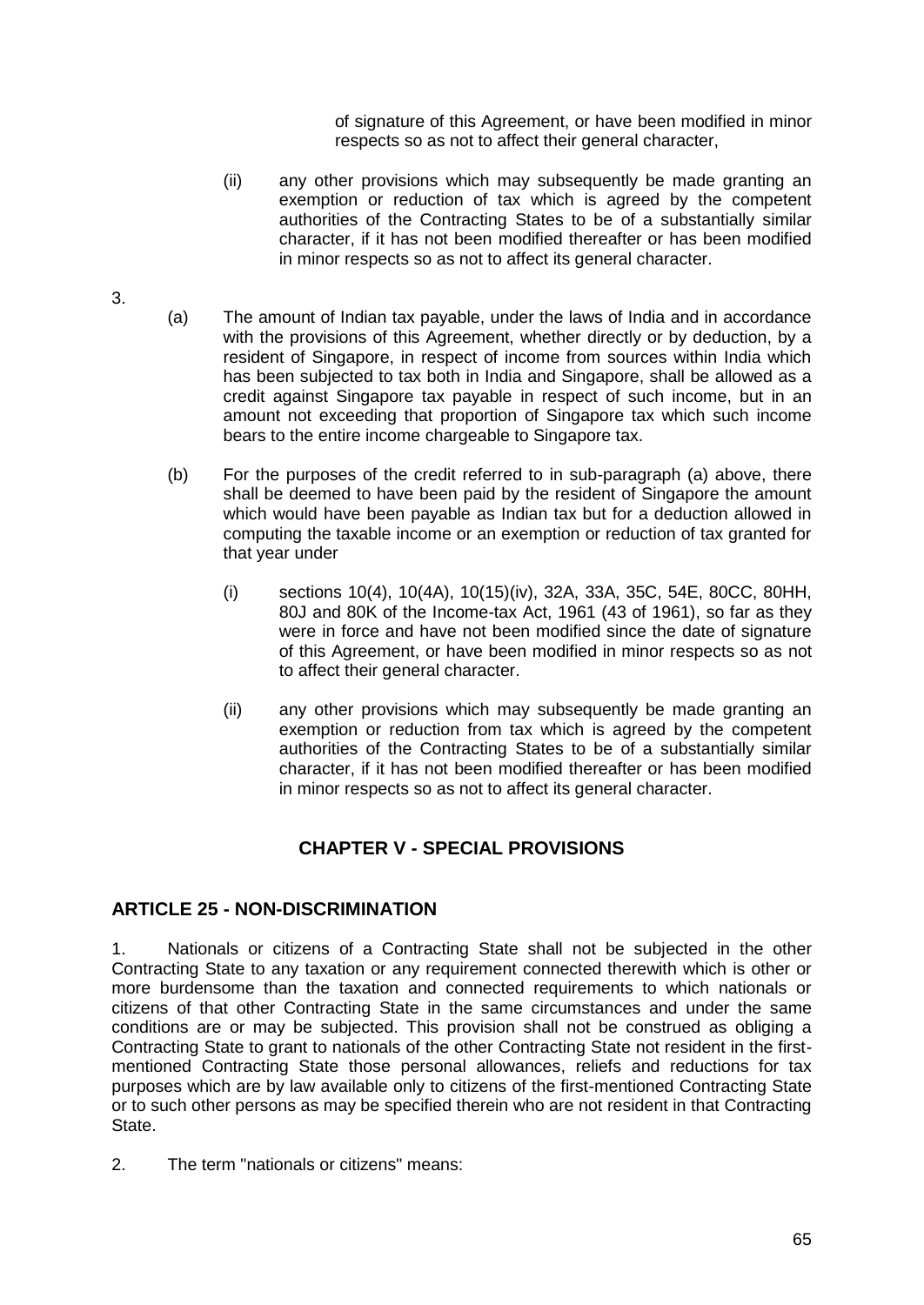- (a) all individuals possessing the nationality or citizenship of a Contracting State; and
- (b) all legal persons, partnerships and associations deriving their status as such from the law in force in a Contracting State.

3. The taxation on a permanent establishment which an enterprise of a Contracting State has in the other Contracting State shall not be less favourably levied in that other Contracting State than the taxation levied on enterprises of that other Contracting State carrying on the same activities in the same circumstances or under the same conditions.

4. The provisions of this Article shall not be construed as obliging a Contracting State to grant residents of the other Contracting State any personal allowances, reliefs and reductions for taxation purposes on account of civil status or family responsibilities which it grants to its own residents.

5. Enterprises of a Contracting State, the capital of which is wholly or partly owned or controlled, directly or indirectly, by one or more residents of the other Contracting State, shall not be subjected in the first-mentioned Contracting State to any taxation or any requirement connected therewith which is other or more burdensome than the taxation and connected requirements to which other similar enterprises of that first-mentioned Contracting State are or may be subjected in the same circumstances and under the same conditions.

6. In this Article, the term "taxation" means taxes which are the subject of this Agreement.

# **ARTICLE 26 - MUTUAL AGREEMENT PROCEDURE**

1. Where a resident of a Contracting State considers that the actions of one or both of the Contracting States result or will result for him in taxation not in accordance with this Agreement, he may notwithstanding the remedies provided by the national laws of those States, present the case to the competent authorities of the Contracting State of which he is a resident. The case must be presented within three years from the date of the assessment or of the withholding of tax at the source whichever is later.

2. The competent authority shall endeavour, if the objection appears to it to be justified and if it is not itself able to arrive at an appropriate solution, to resolve the case by mutual agreement with the competent authority of the other Contracting State, with a view to the avoidance of taxation not in accordance with this Agreement. Any agreement reached shall be implemented notwithstanding any time limits in the national laws of the Contracting States.

3. The competent authorities of the Contracting States shall endeavour to resolve by mutual agreement any difficulties or doubts arising as to the interpretation or application of this Agreement. They may also consult together for the elimination of double taxation in cases not provided for in this Agreement.

4. The competent authorities of the Contracting States may communicate with each other directly for the purposes of applying the provisions of this Agreement. When it seems advisable in order to reach agreement to have an oral exchange of opinions, such exchange may take place through a commission consisting of representatives of the competent authorities of the Contracting States.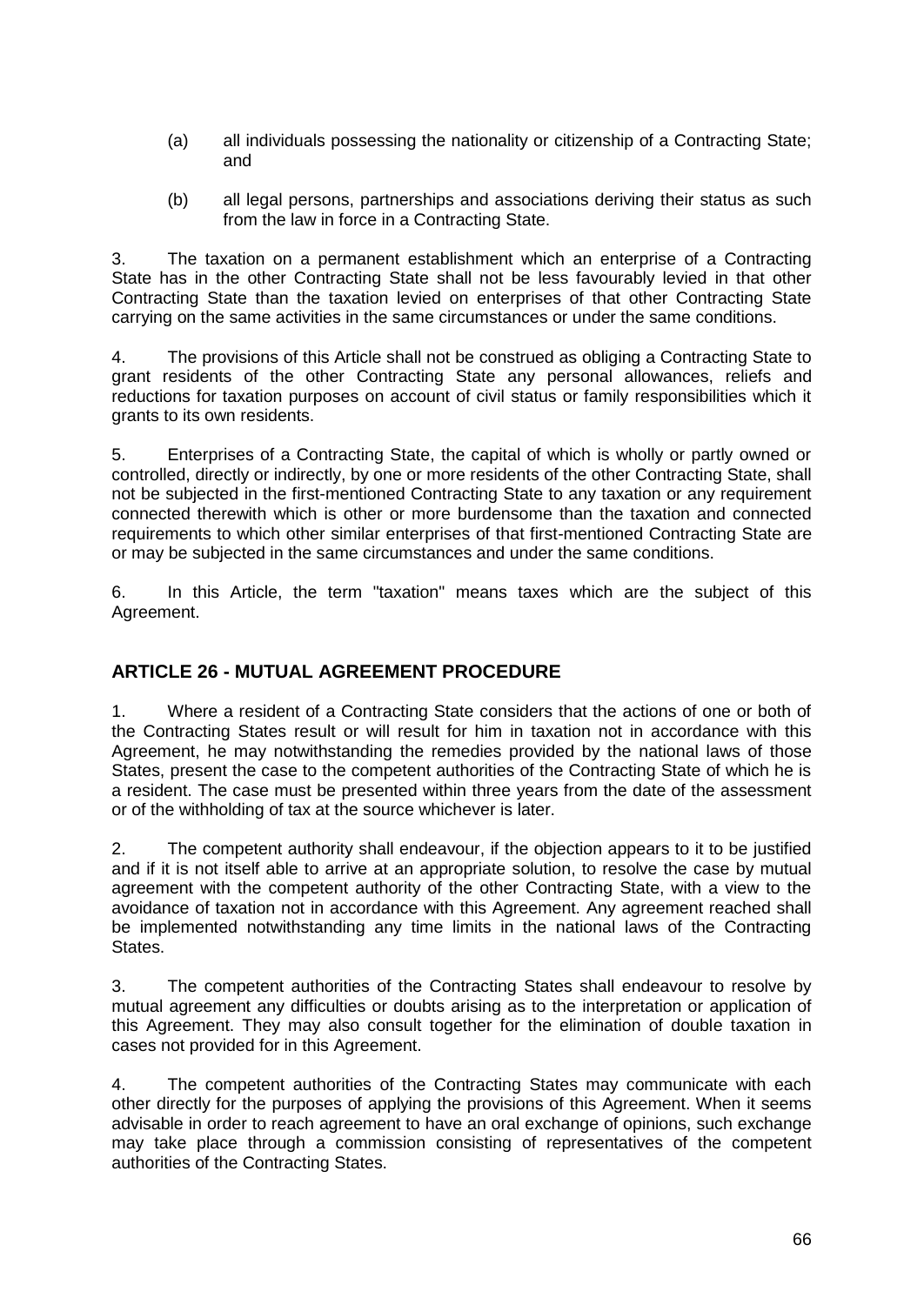# **ARTICLE 27 - EXCHANGE OF INFORMATION**

1. The competent authorities of the Contracting States shall exchange such information as is necessary for carrying out the provisions of this Agreement or for the prevention or detection of evasion of the taxes which are the subject of this Agreement. Any information so exchanged shall be treated as secret but may be disclosed only to persons (including a court or administrative body) concerned with the assessment, collection, enforcement, investigation or prosecution in respect of the taxes which are the subject of this Agreement, or to persons with respect to whom the information relates.

2. The exchange of information may also be on request with reference to particular cases.

3. In no case shall the provisions of paragraph 1 be construed so as to impose on a Contracting State the obligation:

- (a) to carry out administrative measures at variance with the laws or administrative practice of that or of the other Contracting State;
- (b) to supply information which is not obtainable under the laws or in the normal course of the administration of that or of the other Contracting State;
- (c) to supply information which would disclose any trade, business, industrial, commercial or professional secret or trade process or information the disclosure of which would be contrary to public policy.

# **CHAPTER VI - FINAL PROVISIONS**

### **ARTICLE 28 - ENTRY INTO FORCE**

1. This Agreement shall be ratified and the instruments of ratification shall be exchanged at Singapore.

2. This Agreement shall enter into force on the date of the exchange of the instruments of ratification and its provisions shall have effect:

- (a) in India, in respect of income assessable for the assessment year commencing on the 1st day of April, 1979 and subsequent assessment years;
- (b) in Singapore, for the year of assessment commencing on the 1st day of January, 1979 and subsequent years of assessment.

#### **ARTICLE 29 - TERMINATION**

This Agreement shall continue in effect indefinitely but either of the Contracting States, may, on or before the thirtieth day of June in any calendar year after the year 1985 give notice of termination to the other Contracting State and, in such event, this Agreement shall cease to be effective: